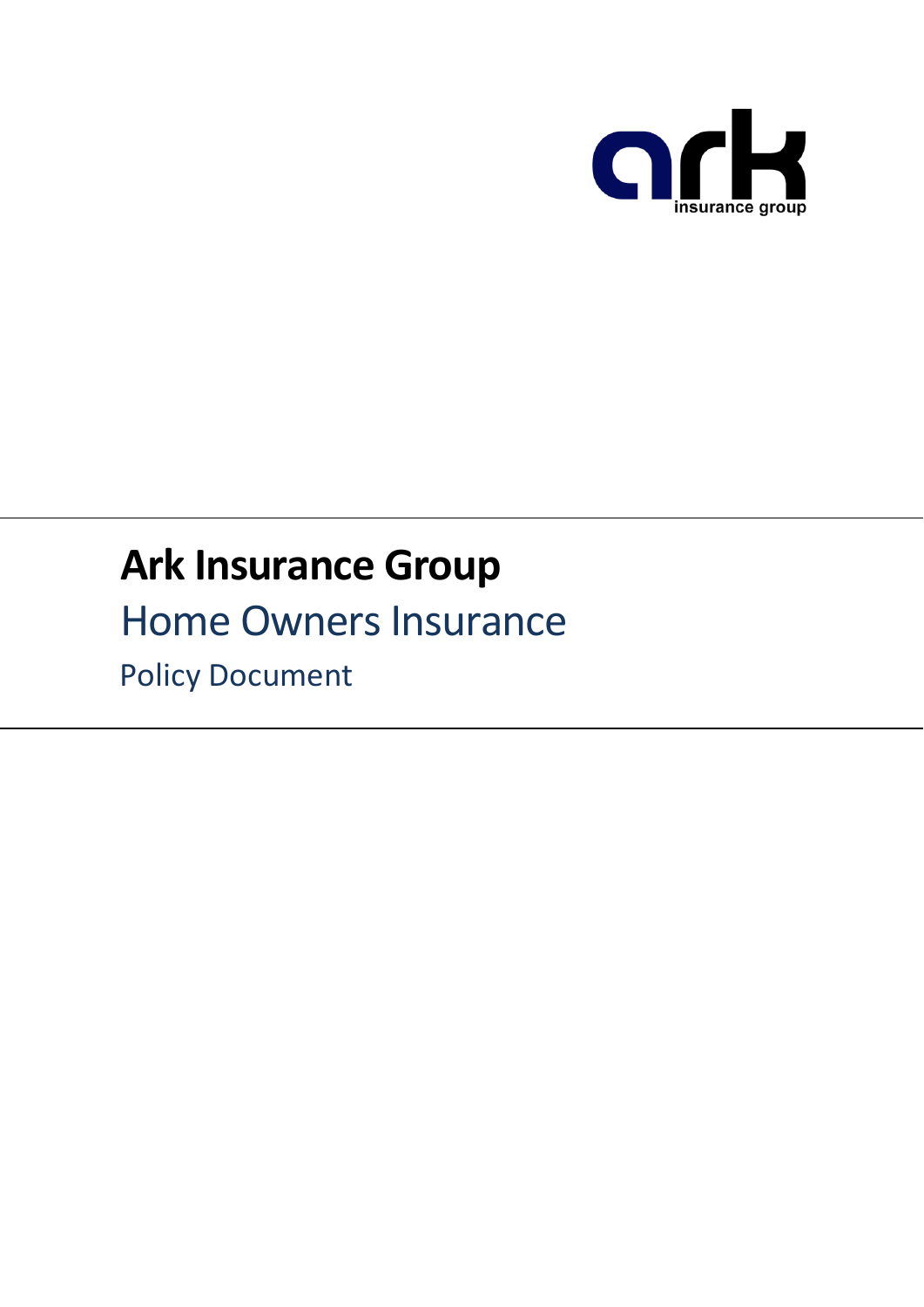

# **Contents**

| <b>Introduction to Your Home Owners Insurance Policy</b>                     | Page 3  |
|------------------------------------------------------------------------------|---------|
| <b>Telling Us about a Claim</b>                                              | Page 4  |
| Notification of changes which may affect Your Insurance - Keeping Us updated | Page 5  |
| <b>Data Protection</b>                                                       | Page 7  |
| <b>Fraud Prevention and Detection</b>                                        | Page 8  |
| <b>Our Service Commitment</b>                                                | Page 8  |
| <b>Definitions</b>                                                           | Page 9  |
| <b>Insurance Provided - Cover Options</b>                                    | Page 12 |
| Section 1 - Buildings                                                        | Page 13 |
| Section 2 - Accidental Damage to Buildings                                   | Page 17 |
| Section 3 - Contents                                                         | Page 20 |
| Section 4 - Accidental Damage to Contents                                    | Page 25 |
| Section 5 - Personal Possessions Outside the Home                            | Page 28 |
| <b>General Terms and Conditions</b>                                          | Page 32 |
| <b>General Exclusions</b>                                                    | Page 35 |
| <b>Cancellation</b>                                                          | Page 38 |
| What to do if You have a Complaint                                           | Page 40 |
| <b>Policy Endorsements</b>                                                   | Page 41 |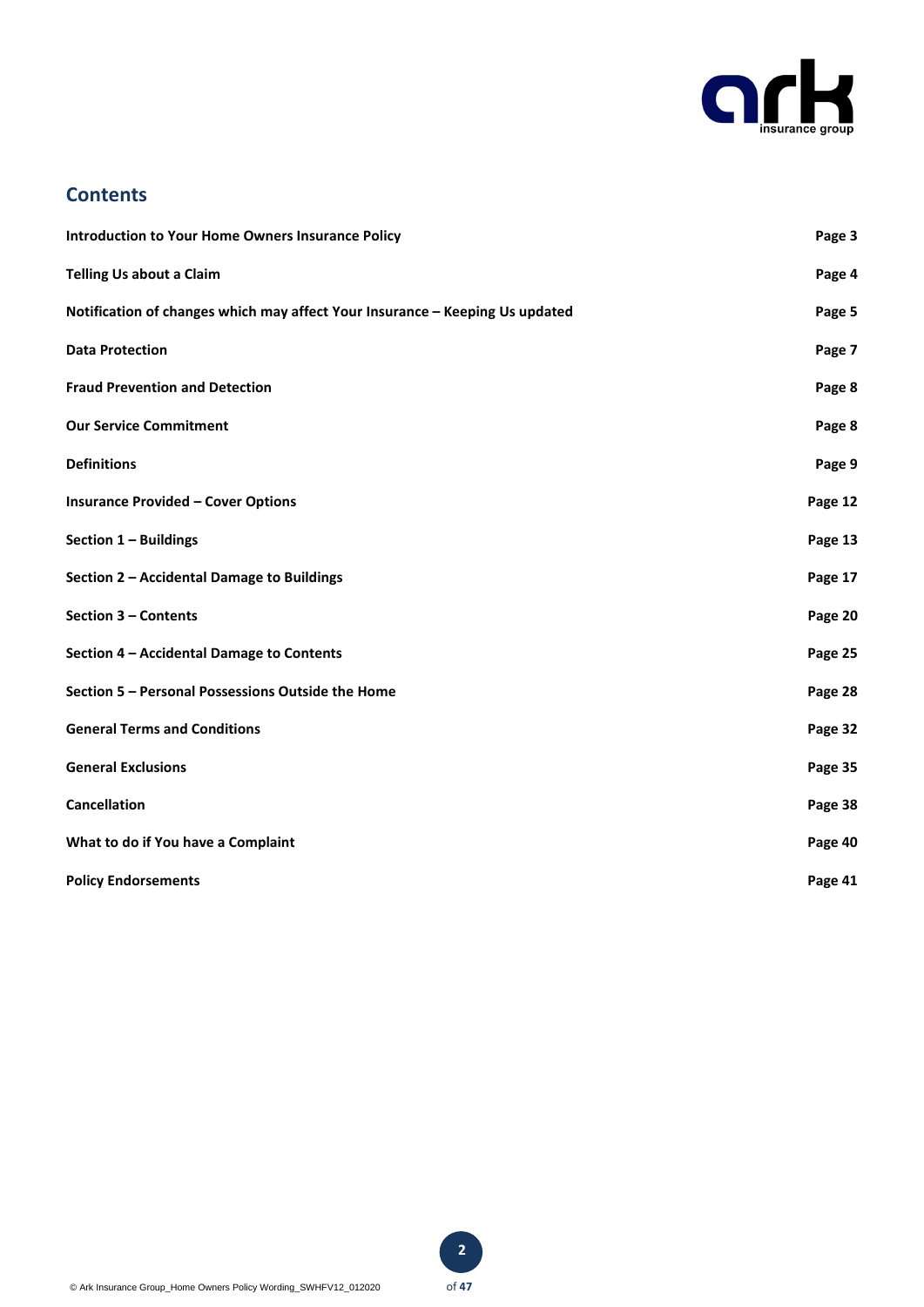

# **Home Owners Insurance Policy**

# **Introduction**

This policy wording is evidence of a legally binding contract of insurance between **You** and **Us**. **We** rely upon:

- The information **You** provided or which has been provided on **Your** behalf when **You** took out insurance with **Us**;
- Any other information given by **You** or on **Your** behalf in the formation and throughout the duration of the contract;
- This policy wording, the **Schedule**, any endorsements applying to the cover;
- Any changes to **Your Home** insurance policy contained in notices issued by **Us** at renewal.

**You** must read this policy wording and **Schedule** together. The **Schedule** tells **You** which sections of the policy wording apply. Please check all the above documents carefully to make certain they give **You** the cover **You** want and keep them safe.

**We** agree to insure **You** under the terms, Conditions and Exclusions contained in this policy wording or in any **Endorsements** applying to this policy wording. The insurance provided by the policy wording covers loss or damage that may occur within the United Kingdom during any **Period of Insurance** for which **You** have paid, or agreed to pay the premium.

**Our** provision of insurance under this policy is conditional upon **You** observing and fulfilling the terms, provisions, conditions and **Endorsements** of this policy.

Nobody other than **You** and **Us** has any rights that they can enforce under this contract of insurance and it cannot be assigned to any other party.

Unless specifically agreed otherwise, this insurance shall be subject to English Law.

The terms and conditions of this policy and all other information concerning this insurance are communicated to **You** in the English language and **We** undertake to communicate in this language for the duration of the policy.

For customers with disabilities, this policy and other associated documentation are also available in large print. Please contact the **Administrator** if **You** require assistance

# **Guidance Notes**

*The guidance notes that are included throughout the policy wording are to help You understand this insurance. They do not form part of the contract of insurance between You and us. They should be read in conjunction with the full text of Your policy wording.*

# **Your Insurance Intermediary**

**Your** insurance has been arranged and placed with **Us** by an insurance intermediary authorised and regulated by the Financial Conduct Authority (FCA). Throughout this policy document they are referred to as **Your** insurance intermediary or the firm that arranged **Your** insurance with **Us.** They have been appointed by Ark Insurance Group.



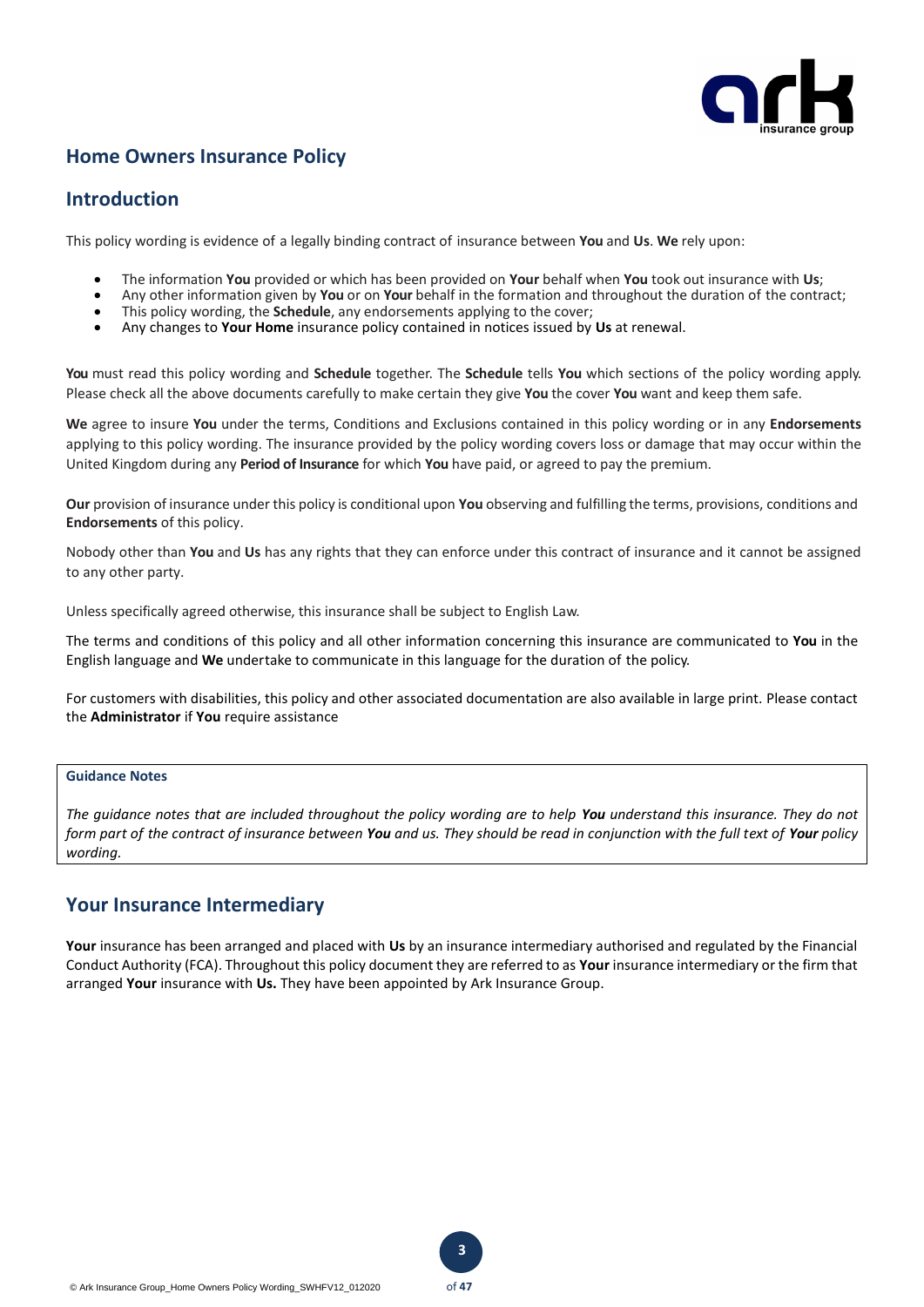

# **The Parties Involved in Your Insurance**

This policy is administered by Ark Insurance Group

Ark Insurance Group Limited is authorised and regulated by the Financial Conduct Authority and is entered on the Financial Services Register under reference: 706598. Registered address: Leofric House, Binley Road, Coventry, **We**st Midlands, CV3 1JN Registered in England and Wales No: 08864405.

Throughout this policy document they are referred to as the **Administrator.**

The **Administrator** can be contacted at:

Ark Insurance Group 1410 Spring Place, Herald Avenue, Coventry Business Park, Coventry, CV5 6UB

Phone no: 02476 437611 and E-mail: info@arkinsurance.co.uk

**You** should contact the firm that arranged **Your** insurance with **Us** if **You** have any questions about **Your** insurance or if **You** need to make a change to **Your** insurance (see Notification of Changes which may Affect **Your** Insurance).

The firm appointed as **Your Claims Service Provider** is: Davies Group PO BOX 1291 Preston PR2 0QJ

This policy is underwritten by Pen Underwriting Limited a Managing General Agent of the **Insurers**. As Managing General Agent, Pen Underwriting Limited underwrites Insurance and handles claims for **You** on behalf of the **Insurers**.

# **How to Notify a Claim**

**You** should contact the below number if **You** need to make a claim or to report an incident that may give rise to a claim under this insurance.

# **24 Hour Claim Line – 03301 026 796**

They can also be emailed at prestonnewclaims@davies-group.com

**We** and they will deal with **Your** claim as quickly and fairly as possible. Please read the General Exclusions and General Terms and Conditions in this policy wording.

If **You** are unhappy with the way **We** or the **Claims Service Provider** has dealt with **Your Claim** and **You** wish to make a complaint, please refer to the 'What to do if **You** have a Complaint' section of the policy.

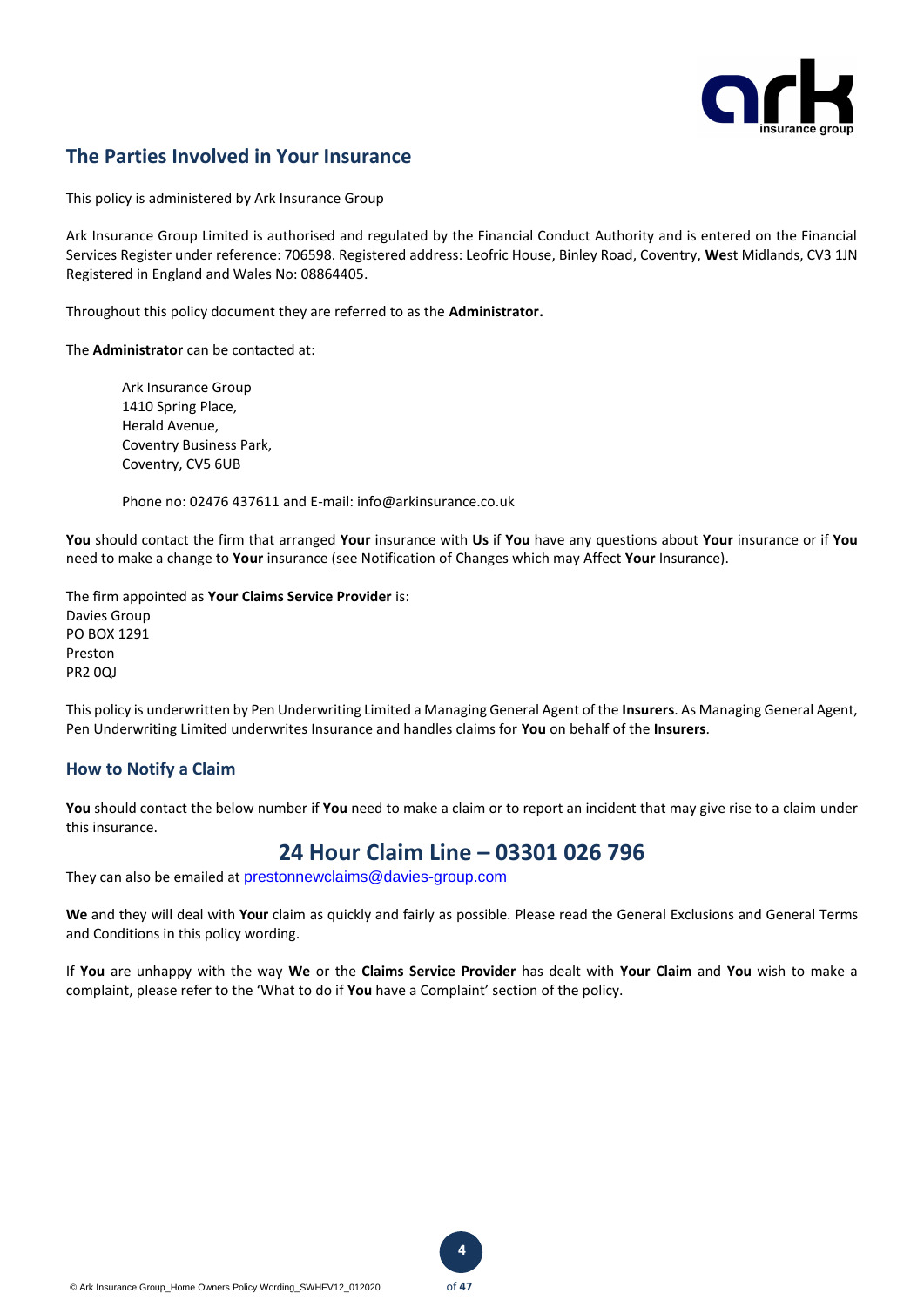

# **Notification of Changes which may Affect Your Insurance – Keeping Us Updated**

**You** should keep a complete record of all information **You** supplied to the firm that arranged **Your** insurance with **Us,** and **Us** when taking out this insurance.

So that **You** understand what **You** are covered for, please read this policy wording and the **Schedule** (which may make reference to **Endorsements**) very carefully. **You** should pay special attention to the General Exclusions and General Terms and Conditions of this policy wording.

If **You** have any questions, or the cover does not meet **Your** needs or any of the details are incorrect **You** should notify the firm that arranged **Your** insurance with **Us** as soon as reasonably practicable.

**If You fail to tell Us or You delay telling Us about an incident that may lead to a claim and this increases Our claim costs, You will become liable to pay the additional costs. It may also invalidate Your right to claim.** 

# **Consumer Insurance (Disclosure and Representations) Act 2012 and The Insurance Act 2015**

**You** are required by the provisions of the above Acts to take care to supply accurate and complete answers to all the questions **You** were asked at the time of insuring with **Us**. It is important that **You** check **Your** records for the information **You** have provided and notify **Us** as soon as reasonably practicable of any changes or inaccuracies in these details. Failure to provide accurate and complete information to the best of **Your** knowledge may result in increased premiums, refusal of a claim or **Your** policy being cancelled, and may affect **Your** ability to gain insurance from other insurers.

**You** are also required to update **Us** with any changes to the information **You** provided at the time **You** asked us to insure **You.** When **You** tell **Us** about these changes **We** may adjust the premium. If **You** do not tell **Us** about these changes or inaccuracies, this may result in refusal of a claim or **Your** policy being cancelled, and may affect **Your** ability to gain insurance from other insurers. The changes **You** are required to notify us of include but are not limited to the following:

- Any intended alteration to, extension to or renovation of **Your** property. However **You** do not need to tell **Us** about internal alterations to **Your** property unless **You** are creating an additional bedroom, bathroom or shower room;
- Any change to the people insured or to be insured, including their occupation;
- Any change or addition to the contents of the property to be insured that results in the need to increase the sums insured;
- If **Your** property is to be lent, let, sub-let, or used for business purposes (other than clerical work);
- If **Your** property is to be left **unoccupied** for any continuous period exceeding 30 days; or
- if any member of **Your** household or any person to be insured on this policy is charged with, or convicted of an offence (other than motoring offences);
- A change of name or title.

This is not a full list and if **You** are in any doubt **You** should advise **Your** insurance intermediary for **Your** own protection. If **You** do not tell **Us** about changes, **Your** insurance may not cover **You** fully or at all.

When **You** inform **Us** of a change **We** will tell **You** if this affects **Your** policy, for example whether **We** are able to accept the change and if so, whether the change will result in revised terms and/or premium being applied to **Your** policy.

# **How We will deal with claims to comply with the Consumer Insurance (Disclosure and Representations) Act 2012 and The Insurance Act 2015**

Claims where **You** have not disclosed or **You** have misrepresented but **We** deem this was not deliberate or reckless:

- Where a higher premium would have been charged **We** will reduce the amount of the claim settlement proportionate to the premium **We** would have actually charged had the circumstances been disclosed;
- Where additional terms would have been imposed by **Us** (other than terms relating to premium), **We** will consider the insurance contract on the basis that those different terms had applied from the date of the breach of duty;
- Where **We** would not have entered into the insurance contract at all **We** can treat the insurance as void and cancel **Your** policy as if it never existed from inception and refuse to pay all claims.

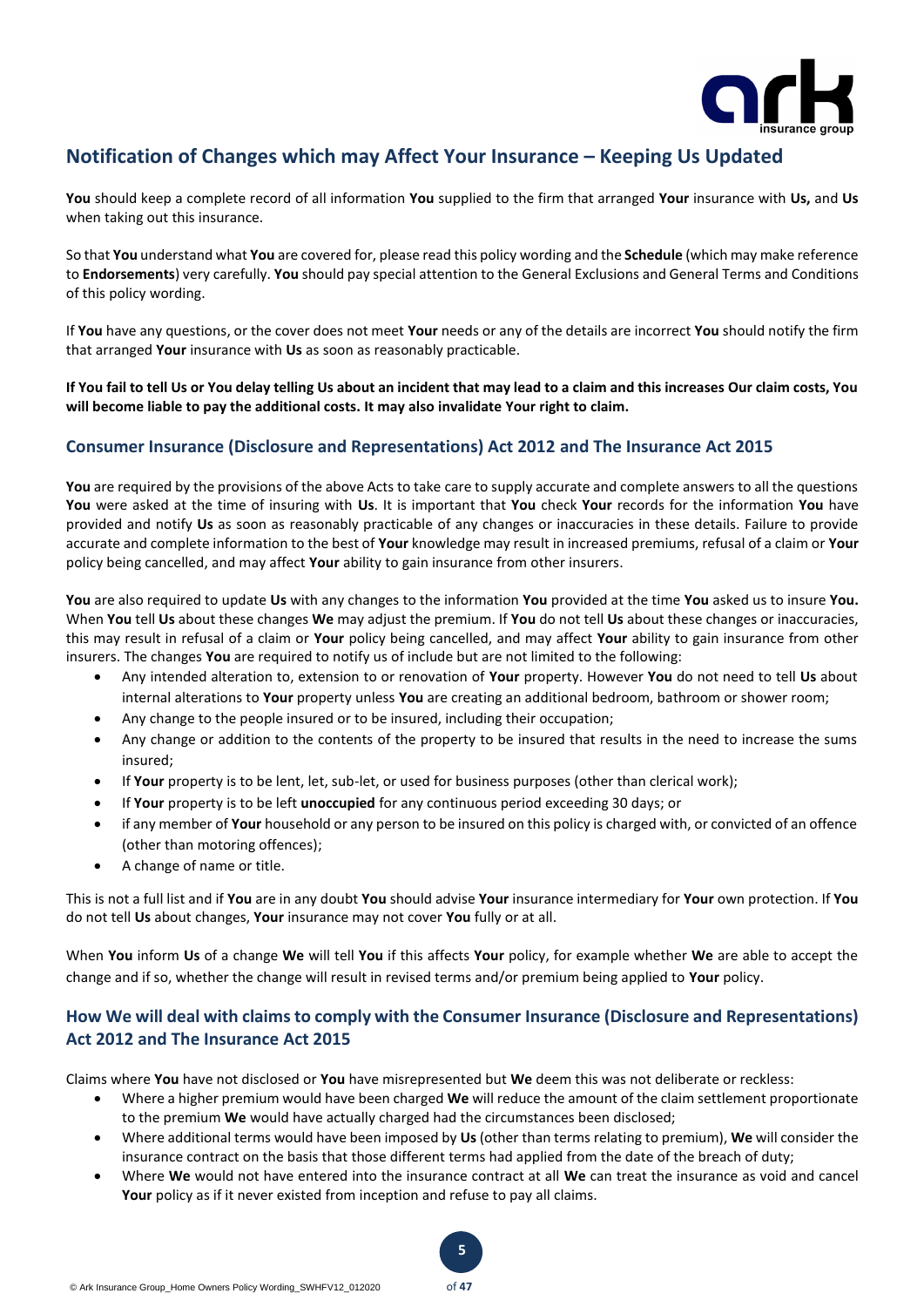

• **We** will return the premium **You** have paid to **Us** unless there is another reason why **We** should retain it. See Cancellation section of **Your** policy.

Claims where **We** deem the misrepresentation or non-disclosure to be deliberate or reckless:

- **We** will have the option to treat the insurance as void (**We** can cancel **Your** policy from inception and treat the insurance as though it had never existed).
- **We** can retain the full premium even if **You** have not paid **Us** the premium in full **We** shall be entitled to collect it from **You.**

# **Fraudulent Claims**

**We** will not pay claims where **You** have committed fraud in relation to a claim on this policy. **We** may also cancel the policy and any other policies **You** have with **Us,** from the date the fraud occurred.

**We** may also choose not to refund the premium on the basis of fraud, this will depend on the specific circumstances of the claim.

**It is important that You check Your records for the information You have provided and notify Us as soon as reasonably practicable of any changes to these details. Failure to provide accurate and complete information to the best of Your knowledge may result in increased premiums, refusal of a claim or Your policy being cancelled.** 

# **Important Information about Your Insurance with Us**

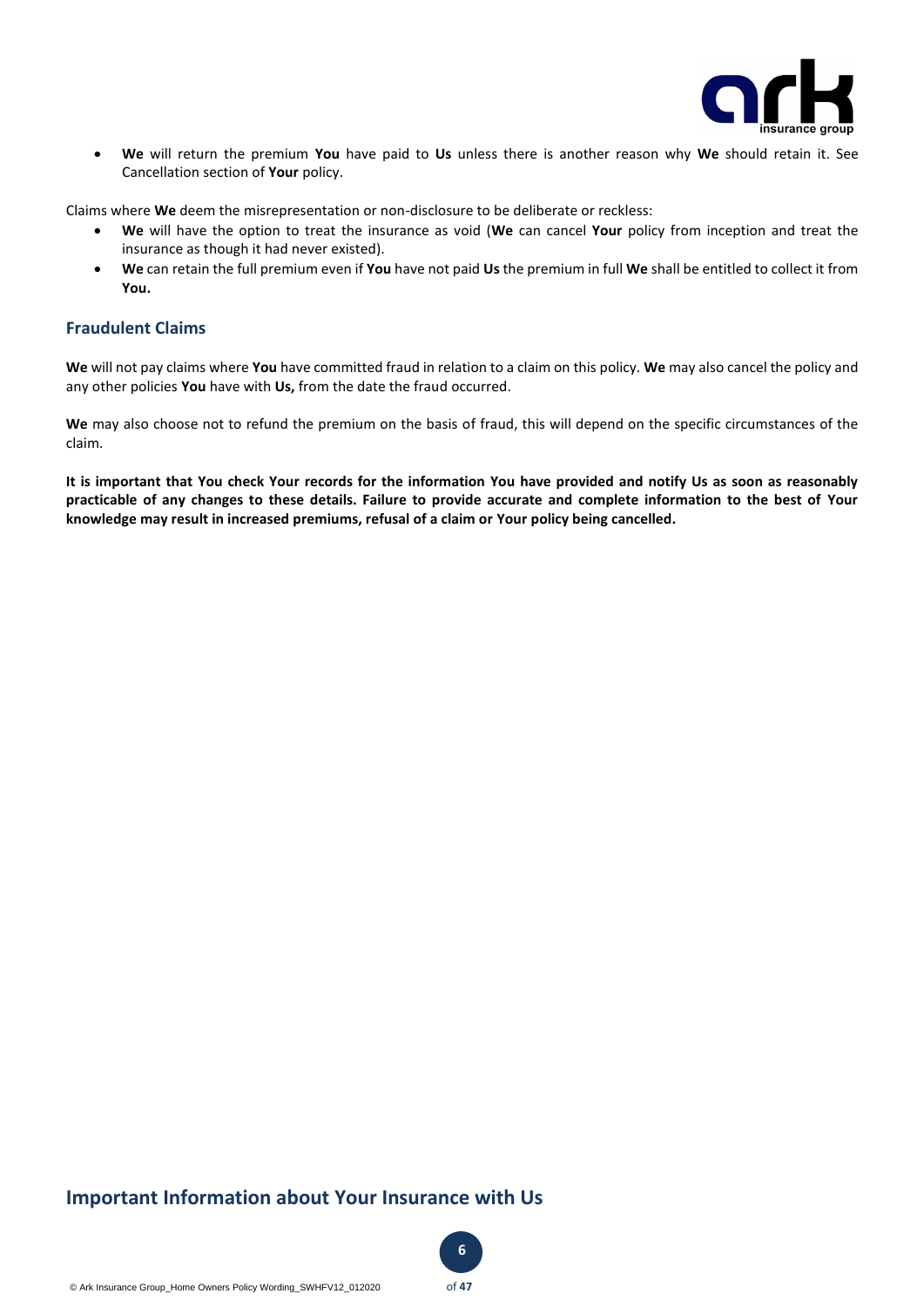

# **How we use Your information**

The personal information, provided by **You**, is collected by or on behalf of Ark Insurance Group Limited and may be used by us, **Our** employees, insurers, agents and service providers acting under **Our** instruction for the purposes of insurance administration, underwriting, claims handling, for research or for statistical purposes.

Please visit www.arkinsurance.co.uk/privacy.aspx for further information about how and when we process **Your** personal information under **Our** full privacy policy.

**We** may process **Your** information for a number of different purposes. For each purpose we must have a legal ground for such processing. When the information that we process is classed as "sensitive personal information", we must have a specific additional legal ground for such processing.

Generally, we will rely on the following legal grounds:

- It is necessary for us to process **Your** personal information to provide **Your** insurance policy and services. **We** will rely on this for activities such as assessing **Your** application, managing **Your** insurance policy, handling claims and providing other services to **You**.
- **We** have an appropriate business need to process **Your** personal information and such business need does not cause harm to **You**. **We** will rely on this for activities such as maintaining **Our** business records and developing, improving **Our** products and services.
- **We** have a legal or regulatory obligation to use such personal information.
- **We** need to use such personal information to establish, exercise or defend **Our** legal rights.
- **You** have provided **Your** consent to **Our** use of **Your** personal information, including sensitive personal information.

# **How we share Your information**

In order to sell, manage and provide **Our** products and services, prevent fraud and comply with legal and regulatory requirements, we may need to share **Your** information with the following third parties, including:

- Reinsurers, Regulators and Authorised/Statutory Bodies
- Credit reference agencies
- Fraud prevention agencies
- Crime prevention agencies, including the police
- Suppliers carrying out a service on **Our**, or **Your** behalf
- Product providers where **You**'ve opted to buy additional cover
- Other insurers, business partners and agents
- Other companies within the Ark Insurance Group

# **Marketing**

**We** will not use **Your** information or pass it on to any other person for the purposes of marketing further products or services to **You** unless **You** have consented to this.

# **Automated decisions**

**We** may use automated tools with decision making to assess **Your** application for insurance and for claims handling processes, such as price rating tools, flood, theft and subsidence area checks and financial / credit checks.

These automated decisions will produce a result on whether we are able to offer insurance, the appropriate price for **Your** policy or whether we can accept **Your** claim. If **You** object to an automated decision, we may not be able to offer **You** an insurance quotation or renewal.

# **Fraud prevention and detection**

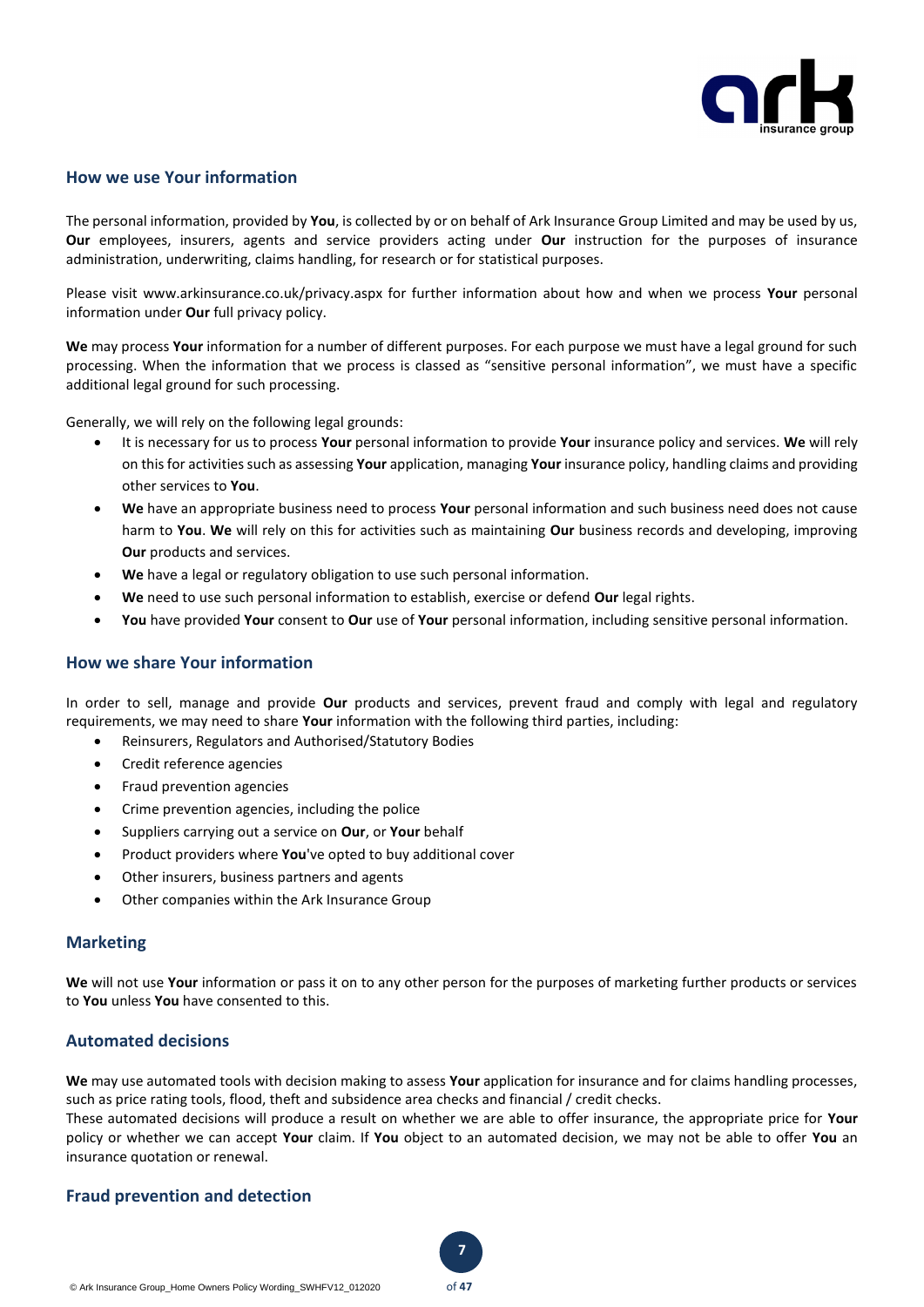

In order to prevent or detect fraud and money laundering we will check **Your** details with various fraud prevention agencies, who may record a search. Searches may also be made against other insurers' databases. If fraud is suspected, information will be shared with those insurers. Other users of the fraud prevention agencies may use this information in their own decision making processes.

**We** may also conduct credit reference checks in certain circumstances. **You** can find further details in **Our** full privacy policy explaining how the information held by fraud prevention agencies may be used or in which circumstances we conduct credit reference checks and how these checks might affect **Your** credit rating.

# **Telephone Recording and Document Management**

For **Our** joint protection telephone calls may be recorded and monitored by the firm that arranged **Your** insurance with **Us**, the **Administrator** and by **Us**.

**We**, the **Administrator** or any other service providers appointed by **Us** may hold documents relating to this insurance and any claims made under it in electronic form and may destroy the originals. An electronic copy of any such document will be admissible in evidence to the same extent as, and carry the same weight as the original.

## **How to contact us**

Please contact us if **You** have any questions about **Our** privacy policy or the information we hold about **You**. Write to: Data Protection Officer, Ark Insurance Group, 1410 Spring Place, Herald Avenue, Coventry Business Park, Coventry, CV5 6UB. Or email dpo@arkinsurance.co.uk.

# **Our Service Commitment**

#### **Customer Feedback**

If **You** have any suggestions or comments about how the firm that arranged **Your** insurance with **Us, We** or the **Administrator** can improve **Our** cover or the service **We**/**They** have provided please write to the **Administrator.**

The **Administrator** and **We** welcome feedback to enable **Them** or **Us** to improve products and services.

In the event that **We** are unable to continue to trade with the **Administrator** because **They** have ceased to trade through bankruptcy or liquidation, or in the event that **Their** relevant FCA authorisation is revoked, **We** may pass **Your** policy and all details on to another intermediary. If **You** do not wish this to happen then please put **Your** request in writing to **Us**.



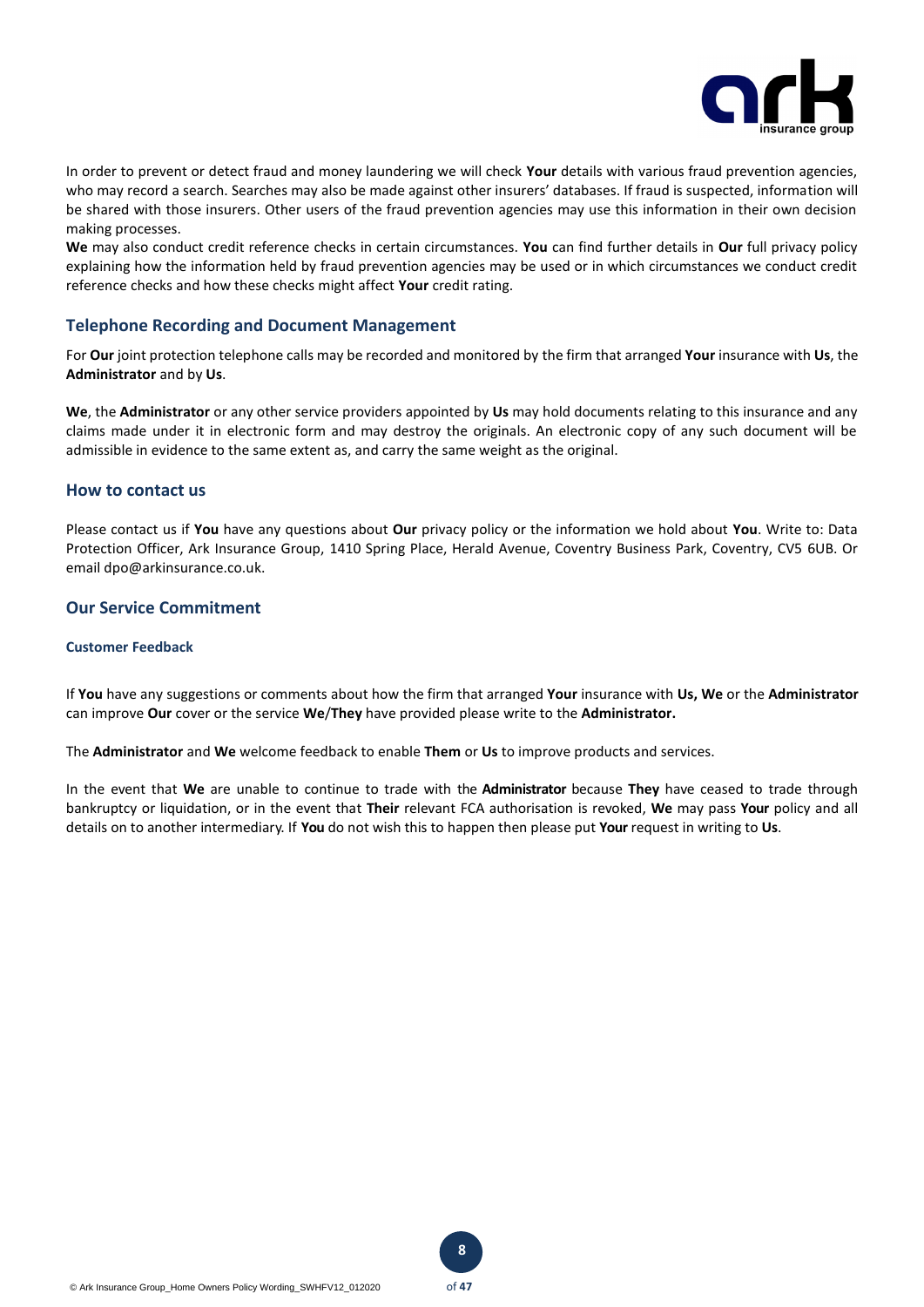

# **Definitions of Terms Used (When Displayed in Bold Text in this Policy Wording)**

#### **Guidance Notes**

*The words or phrases shown below have the same meaning wherever they appear in this policy wording and Your schedule and any Endorsements on the schedule.* 

Wherever the following words or phrases appear in bold text in this policy, they will have the following meanings:

## **Administrator, They, Their, Them**

Ark Insurance Group Limited, who is authorised and regulated by the Financial Conduct Authority and is entered on the Financial Services Register under reference: 706598. Registered address: Leofric House, Binley Road, Coventry, **We**st Midlands, CV3 1JN Registered in England and Wales No: 08864405. Ark Insurance Group Limited will administer this insurance on **Our** behalf.

## **Accidental Damage**

Damage caused suddenly and unexpectedly by an outside force.

## **Authorised Representative**

An appropriately qualified professional person or firm appointed by **Us** to act on **Your** behalf when a claim is made under this insurance.

# **Building(s)**

- The **Home**, swimming pools, ornamental ponds and fountains, hard courts, terraces, patios, drives, footpaths, walls, fences, gates, hedges and fixed tanks providing fuel to the **Home**.
- Fixtures, fittings and decorations.

These must all be at the address shown on **Your Schedule**.

#### **Claims Service Provider**

The firm appointed on **Our** behalf to handle and settle claims made under **Your** insurance. **You** must notify claims to them and contact them with any questions relating to **Your** claim.

#### **Contents**

Household items (including **Personal Money**, **Valuables** and **Home Office Equipment)** and **Personal Belongings** up to the limits shown on **Your Schedule**) that:

- **You** own;
- You are legally responsible for (but not landlords contents);
- Belong to **Domestic Employees** who live with **You**.

This includes **Personal Belongings** of visitors to the **Home.**

#### **Domestic Employee(s)**

A person employed by **You** to carry out domestic duties in connection with **Your Home** and its land, and not employed by **You** in any capacity in connection with any other business, trade or profession.

**9**

#### **Domestic Animals**

Cats and dogs and any small caged birds or animals normally kept in or within the boundaries of the **Home.**

### **Endorsements**

Changes to the terms of **Your** policy. These are shown on **Your Schedule** as endorsements.

# **Excess**

The amount **You** will have to pay towards each separate claim.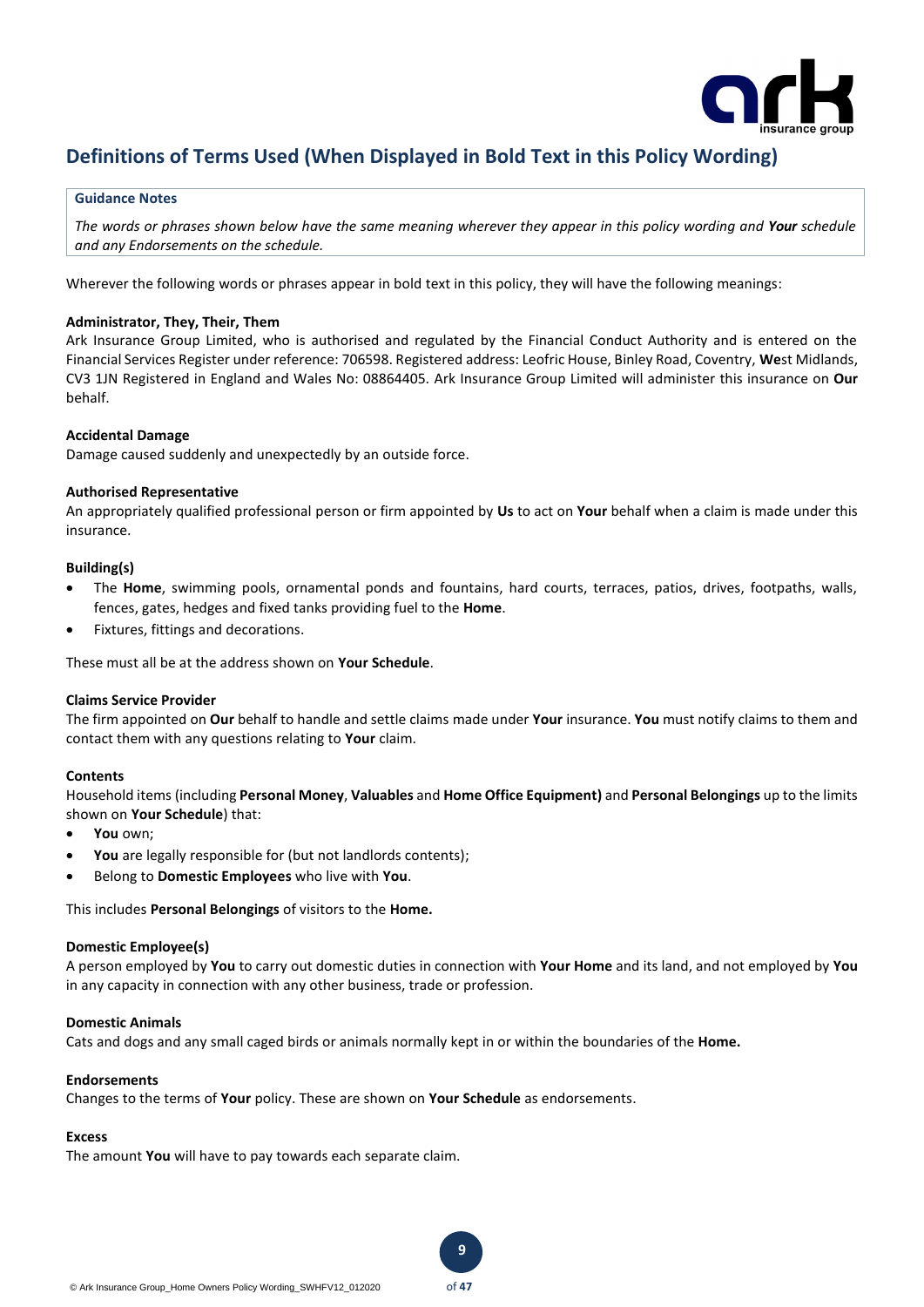

### **Heave**

Expansion or swelling of the land beneath the **Buildings** resulting in upwards movement.

### **Home**

The house or flat and its **Outbuildings**, at the address shown on **Your Schedule**, all used for domestic purposes only. Unless described differently by an endorsement shown on **Your Schedule**.

## **Home Office Equipment**

Office furniture, computers and other keyboard based office equipment, printers, fax machines, photocopiers, telephones and answerphones that **You** own or are legally responsible for and used for business or professional purposes.

# **Insurer(s) & their Managing General Agent**

# **Fairmead Insurance Limited**

This insurance is underwritten by Fairmead Insurance Limited who are authorised by the Prudential Regulation Authority and regulated by the Financial Conduct Authority and the Prudential Regulation Authority. Financial Services Register number 202050. Registered in England and Wales Number 00423930. Registered office: 57 Ladymead, Guildford, Surrey, GU1 1DB.

You can check these details with the Financial Conduct Authority either on their website at www.fca.org.uk or by calling them on 0800 111 6768.

Fairmead Insurance Limited is part of the Liverpool Victoria General Insurance Group.

This policy is underwritten by Pen Underwriting Limited a Managing General Agent of the **Insurer**. As Managing General Agent, Pen Underwriting Limited underwrites Insurance and handles claims for **You** on behalf of the **Insurers**.

Pen Underwriting Limited. Registered Office: The Walbrook Building, 25 Walbrook, London, EC4N 8AW. Registered in England and Wales. Company Number: 05172311

#### **Landslip**

Movement of land down a slope.

#### **Legal Proceedings**

A claim for damages or compensation pursued in a court of law within the United Kingdom.

# **Motorised Vehicle**

Any electrically or mechanically powered vehicle, other than:

- Vehicles used only as domestic gardening equipment within the boundaries of the land belonging to the **Home,** as long as the vehicles are not registered for road use;
- Vehicles designed to help disabled people (as long as the vehicles are not registered for road use);
- Golf trolleys;
- Toys and models controlled by a pedestrian;
- Electrically assisted pedal cycles that are not legally required to pay vehicle excise duty for the road (see [www.gov.uk/electric-bike-rules](http://www.gov.uk/electric-bike-rules) for more information).

#### **Outbuildings**

Garages, cart lodges, stables, workshops, sheds, summer houses, green houses and similar buildings all within the boundaries of the **Home** but not necessarily forming part of the **Home** itself.

#### **Period of Insurance**

The period of time covered by this policy, as shown on **Your Schedule**, or until cancelled. Each renewal represents the start of a new **Period of Insurance**.

### **Personal Belongings**

Luggage, clothing, jewellery, watches, furs, binoculars, spectacles, sports, musical and photographic equipment, musical instruments and items which **You** normally wear, or carry with **You,** but excluding **Personal Money**, cycles, mobile phones and tablets. All items must belong to **You** or be **Your** legal responsibility.

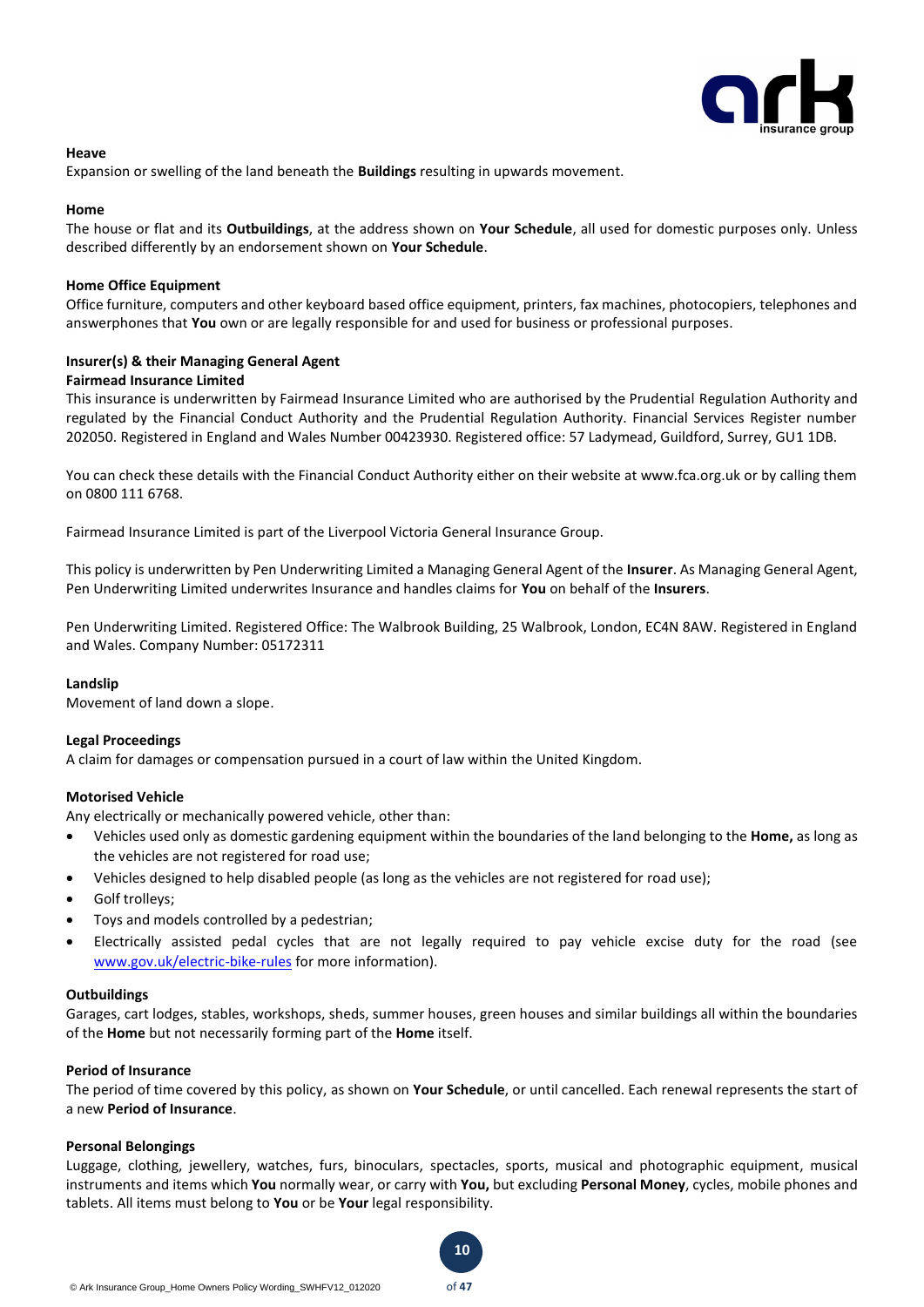

### **Personal Money**

Cash, cheques, postal orders, unused postage stamps, savings stamps and certificates, premium bonds, luncheon and gift vouchers, season tickets, travel tickets, travellers' cheques and phone cards, all held for social, domestic or charitable purposes.

### **Schedule**

The document which gives details of the cover and **Sum Insured** limits **You** have.

### **Settlement**

Downward movement of the land beneath the **Buildings** as a result of compaction due to the weight of the **Buildings.** 

#### **Storm**

An unusual weather event with persistent high winds usually associated with rain, thunder, lightning or snow. (The wind speed or gust should normally exceed 55mph (48 knots) to be a storm but **We** take other factors into consideration such as where the property is sited. A storm can highlight defects rather than cause them and damage due to lack of maintenance, wear and tear or which happens gradually is not covered).

## **Subsidence**

Downward movement of the land beneath the **Buildings** that is not as a result of **Settlement.** 

## **Sum Insured**

The amount shown on **Your Schedule** as the most **We** will pay for claims resulting from one incident unless otherwise stated in this policy booklet or any **Clause.**

## **Unoccupied**

Not lived in by **You** or anyone who has **Your** permission for a continuous period exceeding 30 days; or a total of 90 or more days during the **Period of Insurance**; or does not contain enough furniture for living purposes.

#### **Valuables**

Stamp, coin or medal collections, antique clocks, pictures, other works of art, curios, items of gold, silver or any other precious metal, gem stones, jewellery, watches and furs.

# **We, Us, Our**

The **Insurer** or **their Agent**

## **You, Your**

The person(s) named on **Your Schedule**, their domestic partner and members of their family (or families) who are normally living with them.

# **Insurance Provided – Cover Options**

# **Guidance Notes**

*This part of Your policy shows the different sections that are available and that You can select.*

*Some things just aren't covered by insurance. In the same way that car insurance doesn't pay to repair Your car if it rusts or breaks down, this policy won't cover wear or tear, ageing or breakdowns. This insurance is not a maintenance contract.*

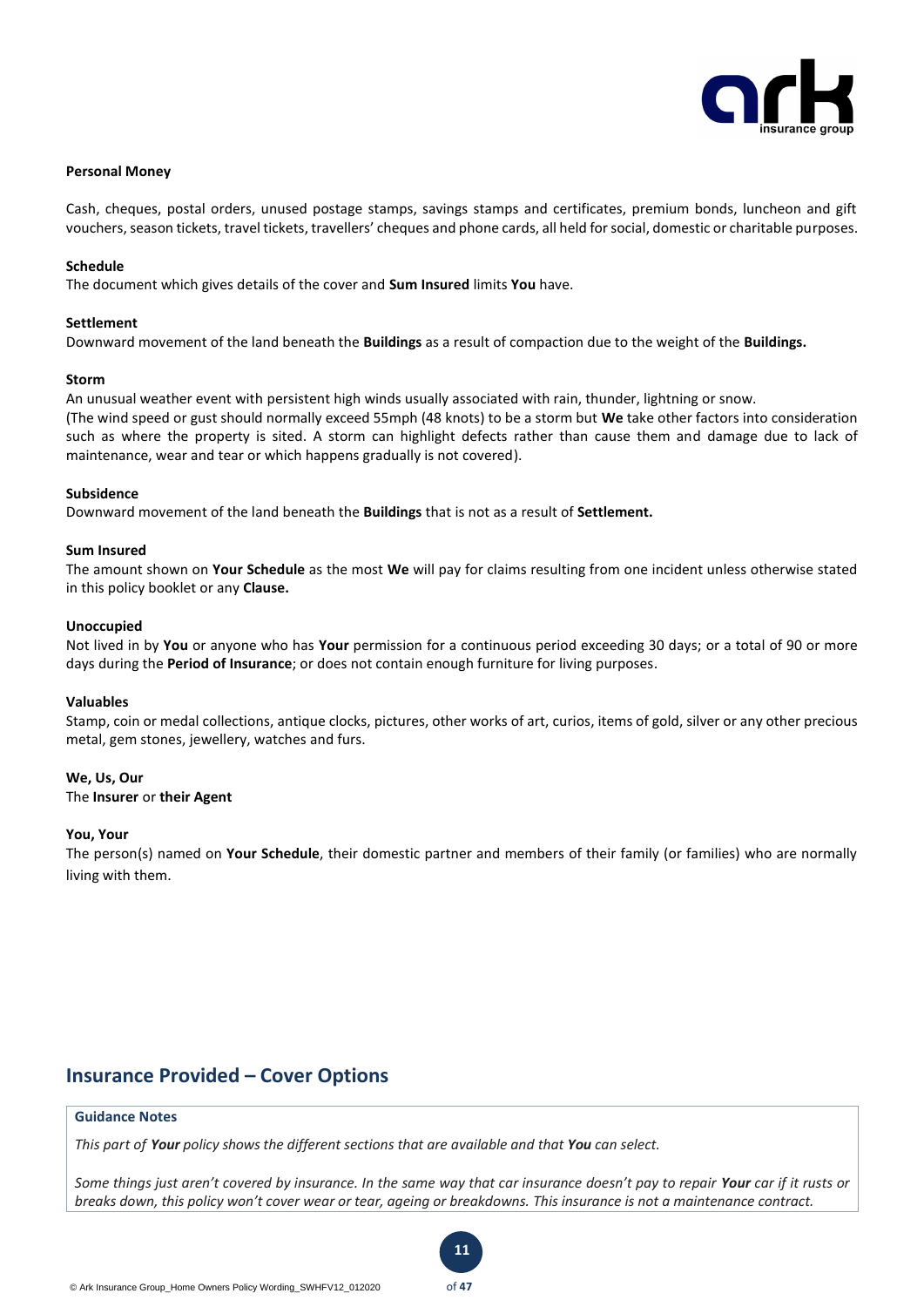

The sections of this insurance that are available are shown in the table below:

| <b>Section</b> | Cover                                     |
|----------------|-------------------------------------------|
|                | <b>Buildings</b>                          |
|                | <b>Accidental damage to buildings</b>     |
| 3              | Contents in the <b>Home</b>               |
| 4              | Accidental damage to contents in the Home |
| ς              | Personal possessions outside the Home     |

The cover **We** provide under each section is set out in detail below, so are the conditions applying to each section.

The sections **You** are covered for under this insurance are shown on **Your Schedule**. Cover is subject to change by any **Endorsements** shown on **Your Schedule**. Please read **Your Schedule** in conjunction with this policy booklet.

The General Exclusions and General Terms and Conditions of this insurance policy apply to all sections of policy cover.

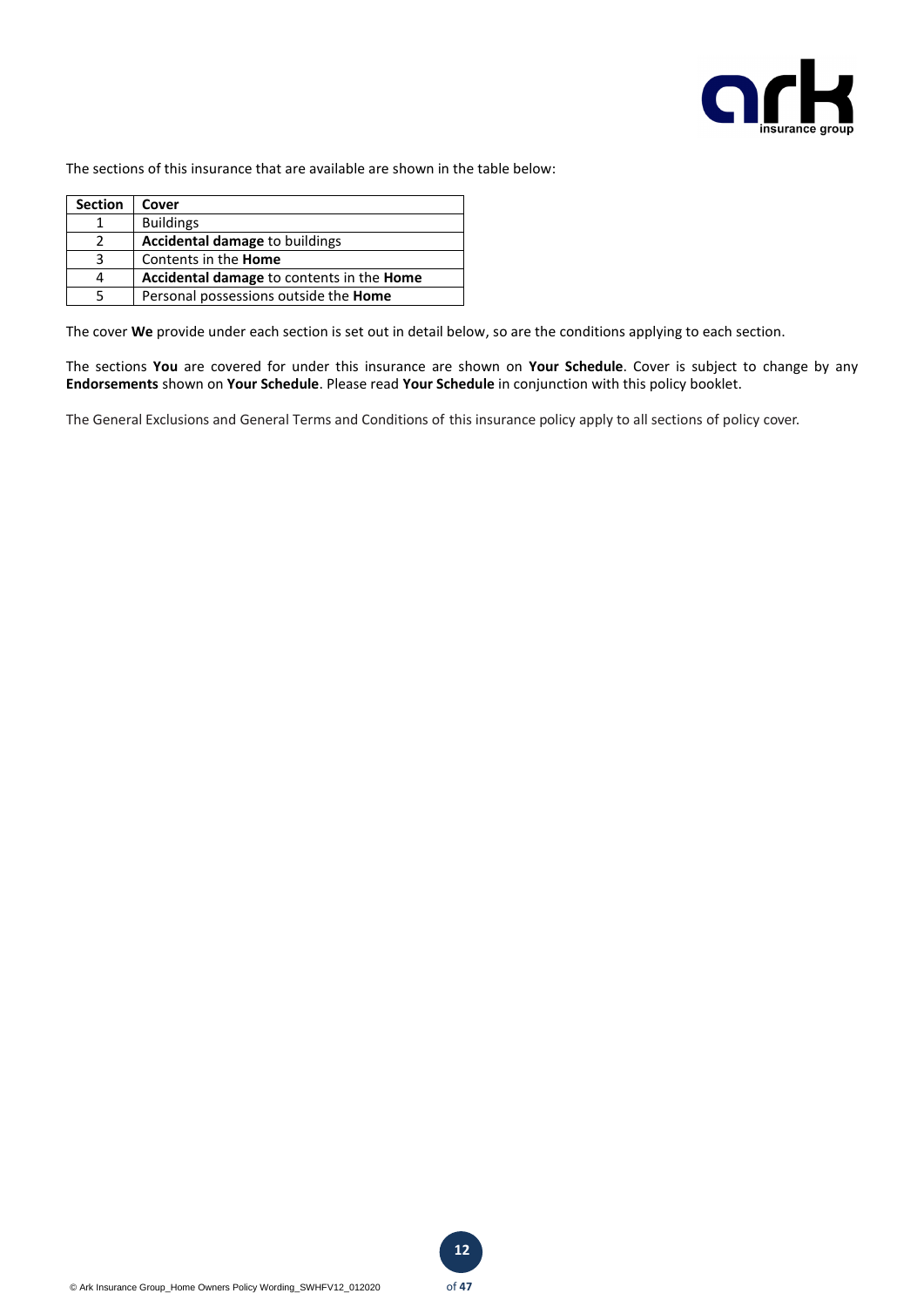

# **Section 1. Buildings**

# **Guidance Notes**

*This section of Your policy provides cover for loss or damage to Your buildings. It explains what is and is not covered.* 

This section only applies when shown on **Your Schedule** as insured. **We** will provide cover for loss of or damage to the **Buildings** caused by any of the following items:

|    | <b>WHAT IS INSURED</b>                                               | <b>WHAT IS NOT INSURED</b>                                                 |
|----|----------------------------------------------------------------------|----------------------------------------------------------------------------|
|    | Loss of or damage to Your Home caused by:                            |                                                                            |
| 1. | Fire, explosion, lightning, earthquake.                              |                                                                            |
| 2. | <b>Smoke</b>                                                         |                                                                            |
| 3. | <b>Storm or Flood</b>                                                | We will not cover loss or damage:                                          |
|    |                                                                      | Caused by frost;<br>$\bullet$                                              |
|    |                                                                      | Caused by storm to fences, gates and hedges;<br>$\bullet$                  |
| 4. | Riot, civil unrest, strikes, or labour or political<br>disturbances. |                                                                            |
| 5. | Malicious people or vandals.                                         | Under item 5 We will not cover loss or damage:                             |
|    |                                                                      | Caused by paying guests, tenants or You;<br>٠                              |
|    |                                                                      | That happens after the Home has been left unoccupied.<br>$\bullet$         |
| 6. | Being hit by:                                                        |                                                                            |
|    | Aircraft or other flying objects or anything falling from<br>them;   |                                                                            |
|    | Vehicles or animals                                                  |                                                                            |
|    | 7. Water escaping<br>from water tanks,<br>pipes,                     | We will not cover loss or damage:                                          |
|    | equipment or fixing heating systems.                                 | That happens after the Home has been left unoccupied;<br>٠                 |
|    |                                                                      | To solid floors caused by infill materials settling, swelling<br>$\bullet$ |
|    |                                                                      | or shrinking as a result of water escaping from the                        |
|    |                                                                      | Home;                                                                      |
|    |                                                                      | By Subsidence, Heave or Landslip caused by water<br>٠                      |
|    |                                                                      | escaping;                                                                  |
|    |                                                                      | Caused by the escape of water from guttering, rainwater                    |
|    |                                                                      | downpipes, roof valleys and gullies                                        |
| 8. | Water freezing in tanks, equipment or pipes.                         | We will not cover loss or damage:                                          |
|    |                                                                      | That happens after the Home has been left unoccupied;<br>٠                 |
|    |                                                                      | To solid floors caused by infill materials settling, swelling<br>$\bullet$ |
|    |                                                                      | or shrinking as a result of water escaping from the                        |
|    |                                                                      | Home;                                                                      |
|    |                                                                      | By Subsidence, Heave or Landslip caused by water<br>٠                      |
|    |                                                                      | escaping;                                                                  |
|    |                                                                      | Caused by the escape of water from guttering, rainwater                    |
|    | Domestic heating oil and loss of metered water.                      | downpipes, roof valleys and gullies<br>We will not cover:                  |
| э. |                                                                      | Loss or damage that happens after the Home has been<br>$\bullet$           |
|    | We will provide cover for loss of domestic heating oil               | left unoccupied;                                                           |
|    | leaking from a fixed heating system, or loss of metered              | Accidental loss of metered water (e.g. accidentally<br>$\bullet$           |
|    | water following loss or damage to water tanks, pipes,                | leaving a tap running);                                                    |
|    | equipment or fixing heating systems.                                 |                                                                            |
|    | We will provide cover for loss or damage arising from                |                                                                            |
|    | pollution or contamination of land at the Home caused                |                                                                            |
|    | by oil leaking from a domestic heating oil installation at           |                                                                            |
|    | the <b>Home</b>                                                      |                                                                            |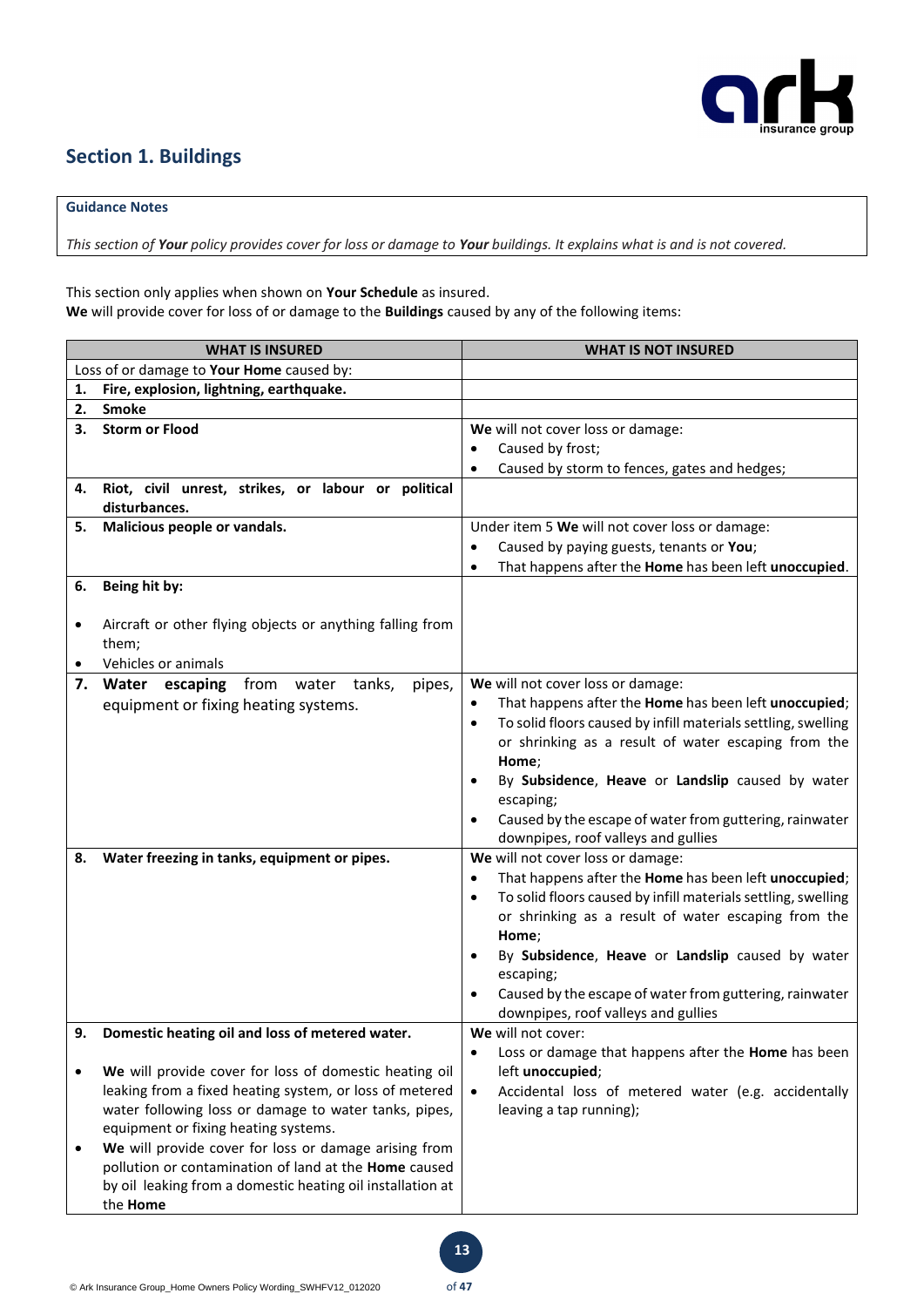

| The most We will pay for any one claim under the policy is<br>up to £1,000.                                      |                                                                                                              |
|------------------------------------------------------------------------------------------------------------------|--------------------------------------------------------------------------------------------------------------|
| 10. Theft or attempted theft.                                                                                    | We will not cover loss or damage:                                                                            |
|                                                                                                                  | Caused by paying guests, tenants or You;<br>$\bullet$                                                        |
|                                                                                                                  | That happens after the Home has been left unoccupied.<br>$\bullet$                                           |
| 11. Subsidence or Heave of the land on which the                                                                 | We will not cover:                                                                                           |
| <b>Buildings stand, or Landslip</b>                                                                              | Damage to swimming pools, ornamental ponds and<br>$\bullet$                                                  |
|                                                                                                                  | fountains, hard courts, terraces, patios, drives,                                                            |
|                                                                                                                  | footpaths, walls, gates, fences, hedges or fixed tanks<br>providing fuel to the Home unless We also accept a |
|                                                                                                                  | claim for Subsidence, Heave or Landslip damage to the                                                        |
|                                                                                                                  | Home;                                                                                                        |
|                                                                                                                  | Damage if You knew when this policy started that any<br>$\bullet$                                            |
|                                                                                                                  | part of the Buildings had already been damaged by                                                            |
|                                                                                                                  | Subsidence, Heave or Landslip, unless You told Us                                                            |
|                                                                                                                  | about this and We accepted it;<br>Damage caused by riverbank or coastal erosion;<br>$\bullet$                |
|                                                                                                                  | Damage to solid floors caused by infill materials settling,<br>$\bullet$                                     |
|                                                                                                                  | swelling or shrinking;                                                                                       |
|                                                                                                                  | Damage caused by Settlement or by shrinkage or<br>$\bullet$                                                  |
|                                                                                                                  | expansion of parts of the Buildings;                                                                         |
|                                                                                                                  | Damage caused by faulty or unsuitable materials, design<br>$\bullet$                                         |
|                                                                                                                  | or poor workmanship.                                                                                         |
| 12. Falling radio or television receiving aerials (including<br>satellite dishes), their fittings and masts.     |                                                                                                              |
| 13. Falling trees or branches.                                                                                   | We will not cover costs You have to pay for:                                                                 |
| If We accept a claim for damage to Buildings by falling trees                                                    | Removing part of the tree that is still below the ground;<br>$\bullet$                                       |
| We will also pay costs You have to pay for removing from                                                         | Restoring the site.<br>$\bullet$                                                                             |
| site:                                                                                                            |                                                                                                              |
| The fallen part of the tree;<br>٠                                                                                |                                                                                                              |
| The tree if it has been totally or partly uprooted.<br>$\bullet$                                                 |                                                                                                              |
| <b>of</b><br>rent<br>alternative<br>14. Loss<br>and<br>the<br>cost of                                            |                                                                                                              |
| accommodation.                                                                                                   |                                                                                                              |
|                                                                                                                  |                                                                                                              |
| If We have accepted a claim for damage to the Home and                                                           |                                                                                                              |
| the damage means Your Home cannot be lived in, We will                                                           |                                                                                                              |
| pay:                                                                                                             |                                                                                                              |
| Ground rent You still have to pay;<br>$\bullet$                                                                  |                                                                                                              |
| Rent payable to You, or (if not otherwise insured)<br>$\bullet$                                                  |                                                                                                              |
| reasonable additional accommodation expenses Your                                                                |                                                                                                              |
| tenant has to pay;                                                                                               |                                                                                                              |
| Any reasonable additional accommodation* expenses<br>$\bullet$                                                   |                                                                                                              |
| for You and Your Domestic Animals.                                                                               |                                                                                                              |
| The most We will pay is up to 20% of the Sum Insured for                                                         |                                                                                                              |
| Buildings, until the Home is ready to live in.                                                                   |                                                                                                              |
|                                                                                                                  |                                                                                                              |
| *Guidance Notes                                                                                                  |                                                                                                              |
| When we refer to reasonable additional accommodation                                                             |                                                                                                              |
| expenses, this means that we will pay for alternative                                                            |                                                                                                              |
| accommodation taking all of the circumstances of Your claim                                                      |                                                                                                              |
| into account, including Your needs, the length of time for<br>which accommodation is needed and alternative (and |                                                                                                              |
|                                                                                                                  |                                                                                                              |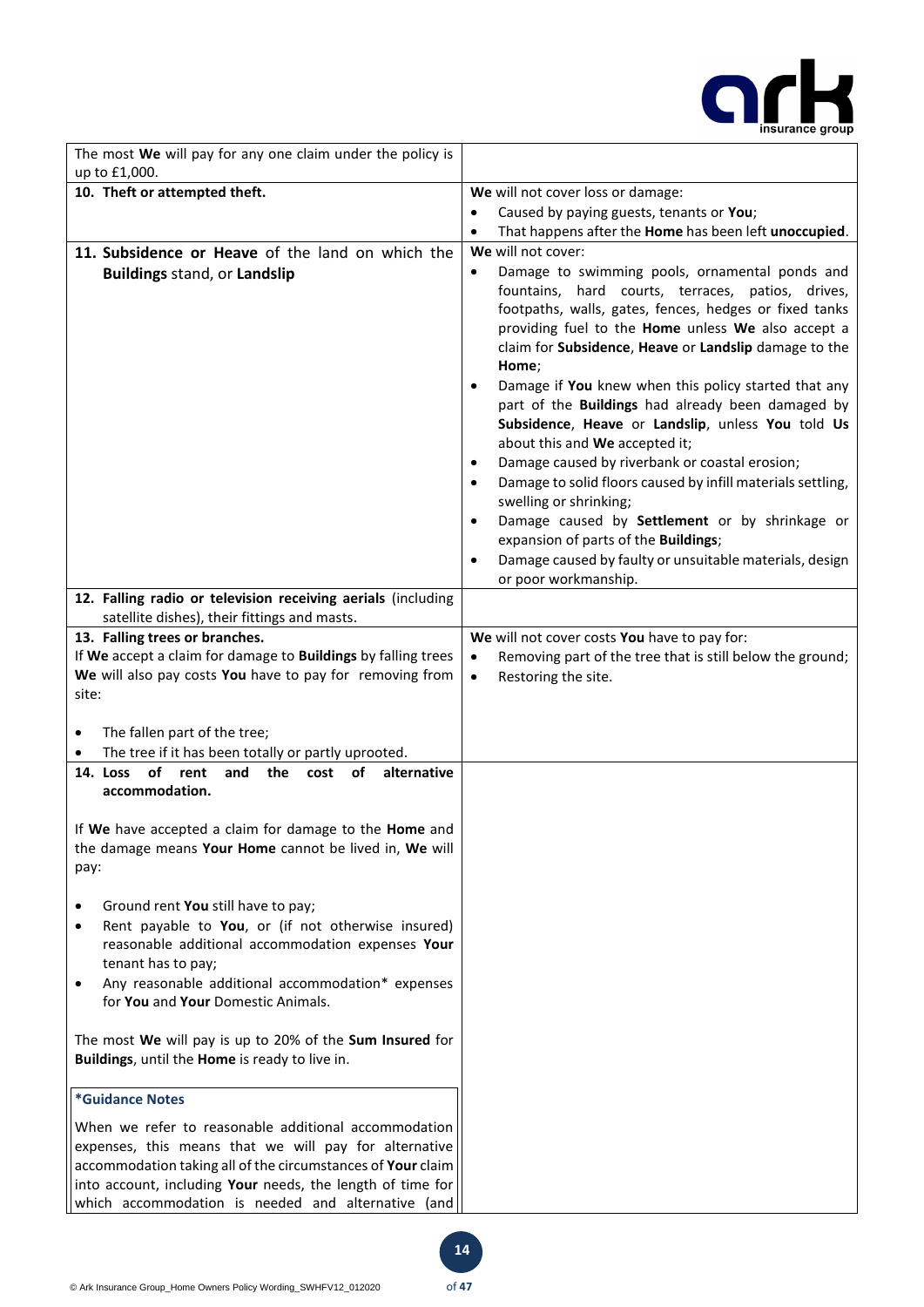

| comparable cost of) accommodation available locally. We<br>are happy to discuss this with You and will help to find<br>suitable accommodation for You.                                                                                                                                                                                                                                                                                                                                                                                                                                                                                                                                                                   |                                                                                                                                                                                                                                                                                                                                                                                                                                                                                                                                                                                                                                                                                                                                                                                                                                          |
|--------------------------------------------------------------------------------------------------------------------------------------------------------------------------------------------------------------------------------------------------------------------------------------------------------------------------------------------------------------------------------------------------------------------------------------------------------------------------------------------------------------------------------------------------------------------------------------------------------------------------------------------------------------------------------------------------------------------------|------------------------------------------------------------------------------------------------------------------------------------------------------------------------------------------------------------------------------------------------------------------------------------------------------------------------------------------------------------------------------------------------------------------------------------------------------------------------------------------------------------------------------------------------------------------------------------------------------------------------------------------------------------------------------------------------------------------------------------------------------------------------------------------------------------------------------------------|
| 15. Replacement locks<br>If the keys to the locks of:<br>External doors of the Home;<br>Alarm systems or safes fitted in the Home.<br>Are accidentally lost or stolen, We will pay the cost of<br>replacing the locks or lock mechanisms.<br>The most We will pay for any one claim under the policy is<br>up to £750.                                                                                                                                                                                                                                                                                                                                                                                                   |                                                                                                                                                                                                                                                                                                                                                                                                                                                                                                                                                                                                                                                                                                                                                                                                                                          |
| 16. Emergency access to Home and garden.                                                                                                                                                                                                                                                                                                                                                                                                                                                                                                                                                                                                                                                                                 |                                                                                                                                                                                                                                                                                                                                                                                                                                                                                                                                                                                                                                                                                                                                                                                                                                          |
| We will provide cover for damage to the Home and garden<br>within the boundaries of the Home following necessary<br>access by the emergency services to deal with a medical<br>emergency or to prevent damage to the Home.<br>The most We will pay for any one claim under the policy is<br>up to £500.<br>Expenses You have to pay for architects', surveyors',<br>engineers', legal and other professional fees following loss or<br>damage under this section.                                                                                                                                                                                                                                                        |                                                                                                                                                                                                                                                                                                                                                                                                                                                                                                                                                                                                                                                                                                                                                                                                                                          |
| 17. Tracing and accessing leaks.                                                                                                                                                                                                                                                                                                                                                                                                                                                                                                                                                                                                                                                                                         | We will not:                                                                                                                                                                                                                                                                                                                                                                                                                                                                                                                                                                                                                                                                                                                                                                                                                             |
| If the Buildings are damaged due to domestic heating oil<br>leaking from a fixed heating system, or water escaping from<br>water tanks, pipes, equipment or fixed heating systems, in<br>the Home, We will pay the costs of removing and replacing<br>any other part of the Buildings necessary to find the source<br>of the leak and making good.                                                                                                                                                                                                                                                                                                                                                                       | Pay more than the limit shown for any one incident; or<br>$\bullet$<br>Cover the cost of repairing the source of the leak unless<br>$\bullet$<br>caused by loss or damage which is covered under this<br>section.                                                                                                                                                                                                                                                                                                                                                                                                                                                                                                                                                                                                                        |
| The most We will pay for any one claim under the policy is<br>up to £10,000.                                                                                                                                                                                                                                                                                                                                                                                                                                                                                                                                                                                                                                             |                                                                                                                                                                                                                                                                                                                                                                                                                                                                                                                                                                                                                                                                                                                                                                                                                                          |
| 18. Your liability to the public.<br>We will cover Your legal liability to pay damages and<br>claimants' costs and expenses for:<br>Accidental bodily injury or illness;<br>Accidental loss of or damage to property;<br>Happening during the Period of Insurance and arising:<br>From You owning the Building and its land;<br>Under section 3 of the Defective Premises Act 1972 (or<br>the Defective Premises Northern Ireland Order 1975) for<br>any Home You previously owned and occupied or leased<br>occupied.<br>We will pay up to £2,000,000 for any one incident in respect<br>of Your liability to the public.<br>We will also pay all Your costs and expenses that We have<br>already agreed to in writing. | We will not pay more than £2,000,000 for any one incident.<br>We will not cover liability in connection with:<br>You occupying the Building and its land;<br>٠<br>Any accidental bodily injury or illness to any Domestic<br>٠<br>Employee if the injury or illness happens as a result of<br>or in the course of their employment by You;<br>Loss or damage to property which belongs to You or is<br>$\bullet$<br>in Your care;<br>Any Motorised Vehicle;<br>$\bullet$<br>Any agreement except to the extent that You will have<br>$\bullet$<br>been liable without that agreement;<br>Your trade, business or profession (except as landlord of<br>$\bullet$<br>the <b>Home</b> );<br>the Defective Premises Act 1972 (or the Defective<br>$\bullet$<br>Premises Northern Ireland Order 1975) if it is covered by<br>other insurance. |
| If the Buildings section of this policy is cancelled or ends, the<br>Defective Premises Act cover will continue for seven years                                                                                                                                                                                                                                                                                                                                                                                                                                                                                                                                                                                          | <b>Guidance Notes</b>                                                                                                                                                                                                                                                                                                                                                                                                                                                                                                                                                                                                                                                                                                                                                                                                                    |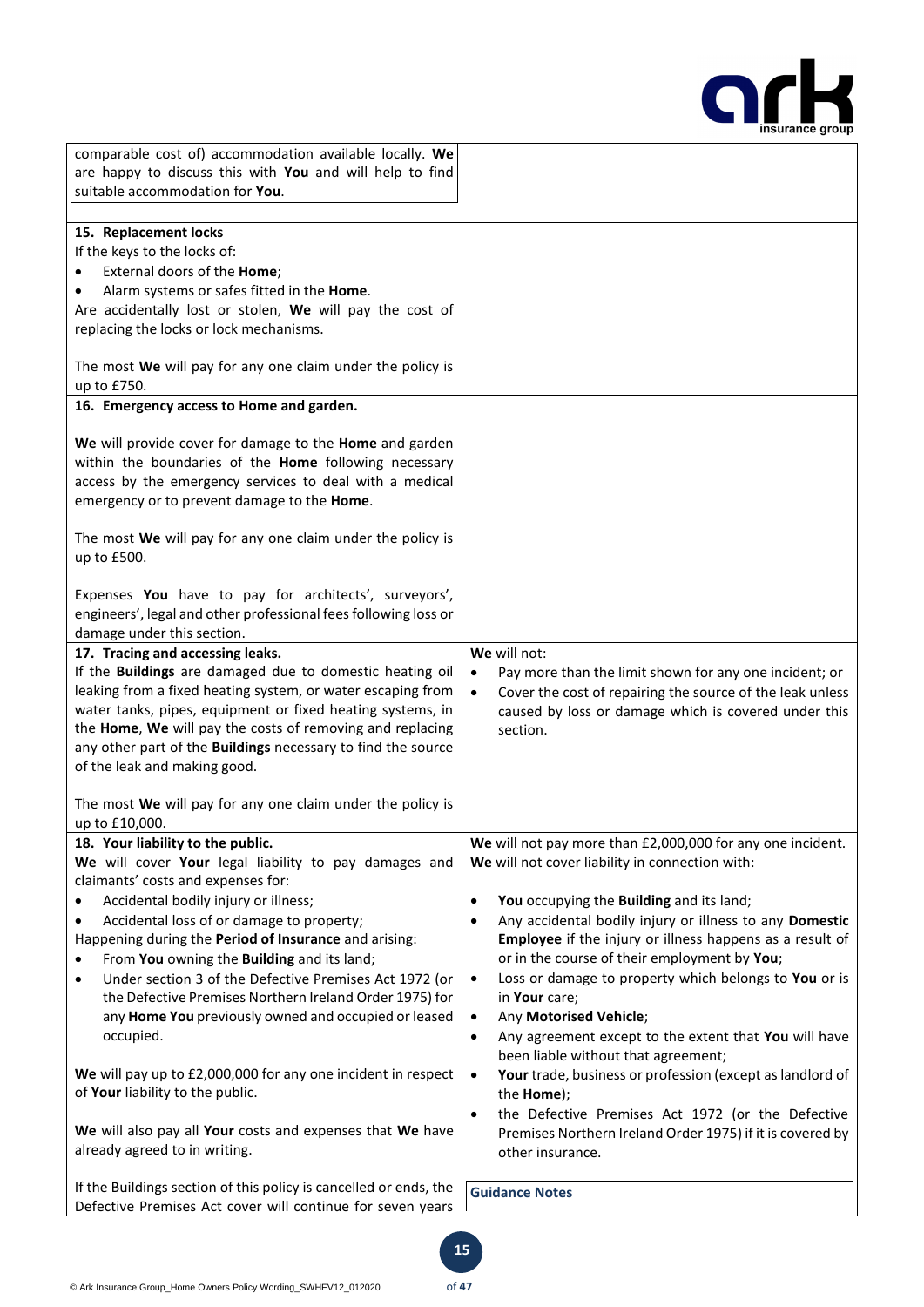

| for any Home insured by the Buildings section before the<br>policy was cancelled or ended.                                                                                                                                                                                                                                                                                                                                                                                                                                                                                                                                                                                                                                                                                                                        | Under this section We only provide cover for liability arising<br>from the ownership of Your Home. We will not cover Your<br>liability as the occupier of Your Home or Your personal<br>liability arising from private pursuits. Most commonly, the<br>occupier (tenant or occupying owner) of the property and<br>the land belonging to it will be held responsible for liabilities<br>arising from incidents occurring at the property.<br>Please note that You will also need to arrange cover for<br>occupier and/or public liability which most insurers<br>automatically include under contents insurance. |  |
|-------------------------------------------------------------------------------------------------------------------------------------------------------------------------------------------------------------------------------------------------------------------------------------------------------------------------------------------------------------------------------------------------------------------------------------------------------------------------------------------------------------------------------------------------------------------------------------------------------------------------------------------------------------------------------------------------------------------------------------------------------------------------------------------------------------------|------------------------------------------------------------------------------------------------------------------------------------------------------------------------------------------------------------------------------------------------------------------------------------------------------------------------------------------------------------------------------------------------------------------------------------------------------------------------------------------------------------------------------------------------------------------------------------------------------------------|--|
|                                                                                                                                                                                                                                                                                                                                                                                                                                                                                                                                                                                                                                                                                                                                                                                                                   |                                                                                                                                                                                                                                                                                                                                                                                                                                                                                                                                                                                                                  |  |
| 19. Selling Your Home.<br>If You enter into a contract to sell any Building insured by<br>this policy, and the Building is destroyed or damaged before<br>the sale has been completed, the buyer will be entitled to<br>any benefit from this insurance (for the damage or<br>destruction) once the sale has been completed. This cover<br>does not apply if other insurance has been arranged by or for<br>the buyer.                                                                                                                                                                                                                                                                                                                                                                                            |                                                                                                                                                                                                                                                                                                                                                                                                                                                                                                                                                                                                                  |  |
|                                                                                                                                                                                                                                                                                                                                                                                                                                                                                                                                                                                                                                                                                                                                                                                                                   |                                                                                                                                                                                                                                                                                                                                                                                                                                                                                                                                                                                                                  |  |
| 20. Accidental Damage to services, fixed glass and sanitary<br>fittings.<br>We will provide cover for Accidental Damage to<br>Cables, pipes, septic tanks and drain inspection covers<br>You are legally responsible for which serve the<br>Buildings, including up to £1,000 for the cost of breaking<br>into (then repairing and backfilling) an underground<br>pipe You are legally responsible for, to clear a blockage,<br>between the main sewer and the <b>Home</b> if this is<br>necessary because normal methods of releasing the<br>blockage are unsuccessful<br>Fixed glass and sanitary fittings installed at the Home.<br>$\bullet$<br>This includes glass in solar-panels, baths, shower trays,<br>shower screens, bidets, wash basins, splashbacks,<br>pedestals, sinks, toilet pans and cisterns. | We will not cover:<br>.The Excess shown on Your Schedule;<br>. Anything set out in the General Exclusions section of this<br>policy booklet;<br>.Damage due to a fault or limit of design, manufacture,<br>construction or installation;<br>. Loss or damage that happens after the Home has been left<br>unoccupied                                                                                                                                                                                                                                                                                             |  |
| What is not Covered under the Whole of Section 1 (Items 1 to 20)                                                                                                                                                                                                                                                                                                                                                                                                                                                                                                                                                                                                                                                                                                                                                  |                                                                                                                                                                                                                                                                                                                                                                                                                                                                                                                                                                                                                  |  |
| We will not cover:                                                                                                                                                                                                                                                                                                                                                                                                                                                                                                                                                                                                                                                                                                                                                                                                |                                                                                                                                                                                                                                                                                                                                                                                                                                                                                                                                                                                                                  |  |
| The Excess(es) shown on Your Schedule;                                                                                                                                                                                                                                                                                                                                                                                                                                                                                                                                                                                                                                                                                                                                                                            |                                                                                                                                                                                                                                                                                                                                                                                                                                                                                                                                                                                                                  |  |
| Damage by wet or dry rot arising from any cause, except as a direct result of a claim We have already paid, and where                                                                                                                                                                                                                                                                                                                                                                                                                                                                                                                                                                                                                                                                                             |                                                                                                                                                                                                                                                                                                                                                                                                                                                                                                                                                                                                                  |  |
| repair or preventative action was carried out by a tradesperson We have approved;                                                                                                                                                                                                                                                                                                                                                                                                                                                                                                                                                                                                                                                                                                                                 |                                                                                                                                                                                                                                                                                                                                                                                                                                                                                                                                                                                                                  |  |
| Anything set out in the General Exclusions section of this policy booklet;<br>٠                                                                                                                                                                                                                                                                                                                                                                                                                                                                                                                                                                                                                                                                                                                                   |                                                                                                                                                                                                                                                                                                                                                                                                                                                                                                                                                                                                                  |  |
| Anything for which compensation is provided by the National House Building Council scheme, or other similar<br>guarantee.                                                                                                                                                                                                                                                                                                                                                                                                                                                                                                                                                                                                                                                                                         |                                                                                                                                                                                                                                                                                                                                                                                                                                                                                                                                                                                                                  |  |
| We will not cover loss or damage that happens gradually.                                                                                                                                                                                                                                                                                                                                                                                                                                                                                                                                                                                                                                                                                                                                                          |                                                                                                                                                                                                                                                                                                                                                                                                                                                                                                                                                                                                                  |  |

• Any losses that are not directly associated with the incident that caused **You** to claim, unless expressly agreed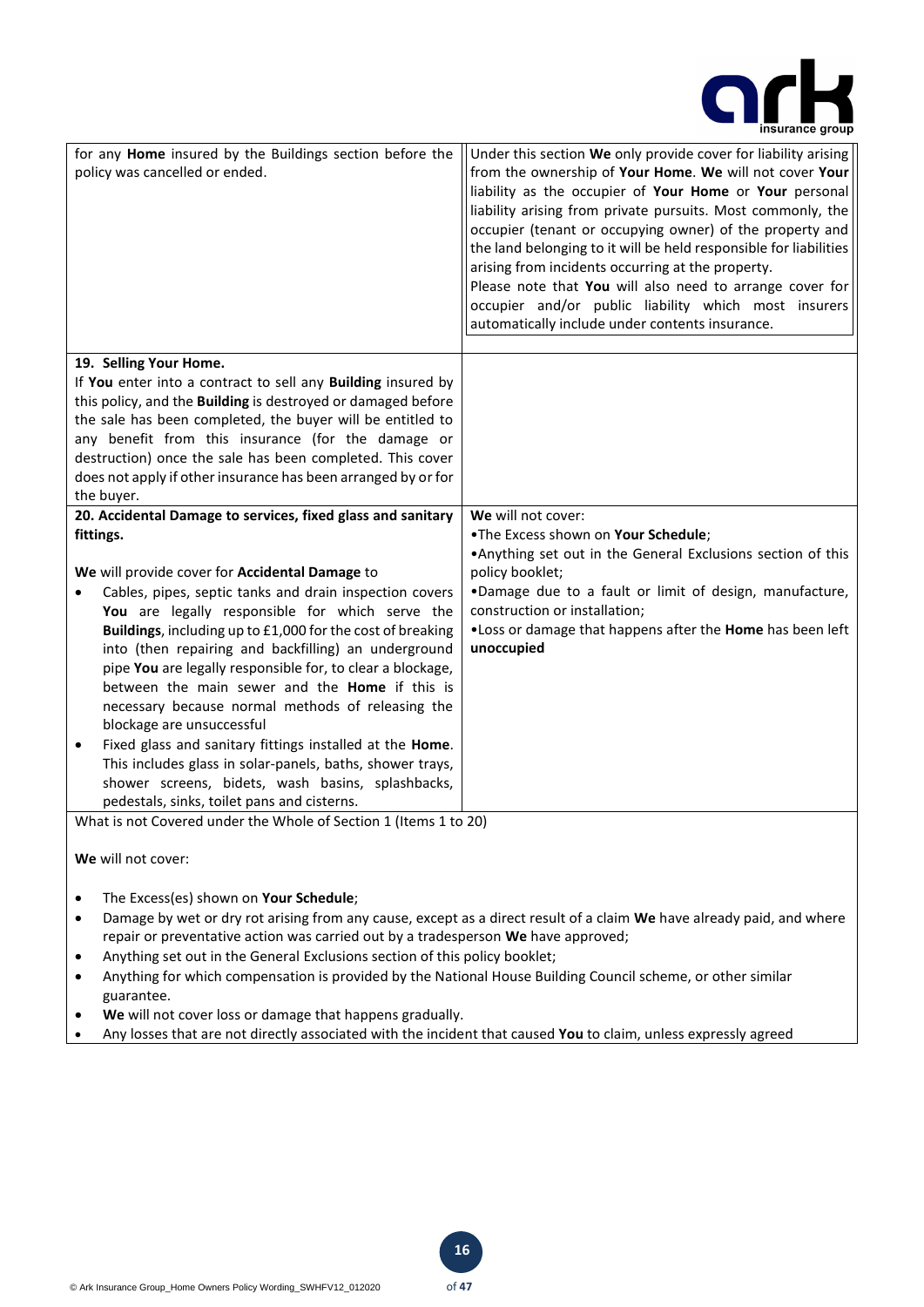

# **Section 2. Accidental Damage to Buildings**

# **Guidance Notes**

*This section of Your policy extends the Accidental Damage cover given under section 1 to cover other types of Accidental Damage as well. It explains what is and is not covered.* 

This section is included as standard if Section 1 – Buildings is shown on **Your Schedule** as insured.

**We** will provide cover for loss of or damage to the **Buildings** caused by any of the following:

| <b>WHAT IS INSURED</b>                                       | <b>WHAT IS NOT INSURED</b>                                              |
|--------------------------------------------------------------|-------------------------------------------------------------------------|
| <b>Extra Accidental Damage to buildings.</b><br>1.           | We will not cover:                                                      |
|                                                              | The Excess shown on Your Schedule;<br>$\bullet$                         |
| We will provide cover for all other Accidental Damage to the | Anything set out in the General Exclusions section of this<br>$\bullet$ |
| Buildings that is not covered by section 1 of this policy.   | policy booklet;                                                         |
|                                                              | Damage due to a fault or limit of design, manufacture,<br>$\bullet$     |
|                                                              | construction or installation;                                           |
|                                                              | Loss or damage that happens after the <b>Home</b> has been<br>$\bullet$ |
|                                                              | left unoccupied;                                                        |
|                                                              | Damage caused by wear and tear, Settlement,<br>$\bullet$                |
|                                                              | shrinkage, vermin, insects, fungus, weather conditions                  |
|                                                              | or any damage which happens gradually;                                  |
|                                                              | Damage caused by water entering the Home regardless<br>$\bullet$        |
|                                                              | of how this happened (other than that covered under                     |
|                                                              | Section 1 of this policy);                                              |
|                                                              | Damage caused by chewing, scratching, tearing or<br>$\bullet$           |
|                                                              | fouling by Domestic Animals;                                            |
|                                                              | Damage caused by faulty or unsuitable materials or<br>$\bullet$         |
|                                                              | design or poor workmanship;                                             |
|                                                              | Damage caused by building alterations, renovations,<br>$\bullet$        |
|                                                              | extensions or repairs;                                                  |
|                                                              | Damage excluded under Section 1;<br>$\bullet$                           |
|                                                              | Maintenance and normal redecoration costs;<br>$\bullet$                 |
|                                                              | Damage by Subsidence, Heave or Landslip;<br>$\bullet$                   |
|                                                              | Damage caused by paying guests or tenants                               |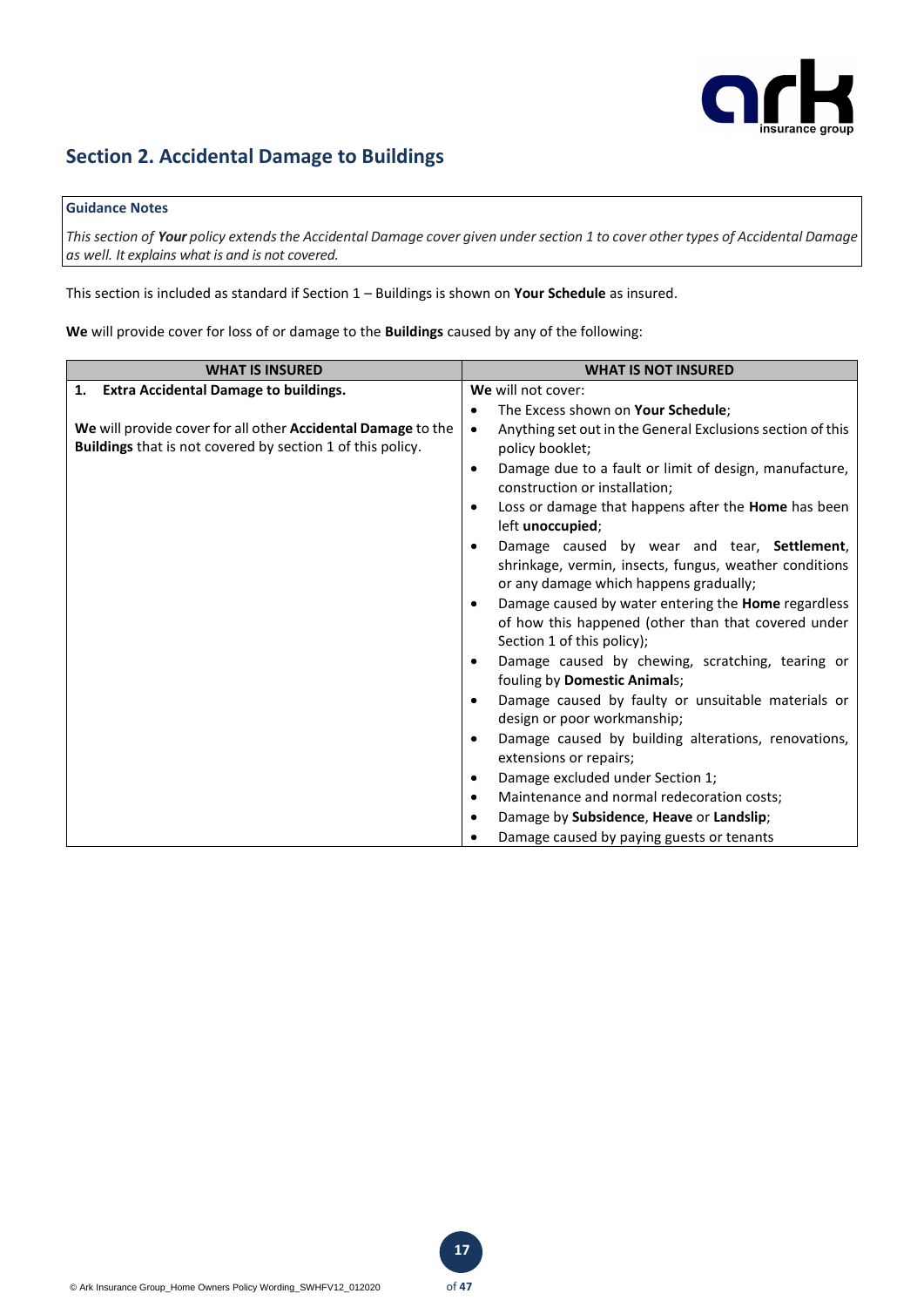

# **Buildings Conditions**

The following conditions apply to sections 1 and 2 of this policy.

### **Guidance Notes**

*These conditions apply only to sections 1 and 2, however the General terms and conditions set out elsewhere in the policy booklet apply to all sections of the insurance.* 

## **1. The Sum Insured**

Your Buildings should be insured for the full cost of rebuilding the **Buildings** in the same form, style and condition as new plus an amount for architects', surveyors, consulting engineers and legal fees, debris removal costs and other costs to comply with government or local authority requirements.

If the cost of rebuilding the **Buildings** is more than **Your** sum insured at the time of any loss or damage, then **We** will proportionally reduce the amount of any claim payment made by the percentage of under payment of premium which has arisen as a result of the shortfall in the sum insured. For example, if the premium **You** have paid for **Your** buildings insurance is equal to 75% of what **Your** premium would have been if your buildings sum insured was enough to reconstruct your buildings, then we will pay up to 75% of the claim made by You.

# **2. Settling Claims**

**We** will pay for the cost of work carried out in reinstating or replacing the damaged parts of **Your Buildings** and agreed fees and related costs. The amount **We** will pay where reinstatement is carried out will not exceed the lesser of:

- The cost of the work had it been completed by **Our** nominated contractor; or
- The cost of the work based upon the most competitive estimate or tender from **Your** nominated contractors.

If the reinstatement or replacement is not carried out, **We** will pay the lesser of:

- The decrease in market value of **Your Buildings** due to the damage;
- The cost of the work had it been completed by **Our** nominated contractor if the repair work had been carried out without delay;
- The cost of the work based upon the most competitive estimate or tender from **Your** nominated contractors if the repair work had been carried out without delay.

If **Your Buildings** have not been kept in a good state of repair or if the sum insured at the time of the loss or damage is less than the cost of rebuilding all **Your Buildings** in the same way, size, style and appearance as when they were new, including fees and related costs, **We** will pay the cost of reinstating or replacing the damaged parts of **Your Buildings** and **We** will, where appropriate, take off an amount for wear and tear.

# **What We will Pay**

The most **We** will pay for loss or damage arising out of one incident is the **Building Sum Insured** shown on **Your Schedule,** unless otherwise stated.

**We** will not reduce the **Sum** (or **Sums**) **Insured** by the amount paid under any claim, as long as **You** take the measures **We** suggest to prevent any further loss or damage.

**We** will not charge any extra premium for maintaining the **Sum Insured**.

If **We** accept a claim under section 1 or 2 we will also pay for the following:

- Architects' and surveyors' fees to repair the **Buildings**. These fees must not be more than those recommended by the relevant professional institutes;
- The cost of demolishing or supporting the damaged parts of the **Buildings** which **We** have agreed to pay;
- The cost of meeting building regulations or municipal or local authority bye-laws.

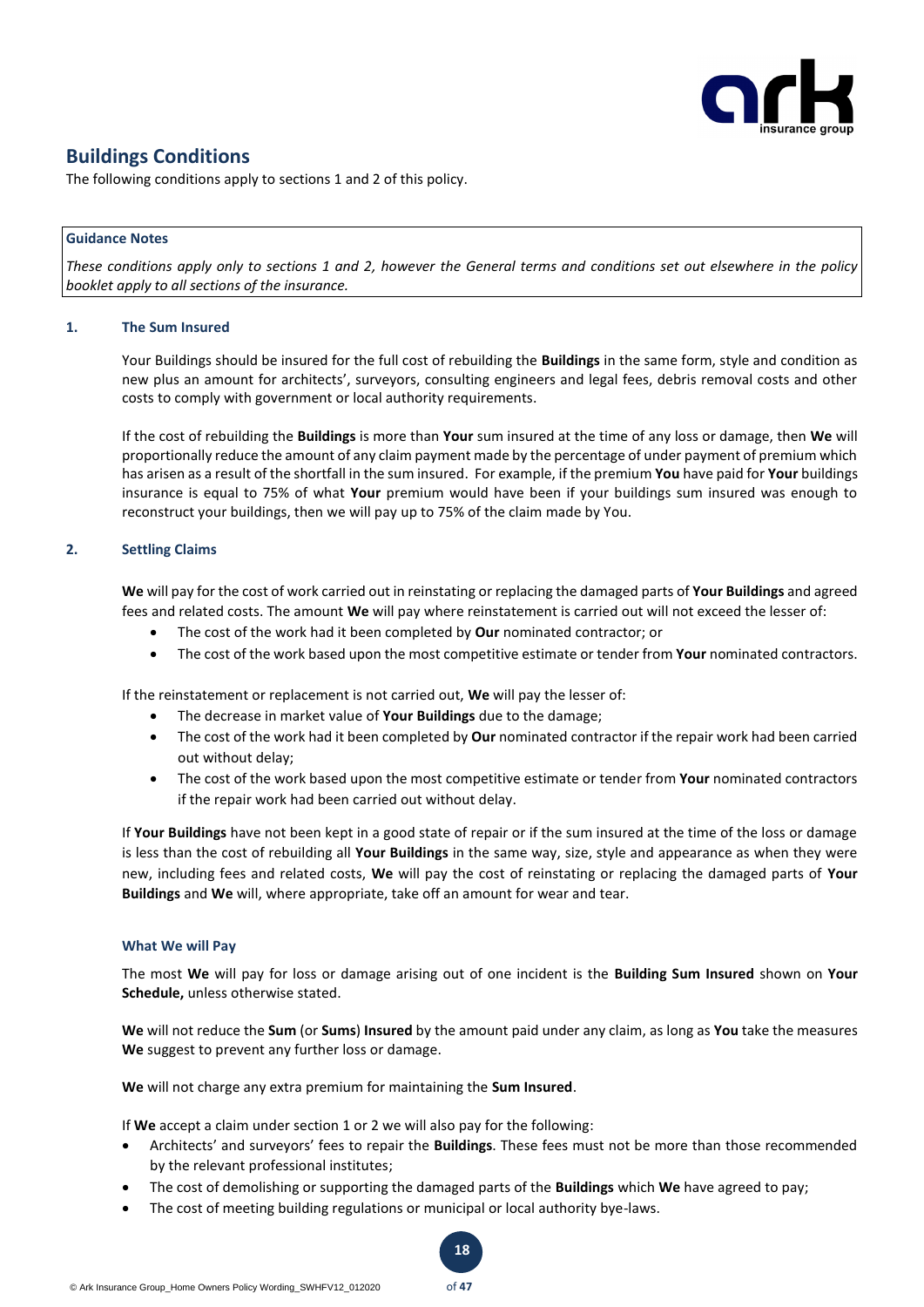

• All repairs carried out by an approved repairer will be guaranteed for 12 months

# **What We will Not Pay**

**We** will not cover:

- Fees for preparing any claim;
- Any cost **You** are legally responsible for paying because of a notice served on **You** before the date of the loss or damage;
- **We** will not pay for any reduction in the market value of the **Home** as a result of an insurable event;
- The amount of any **Excess** that applies;
- Any amount for VAT where a cash settlement is made.

# **Pairs, Sets, Collections and Suites**

**We** will not pay for the cost of replacing any undamaged items which form part of:

- A pair;
- A set;
- A suite;
- A collection;
- Any other item of uniform nature, design or colour.

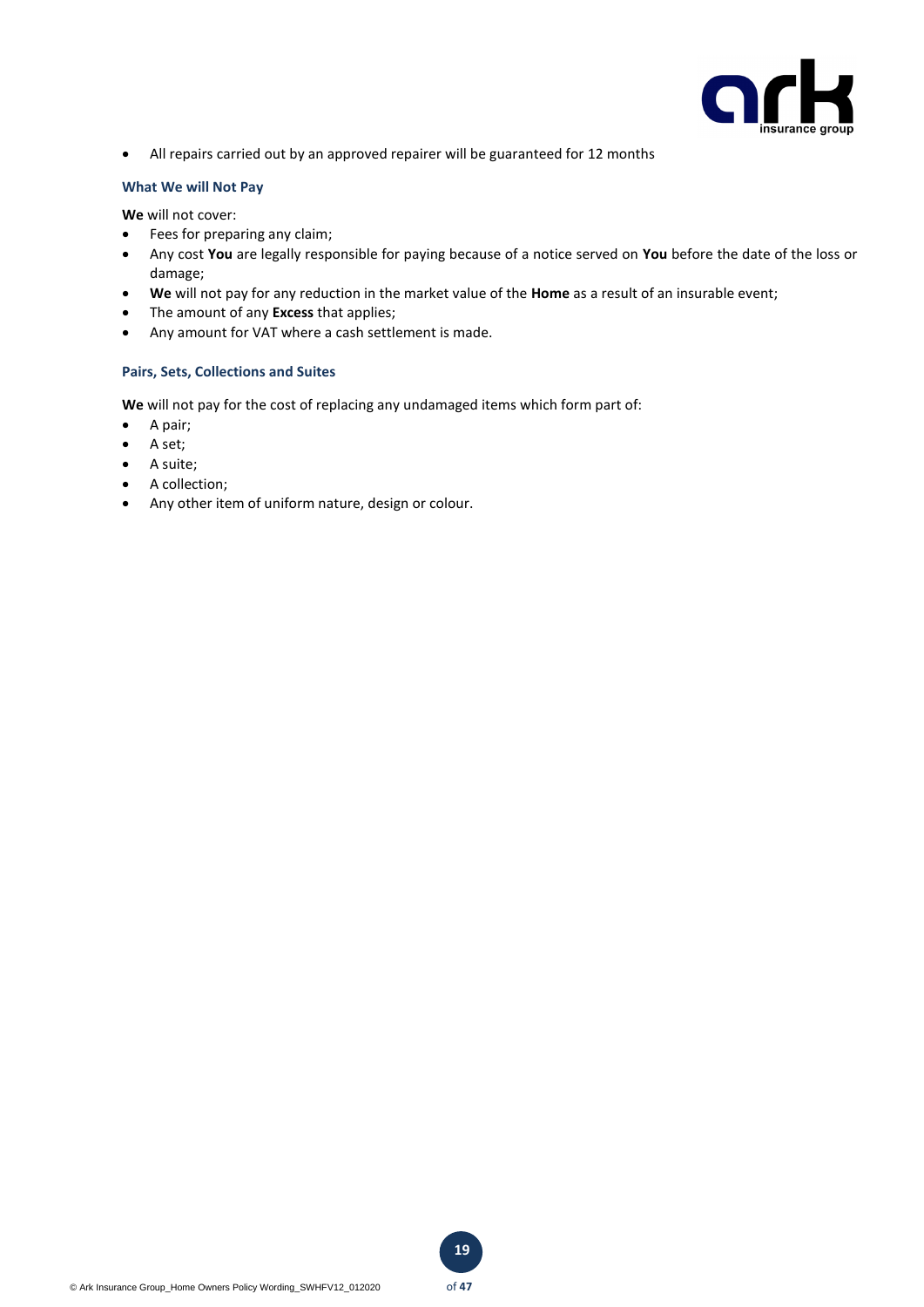

# **Section 3. Contents**

# **Guidance notes**

*This section of Your policy provides cover for loss or damage to Your contents inside the Home. It explains what is and is not covered.* 

This section only applies when shown on **Your Schedule** as insured.

**We** will provide cover for loss of or damage to the **Contents** in the **Home** caused by any of the following:

|                        | <b>WHAT IS INSURED</b>                                                                                                                                                                                                                 | <b>WHAT IS NOT INSURED</b>                                                                                                                                                                                                                                                                                                                                                                                                                                                                                                  |
|------------------------|----------------------------------------------------------------------------------------------------------------------------------------------------------------------------------------------------------------------------------------|-----------------------------------------------------------------------------------------------------------------------------------------------------------------------------------------------------------------------------------------------------------------------------------------------------------------------------------------------------------------------------------------------------------------------------------------------------------------------------------------------------------------------------|
| 1.                     | Fire, explosion, lightening, earthquake.                                                                                                                                                                                               |                                                                                                                                                                                                                                                                                                                                                                                                                                                                                                                             |
| 2.                     | Smoke                                                                                                                                                                                                                                  | We will not cover loss or damage that happens gradually.                                                                                                                                                                                                                                                                                                                                                                                                                                                                    |
| З.                     | <b>Storm or Flood</b>                                                                                                                                                                                                                  | We will not cover loss or damage that happens gradually.                                                                                                                                                                                                                                                                                                                                                                                                                                                                    |
| 4.                     | Riot, civil unrest, strikes, or labour or political<br>disturbances.                                                                                                                                                                   | Under items 4 and 5. We will not cover loss or damage to<br>food stored in freezers or fridges caused by a deliberate<br>act, or by strikes by the company (or its employees)<br>supplying Your power.                                                                                                                                                                                                                                                                                                                      |
| 5.                     | Malicious people or vandals.                                                                                                                                                                                                           | Under item 5 We will not cover loss or damage: Caused<br>$\bullet$<br>by paying guests, tenants or You;<br>That happens after the Home has been left<br>$\bullet$<br>unoccupied.                                                                                                                                                                                                                                                                                                                                            |
| 6.                     | Being hit by:                                                                                                                                                                                                                          |                                                                                                                                                                                                                                                                                                                                                                                                                                                                                                                             |
| $\bullet$<br>$\bullet$ | Aircraft or other flying objects or anything falling from<br>them;<br>Vehicles or animals                                                                                                                                              |                                                                                                                                                                                                                                                                                                                                                                                                                                                                                                                             |
| 7.                     | Water escaping from water tanks, pipes, equipment or<br>fixing heating systems.                                                                                                                                                        | We will not cover loss or damage:                                                                                                                                                                                                                                                                                                                                                                                                                                                                                           |
| 8.                     | Heating fuel leaking from a fixed heating system, or<br>loss of metered water following loss or damage to<br>water tanks, pipes, equipment or fixing heating<br>systems.<br>The most We will pay for any one claim under the policy is | That happens after the Home has been left unoccupied;<br>$\bullet$<br>To solid floors caused by infill materials settling, swelling<br>$\bullet$<br>or shrinking as a result of water escaping from the<br>Home;<br>By Subsidence, Heave or Landslip caused by water<br>$\bullet$<br>escaping;<br>Caused by the escape of water from guttering, rainwater<br>$\bullet$<br>downpipes, roof valleys and gullies<br>We will not cover:<br>Loss or damage that happens after the Home has been<br>$\bullet$<br>left unoccupied; |
|                        | up to £1,000.                                                                                                                                                                                                                          |                                                                                                                                                                                                                                                                                                                                                                                                                                                                                                                             |
| 9.                     | Theft or attempted theft.                                                                                                                                                                                                              | We will not cover: .                                                                                                                                                                                                                                                                                                                                                                                                                                                                                                        |
|                        | The most We will pay is up to £1,500 of the Contents Sum<br>Insured for any one claim for theft or attempted theft of<br>Contents from any Outbuildings within the boundaries of<br>the Home.                                          | Loss or damage that happens after the Home has been<br>left unoccupied;<br>Theft by deception, unless deception is used only to get<br>$\bullet$<br>into the Home;<br>Theft of Personal Money, unless someone has broken<br>$\bullet$<br>into Your Home by using force and violence or has got<br>into the Home by deception;<br>Theft if You live in a self-contained flat and the theft is<br>$\bullet$<br>from any part of the building that other people have<br>access to;                                             |

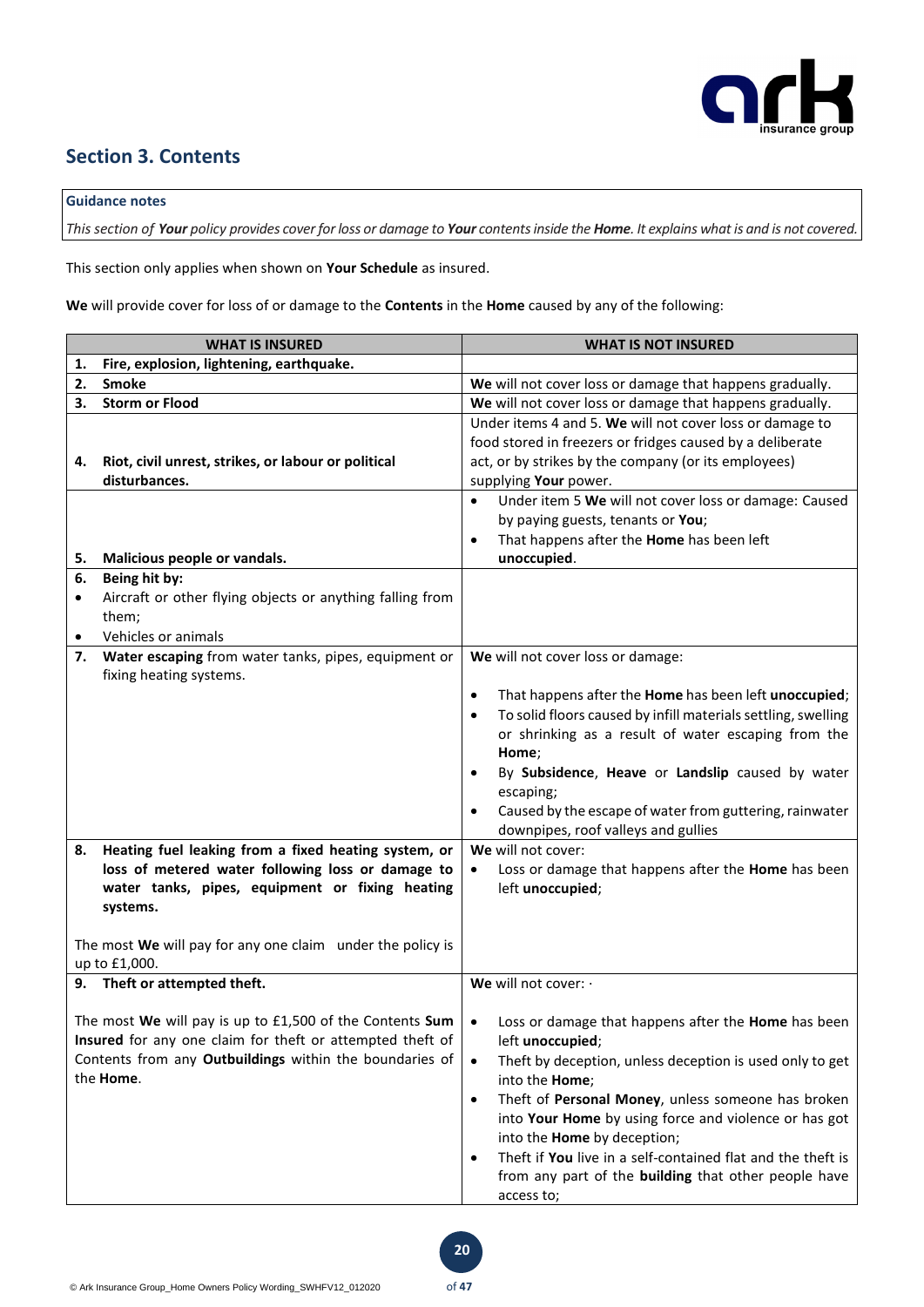

|                                                                                                              | Theft if You live in a non-self-contained flat, unless<br>$\bullet$<br>someone has broken into or out of the Home by using<br>force and violence or has got into the Home by<br>deception;<br>Theft of any pedal cycle valued at more than £250 unless<br>the pedal cycle:<br>Has been specified on Your Schedule;<br>$\circ$<br>Is securely locked to an object that cannot be<br>$\circ$<br>moved; or<br>Securely locked to an object that cannot be moved<br>$\circ$<br>in a locked building or Outbuilding.<br>Loss or damage caused by paying guests, tenants or You;<br>$\bullet$<br>More than the limit shown for any one claim involving<br>$\bullet$<br>theft from Outbuildings |
|--------------------------------------------------------------------------------------------------------------|------------------------------------------------------------------------------------------------------------------------------------------------------------------------------------------------------------------------------------------------------------------------------------------------------------------------------------------------------------------------------------------------------------------------------------------------------------------------------------------------------------------------------------------------------------------------------------------------------------------------------------------------------------------------------------------|
| 10. Falling radio or television receiving aerials (including<br>satellite dishes), their fittings and masts. |                                                                                                                                                                                                                                                                                                                                                                                                                                                                                                                                                                                                                                                                                          |
| 11. Subsidence or Heave of the land on which the Home                                                        | We will not cover Damage caused by:                                                                                                                                                                                                                                                                                                                                                                                                                                                                                                                                                                                                                                                      |
| stands, or Landslip.                                                                                         | Riverbank or coastal erosion;<br>$\bullet$                                                                                                                                                                                                                                                                                                                                                                                                                                                                                                                                                                                                                                               |
|                                                                                                              | Faulty or unsuitable materials, design or poor<br>$\bullet$                                                                                                                                                                                                                                                                                                                                                                                                                                                                                                                                                                                                                              |
|                                                                                                              | workmanship                                                                                                                                                                                                                                                                                                                                                                                                                                                                                                                                                                                                                                                                              |
| 12. Falling trees or branches.                                                                               |                                                                                                                                                                                                                                                                                                                                                                                                                                                                                                                                                                                                                                                                                          |
| 13. Contents temporarily removed from the Home                                                               | We will not cover:                                                                                                                                                                                                                                                                                                                                                                                                                                                                                                                                                                                                                                                                       |
| We will provide cover up to 20% of the Sum Insured on                                                        | More than the limit shown under item 9 for loss or<br>$\bullet$                                                                                                                                                                                                                                                                                                                                                                                                                                                                                                                                                                                                                          |
| Contents for loss or damage to Contents caused by items 1                                                    | damage to Contents in or from Outbuildings;                                                                                                                                                                                                                                                                                                                                                                                                                                                                                                                                                                                                                                              |
| to 12 of section 3 while such Contents are temporarily                                                       | Loss or damage by theft, unless someone has broken<br>$\bullet$                                                                                                                                                                                                                                                                                                                                                                                                                                                                                                                                                                                                                          |
| removed from the <b>Home</b> to:                                                                             | into or out of a building by using force and violence or                                                                                                                                                                                                                                                                                                                                                                                                                                                                                                                                                                                                                                 |
| Any bank or safe deposit, or any private Home or                                                             | deception to get in;                                                                                                                                                                                                                                                                                                                                                                                                                                                                                                                                                                                                                                                                     |
| building where You are living (including while attending                                                     | Loss or damage caused by Storm or flood to Contents<br>$\bullet$                                                                                                                                                                                                                                                                                                                                                                                                                                                                                                                                                                                                                         |
| full-time education), employed or working in the United                                                      | that are not in a building;                                                                                                                                                                                                                                                                                                                                                                                                                                                                                                                                                                                                                                                              |
| Kingdom.                                                                                                     | Loss or damage if the Contents have been removed for<br>$\bullet$                                                                                                                                                                                                                                                                                                                                                                                                                                                                                                                                                                                                                        |
|                                                                                                              | sale or exhibition or placed in a furniture depository.                                                                                                                                                                                                                                                                                                                                                                                                                                                                                                                                                                                                                                  |
| Anywhere else in the United Kingdom.                                                                         |                                                                                                                                                                                                                                                                                                                                                                                                                                                                                                                                                                                                                                                                                          |
| 14. Contents in the garden of Your Home.                                                                     | We will not cover:                                                                                                                                                                                                                                                                                                                                                                                                                                                                                                                                                                                                                                                                       |
| We will provide cover for loss of or damage to the Contents                                                  | Loss or damage that happens after the Home has been<br>$\bullet$                                                                                                                                                                                                                                                                                                                                                                                                                                                                                                                                                                                                                         |
| caused by items 1 to 12 of section 3 happening in the open                                                   | left unoccupied;                                                                                                                                                                                                                                                                                                                                                                                                                                                                                                                                                                                                                                                                         |
| but within the boundaries of the Home.                                                                       | Theft of pedal cycles unless securely locked to an object<br>$\bullet$                                                                                                                                                                                                                                                                                                                                                                                                                                                                                                                                                                                                                   |
|                                                                                                              | that cannot be moved;                                                                                                                                                                                                                                                                                                                                                                                                                                                                                                                                                                                                                                                                    |
| The most We will pay for any one claim under the policy is                                                   | Contents not suitable or designed to be left in the<br>$\bullet$                                                                                                                                                                                                                                                                                                                                                                                                                                                                                                                                                                                                                         |
| upto £1000.                                                                                                  | garden or outside.                                                                                                                                                                                                                                                                                                                                                                                                                                                                                                                                                                                                                                                                       |
| 15. Replacement locks                                                                                        |                                                                                                                                                                                                                                                                                                                                                                                                                                                                                                                                                                                                                                                                                          |
| If the keys to the locks of:                                                                                 |                                                                                                                                                                                                                                                                                                                                                                                                                                                                                                                                                                                                                                                                                          |
| External doors of the Home;                                                                                  |                                                                                                                                                                                                                                                                                                                                                                                                                                                                                                                                                                                                                                                                                          |
| Alarm systems or safes fitted in the Home.                                                                   |                                                                                                                                                                                                                                                                                                                                                                                                                                                                                                                                                                                                                                                                                          |
| Are accidentally lost or stolen, We will pay the cost of                                                     |                                                                                                                                                                                                                                                                                                                                                                                                                                                                                                                                                                                                                                                                                          |
| replacing the locks or lock mechanisms.                                                                      |                                                                                                                                                                                                                                                                                                                                                                                                                                                                                                                                                                                                                                                                                          |
|                                                                                                              |                                                                                                                                                                                                                                                                                                                                                                                                                                                                                                                                                                                                                                                                                          |
| The most We will pay for any one claim under the policy is                                                   |                                                                                                                                                                                                                                                                                                                                                                                                                                                                                                                                                                                                                                                                                          |
| up to £750.                                                                                                  |                                                                                                                                                                                                                                                                                                                                                                                                                                                                                                                                                                                                                                                                                          |
| 16. Food in freezers                                                                                         | We will not cover loss or damage caused by a deliberate act,                                                                                                                                                                                                                                                                                                                                                                                                                                                                                                                                                                                                                             |
|                                                                                                              | or strikes by the company (or its employees) supplying Your                                                                                                                                                                                                                                                                                                                                                                                                                                                                                                                                                                                                                              |
| We will provide cover for loss or damage to food stored in a                                                 | power.                                                                                                                                                                                                                                                                                                                                                                                                                                                                                                                                                                                                                                                                                   |
| freezer in the Home caused by:                                                                               |                                                                                                                                                                                                                                                                                                                                                                                                                                                                                                                                                                                                                                                                                          |
| A rise or fall in temperature;<br>Contamination by freezing agents.                                          |                                                                                                                                                                                                                                                                                                                                                                                                                                                                                                                                                                                                                                                                                          |

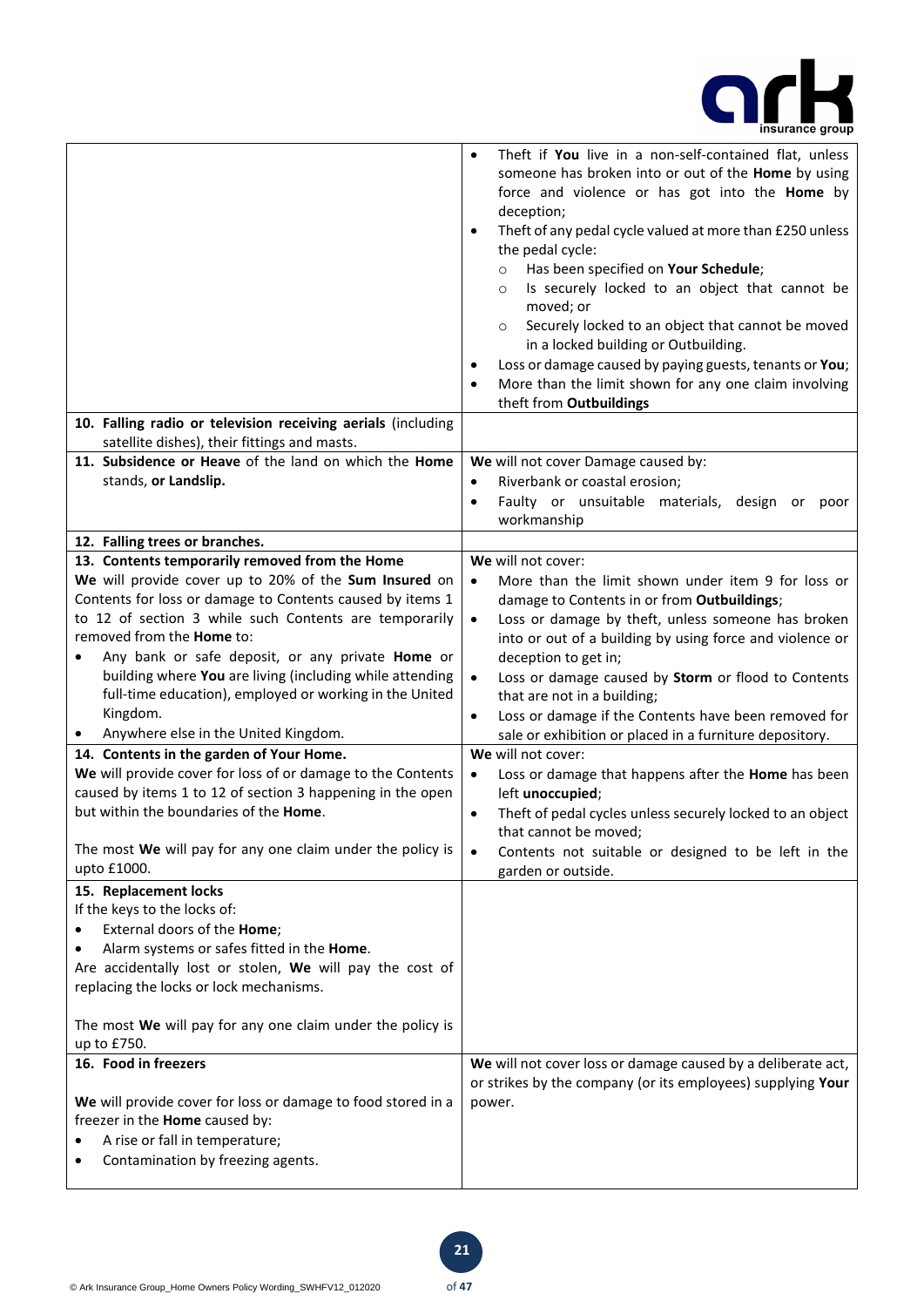

| The most We will pay for any one claim is £500 unless                                                                                                                                                                                                                                                                                                                                                                                                                               |                                                                                                                                                                                                                               |
|-------------------------------------------------------------------------------------------------------------------------------------------------------------------------------------------------------------------------------------------------------------------------------------------------------------------------------------------------------------------------------------------------------------------------------------------------------------------------------------|-------------------------------------------------------------------------------------------------------------------------------------------------------------------------------------------------------------------------------|
| otherwise shown on Your Schedule.                                                                                                                                                                                                                                                                                                                                                                                                                                                   |                                                                                                                                                                                                                               |
| 17. Domestic heating oil and loss of metered water.                                                                                                                                                                                                                                                                                                                                                                                                                                 | We will not cover:                                                                                                                                                                                                            |
| We will provide cover for loss of domestic heating oil leaking<br>from a fixed heating system, or loss of metered water<br>following loss or damage to water tanks, pipes, equipment<br>or fixing heating systems.<br>We will provide cover for loss or damage arising from<br>pollution or contamination of land at the Home caused by oil<br>leaking from a domestic heating oil installation at the Home.                                                                        | Loss or damage that happens after the Home has been<br>left unoccupied;<br>Accidental loss of metered water (e.g. accidentally<br>$\bullet$<br>leaving a tap running);<br>Loss or damage that happens gradually.<br>$\bullet$ |
| The most We will pay for any one claim under the policy is<br>up to £2,000 for loss of oil and £5,000 for loss of metered<br>water.                                                                                                                                                                                                                                                                                                                                                 |                                                                                                                                                                                                                               |
| 18. Loss of rent and the cost of alternative accommodation.                                                                                                                                                                                                                                                                                                                                                                                                                         |                                                                                                                                                                                                                               |
| If the Home cannot be lived in due to the damage which<br>would be covered under section 3, items 1 to 12 and as a<br>result it cannot be lived in, We will pay for:<br>Rent payable to You or (if not otherwise insured)<br>reasonable accommodation expenses Your tenant has<br>to pay;<br>Reasonable additional accommodation expenses for<br>You and Your Domestic Animals.<br>The most We will pay is up to 20% of the Sum Insured for                                         |                                                                                                                                                                                                                               |
| Contents, until the Home is ready to live in.                                                                                                                                                                                                                                                                                                                                                                                                                                       |                                                                                                                                                                                                                               |
| <b>Guidance Notes</b><br>When we refer to reasonable additional accommodation<br>expenses, this means that we will pay for alternative<br>accommodation taking all of the circumstances of Your claim<br>into account, including Your needs, the length of time for<br>which accommodation is needed and alternative (and<br>comparable cost of) accommodation available locally. We<br>are happy to discuss this with You and will help to find<br>suitable accommodation for You. |                                                                                                                                                                                                                               |
| 19. Fatal injury benefit.<br>We will pay up to £5,000 if You die as a result of injury caused                                                                                                                                                                                                                                                                                                                                                                                       |                                                                                                                                                                                                                               |
| by fire, explosion, lightning or intruders.                                                                                                                                                                                                                                                                                                                                                                                                                                         |                                                                                                                                                                                                                               |
| For Us to pay a claim, Your death must happen within three<br>months of the incident.                                                                                                                                                                                                                                                                                                                                                                                               |                                                                                                                                                                                                                               |
| The most We will pay for any one claim under the policy is<br>up to £10,000.                                                                                                                                                                                                                                                                                                                                                                                                        |                                                                                                                                                                                                                               |
| 20. Household removals.                                                                                                                                                                                                                                                                                                                                                                                                                                                             | We will not cover Personal Money, jewellery, watches,                                                                                                                                                                         |
| We will cover Contents accidentally damaged or stolen<br>during professional removal from the Home to Your new<br>permanent Home, or one that Your tenant will occupy,<br>(including while in temporary storage for up to seven days)<br>within the United Kingdom.                                                                                                                                                                                                                 | items of gold or platinum, stamps and coins.                                                                                                                                                                                  |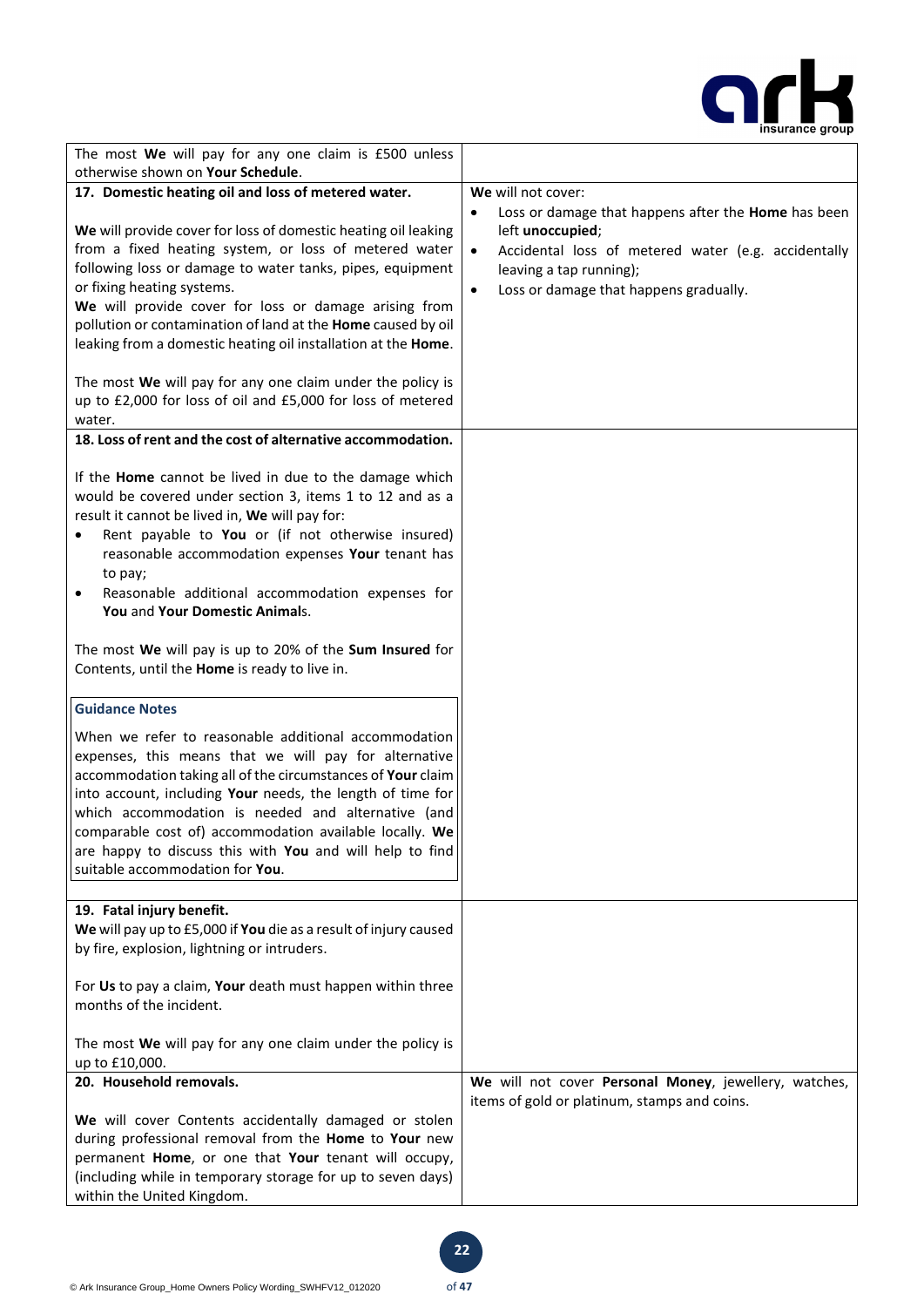

| 21. Special Events.                                                                                                                                                                                                                                                                                                                                                                                                                                                                                                                                                                                                                                                                                                                                                                                                           |                                                                                                                                                                                                                                                                                                                                                                                                                                                                                                                                                                                                                                                                                                                                                                                                                                                                                                                                                                                                                                 |
|-------------------------------------------------------------------------------------------------------------------------------------------------------------------------------------------------------------------------------------------------------------------------------------------------------------------------------------------------------------------------------------------------------------------------------------------------------------------------------------------------------------------------------------------------------------------------------------------------------------------------------------------------------------------------------------------------------------------------------------------------------------------------------------------------------------------------------|---------------------------------------------------------------------------------------------------------------------------------------------------------------------------------------------------------------------------------------------------------------------------------------------------------------------------------------------------------------------------------------------------------------------------------------------------------------------------------------------------------------------------------------------------------------------------------------------------------------------------------------------------------------------------------------------------------------------------------------------------------------------------------------------------------------------------------------------------------------------------------------------------------------------------------------------------------------------------------------------------------------------------------|
| We will increase the Sum Insured for Contents by up to 10%<br>Christmas, other<br>religious festivals,<br>birthdays,<br>for<br>anniversaries, weddings or civil partnerships:<br>During the 30 days before and 30 days after any event<br>listed above.<br>22. Occupiers, personal and employer's liability.                                                                                                                                                                                                                                                                                                                                                                                                                                                                                                                  | We will not cover liability in connection with:                                                                                                                                                                                                                                                                                                                                                                                                                                                                                                                                                                                                                                                                                                                                                                                                                                                                                                                                                                                 |
| We will cover Your legal liability to pay damages and<br>claimants' costs and expenses for:<br>Accidental bodily injuries or illness;<br>Accidental loss or damage to property;<br>٠<br>Happening during the period of insurance in:<br>The United Kingdom;<br>The rest of the world, for no more than 30 days in any<br>$\bullet$<br>one Period of Insurance;<br>And arising:<br>As occupier (not as owner) of the Home and its land;<br>In a personal capacity (not as occupier or owner of any<br>building or land);<br>As employer of a Domestic Employee.<br>$\bullet$<br>We will not pay more than £2,000,000 for any one incident<br>of occupiers and personal liability, unless a claim is made<br>against You by a Domestic Employee where the injury or<br>illness happens as a result of or in the course of their | You owning land, buildings or other fixed property;<br>You living in or occupying land or buildings other than<br>$\bullet$<br>the Home or its land;<br>Aircraft other than pedestrian controlled<br>radio<br>$\bullet$<br>controlled toys or models, but excluding<br>radio<br>controlled drones;<br>You (or anyone on Your behalf) owning, possessing or<br>$\bullet$<br>using any Motorised Vehicle;<br>Caravans;<br>$\bullet$<br>Boats, boards and craft designed to be used on or in<br>٠<br>water, other than:<br>Those only propelled by oars or paddles;<br>$\circ$<br>Pedestrian-controlled toys or models;<br>$\circ$<br>Deliberate or malicious acts;<br>$\bullet$<br>The transmission of any communicable disease or virus<br>٠<br>by You;<br>Dangerous dogs as defined in the Dangerous Dogs Act<br>$\bullet$<br>1991 (or any later legislation);<br>Any agreement except to the extent that You would<br>$\bullet$<br>have been liable without that agreement;<br>Any trade, business or profession;<br>$\bullet$ |
| employment by You (in which case the most We will pay for<br>any one incident is £10,000,000 for employers liability). This<br>will include any costs and expenses incurred by You which<br>We have agreed to in writing.                                                                                                                                                                                                                                                                                                                                                                                                                                                                                                                                                                                                     | Loss or damage to property which belongs to You or is<br>$\bullet$<br>in Your care or control;<br>$\bullet$<br>Bodily injury or illness to You.<br>For claims involving liability for bodily injury to or illness of a<br>Domestic Employee working for You the following                                                                                                                                                                                                                                                                                                                                                                                                                                                                                                                                                                                                                                                                                                                                                       |
| <b>Guidance Notes</b><br>Under this section We will provide cover for Your Liability as<br>the occupier of Your Home arising from the private pursuits<br>of You. We will not cover Your liability arising from Your<br>ownership of Your Home. Most commonly, the occupier<br>(tenant or occupying owner) of the property and the land<br>belonging to it will be held responsible for Liabilities arising<br>from incidents occurring at the property. Please note if You<br>are the owner of the building You will also need to arrange<br>property owner's liability cover which We and most insurers<br>automatically include under buildings insurance.                                                                                                                                                                 | exclusions do not apply:<br>You owning land, buildings or other fixed property;<br>You living in or occupying land or buildings other than<br>٠<br>the Home or its land;<br>Aircraft other than pedestrian controlled<br>radio<br>$\bullet$<br>controlled toys or models, but excluding<br>radio<br>controlled drones;<br>Caravans;<br>٠<br>Boats, boards and craft designed to be used on or in<br>$\bullet$<br>water, other than:<br>Those only propelled by oars or paddles;<br>$\circ$<br>Pedestrian-controlled toys or models;<br>O<br>Deliberate or malicious acts;<br>٠<br>The transmission of any communicable disease or virus<br>by You;<br>Any trade, business or profession.                                                                                                                                                                                                                                                                                                                                        |
| 23. Tenant's liability                                                                                                                                                                                                                                                                                                                                                                                                                                                                                                                                                                                                                                                                                                                                                                                                        | We will not cover:                                                                                                                                                                                                                                                                                                                                                                                                                                                                                                                                                                                                                                                                                                                                                                                                                                                                                                                                                                                                              |
| We will provide cover if You are legally responsible as a<br>tenant for:                                                                                                                                                                                                                                                                                                                                                                                                                                                                                                                                                                                                                                                                                                                                                      | Loss or damage excluded under section 3;<br>$\bullet$<br>Loss or damage caused by building work which involves<br>$\bullet$<br>alterations, renovations extensions or repairs;                                                                                                                                                                                                                                                                                                                                                                                                                                                                                                                                                                                                                                                                                                                                                                                                                                                  |

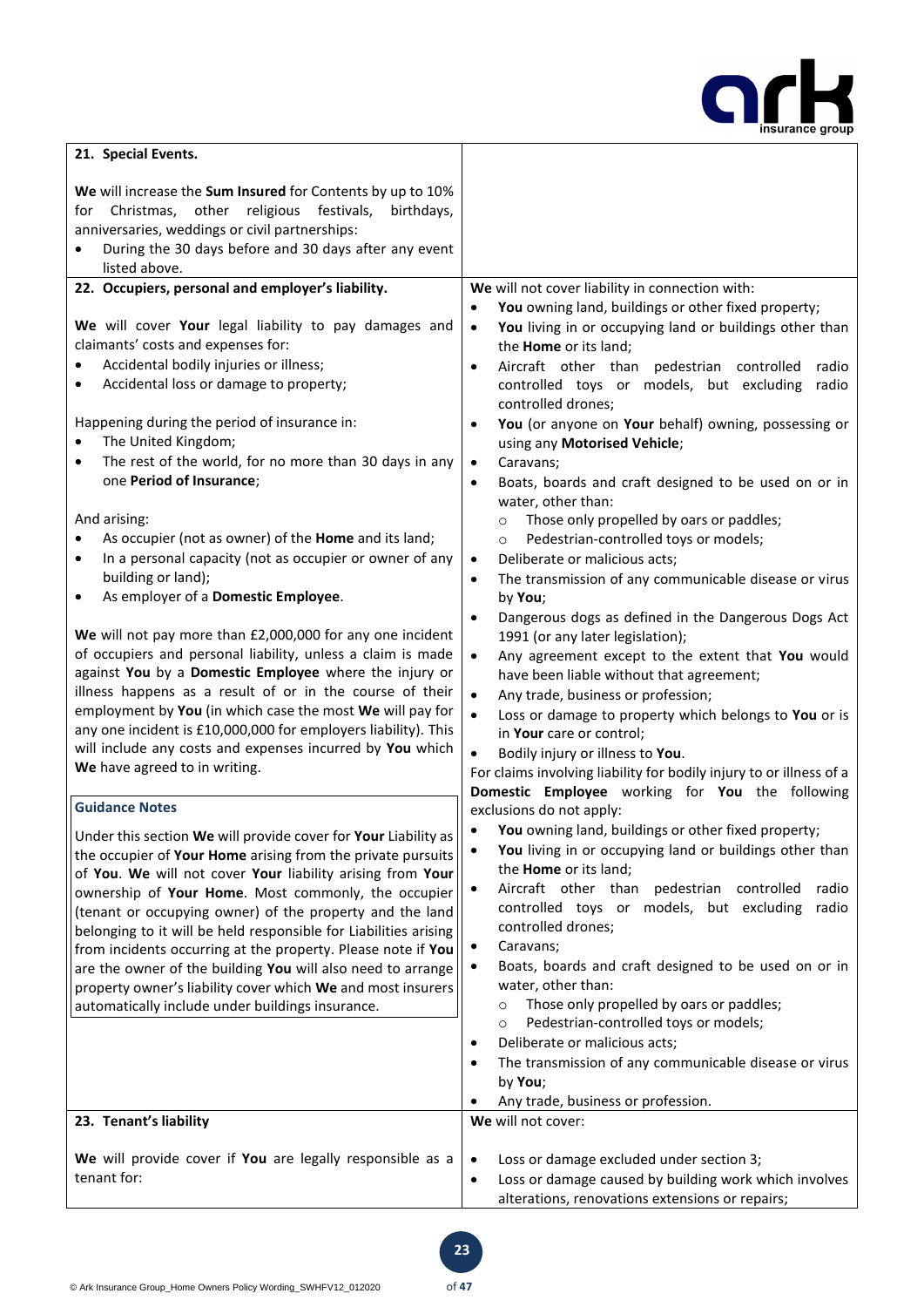

| Loss or damage to the Home and fixtures and fittings<br>and Contents belonging to the landlord by any of the<br>items listed under section 3.<br><b>Accidental Damage to:</b><br>$\bullet$<br>Fixed glass and sanitary fittings installed at the<br>O<br>Home. This includes glass in solar-panels, baths,<br>shower trays, shower screens, bidets, wash basins,<br>splash backs, pedestals, sinks, toilet pans and<br>cisterns;<br>Cables, pipes, septic tank and drain inspection<br>O<br>covers which serve the Home. Cover includes up to<br>£5,000 for the cost of breaking into (then repairing<br>and backfilling) an underground pipe You are legally<br>responsible for, to clear a blockage between the<br>main sewer and the Home if this is necessary<br>because normal methods of releasing the blockage<br>are unsuccessful.<br>The most We will pay for any one claim under this policy is | Damage to cables and underground pipes due to a fault<br>$\bullet$<br>or limit of design, manufacture, construction or<br>installation.                                                                                                                                                                                                          |
|-----------------------------------------------------------------------------------------------------------------------------------------------------------------------------------------------------------------------------------------------------------------------------------------------------------------------------------------------------------------------------------------------------------------------------------------------------------------------------------------------------------------------------------------------------------------------------------------------------------------------------------------------------------------------------------------------------------------------------------------------------------------------------------------------------------------------------------------------------------------------------------------------------------|--------------------------------------------------------------------------------------------------------------------------------------------------------------------------------------------------------------------------------------------------------------------------------------------------------------------------------------------------|
| £1,000,000.<br>24. Accidental<br>entertainment<br>damage<br>Home<br>to                                                                                                                                                                                                                                                                                                                                                                                                                                                                                                                                                                                                                                                                                                                                                                                                                                    | We will not cover:                                                                                                                                                                                                                                                                                                                               |
| equipment, mirrors and glass.<br>We will provide cover for Accidental Damage to:<br>Television sets (including digital and satellite receivers),<br>DVD and Blue-Ray players, video players and recorders,<br>games consoles, Home computers and audio equipment<br>in the <b>Home</b> .<br>Receiving aerials, dishes and CCTV (closed circuit<br>٠<br>television) cameras fixed to the Home;<br>Mirrors, glass tops on furniture, fixed glass in<br>furniture and ceramic glass in cooker hobs in the<br>Home.                                                                                                                                                                                                                                                                                                                                                                                           | Games consoles, audio/visual equipment, laptops or<br>$\bullet$<br>computer equipment designed to be portable, laptops,<br>tablets, mobile phones;<br>Digital/video cameras and satellite navigation systems;<br>$\bullet$<br>Radio transmitters, mobile phones and hearing aids;<br>$\bullet$<br>Damage caused by fitting a battery incorrectly |
| 25. Digital Information                                                                                                                                                                                                                                                                                                                                                                                                                                                                                                                                                                                                                                                                                                                                                                                                                                                                                   | We will not cover:                                                                                                                                                                                                                                                                                                                               |
| We will pay up to £2,500 for loss or damage to information<br>that You have bought and stored on Your Home<br>entertainment equipment or Home Office Equipment as a<br>result of a cause listed in paragraphs 1 to 6 of this section.                                                                                                                                                                                                                                                                                                                                                                                                                                                                                                                                                                                                                                                                     | The cost of remaking a file, tape or disc;<br>$\bullet$<br>Rewriting the information contained on Your Home<br>$\bullet$<br>entertainment equipment;<br>Any loss or damage shown as not insured elsewhere in<br>$\bullet$<br>this document of insurance.                                                                                         |
| 26. Personal Money, credit and debit cards.                                                                                                                                                                                                                                                                                                                                                                                                                                                                                                                                                                                                                                                                                                                                                                                                                                                               | We will not cover:                                                                                                                                                                                                                                                                                                                               |
| Personal Money in the Home.<br>We will cover loss of Personal Money held for social,<br>domestic or charitable purposes.<br>The most We will pay for any one claim under the policy is                                                                                                                                                                                                                                                                                                                                                                                                                                                                                                                                                                                                                                                                                                                    | Losses not reported to the police;<br>$\bullet$<br>Loss while the Home or any part of it is lent, let or sublet.<br>$\bullet$                                                                                                                                                                                                                    |
| £500.                                                                                                                                                                                                                                                                                                                                                                                                                                                                                                                                                                                                                                                                                                                                                                                                                                                                                                     |                                                                                                                                                                                                                                                                                                                                                  |

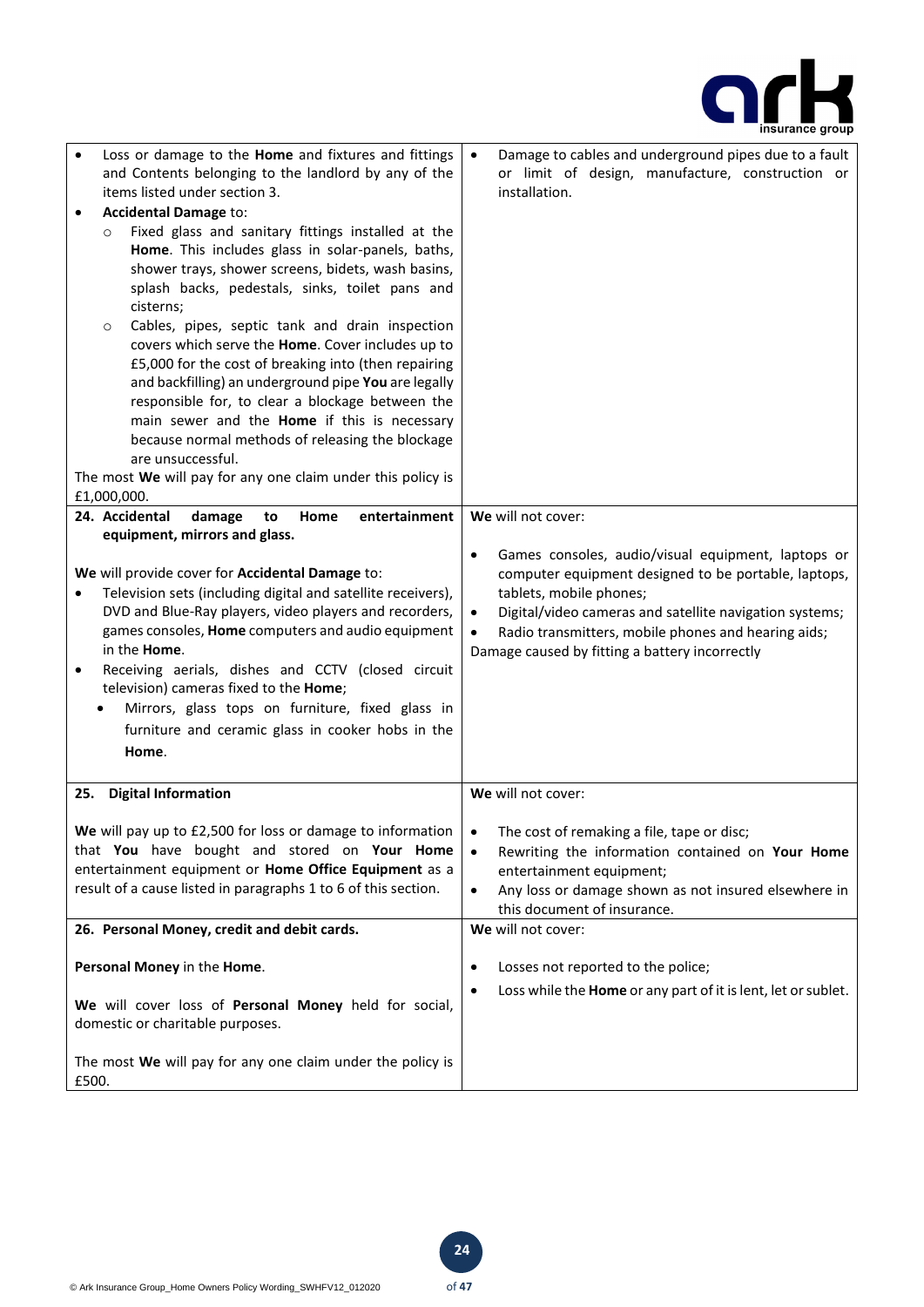

# **Section 4. Accidental Damage to Contents in the Home**

# **Guidance Notes**

*Thissection of Your policy extends the Accidental Damage cover given under Section 3 to cover other types of Accidental Damage as well. It explains what is and is not covered.* 

This section only applies when shown on **Your Schedule** as insured / included.

**We** will provide cover for loss of or damage to **Contents** in the **Home** caused by any of the following:

| <b>WHAT IS INSURED</b>                                              | <b>WHAT IS NOT INSURED</b>                                                                                                                                   |
|---------------------------------------------------------------------|--------------------------------------------------------------------------------------------------------------------------------------------------------------|
| 1. Extra Accidental Damage to Contents in the Home.                 | We will not cover                                                                                                                                            |
|                                                                     | Food and stamps;<br>٠                                                                                                                                        |
| We will provide cover for all other Accidental Damage to            | Damage caused by weather conditions, moth, vermin,<br>$\bullet$                                                                                              |
| Contents whilst in the <b>Home</b> that is not covered by Section 3 | insects, fungus, damp, rust, wet or dry rot;                                                                                                                 |
| of this policy.                                                     | Damage caused by water entering the <b>Home</b> regardless<br>$\bullet$<br>of how this happened (other than that covered under<br>Section 3 of this policy); |
|                                                                     | Any loss that is not the direct result of the insured<br>$\bullet$<br>incident itself;                                                                       |
|                                                                     | Damage which is excluded under section 3;<br>$\bullet$                                                                                                       |
|                                                                     | Loss or damage caused by paying guests or happening<br>$\bullet$<br>while the <b>Home</b> or any part of it is lent, let or sublet.                          |
| What is Not Covered under the Whole of Section 4                    |                                                                                                                                                              |
|                                                                     |                                                                                                                                                              |
| We will not cover:                                                  |                                                                                                                                                              |

- The Excess shown on **Your Schedule**;
- Damage caused by the process of cleaning, washing, repairing or restoring any item;
- Electrical or mechanical breakdown;
- Loss in value;
- Damage caused by chewing, scratching, tearing or fouling by **Domestic Animal**s;
- Damage caused by wear and tear or anything which happens gradually;
- Anything set out in the General Exclusions section of this policy booklet.

# **Contents Conditions**

The following conditions apply to Sections 3 and 4 of this policy.

# **Guidance Notes**

*These conditions apply only to sections 3 and 4, however the General terms and conditions set out elsewhere in the policy booklet apply to all sections of the insurance.*

# **1. The Sum Insured**

At all times the **Sum Insured** must be at least equal to the full cost of replacing the property "as new".

If the cost of replacing or repairing the **Contents** is more than **Your** sum insured at the time of any loss or damage, then **We** will proportionally reduce the amount of any claim payment made by the percentage of under payment of premium which has arisen as a result of the shortfall in sum insured. For example, if the premium **You** have paid for **Your** contents is equal to 75% of what **Your** premium would have been if **Your Contents** sum insured was enough to replace the entire **Contents** of **Your** home as new, then **We** will pay up to 75% of any claim made by **You**.

**25**

#### **2. Settling Claims**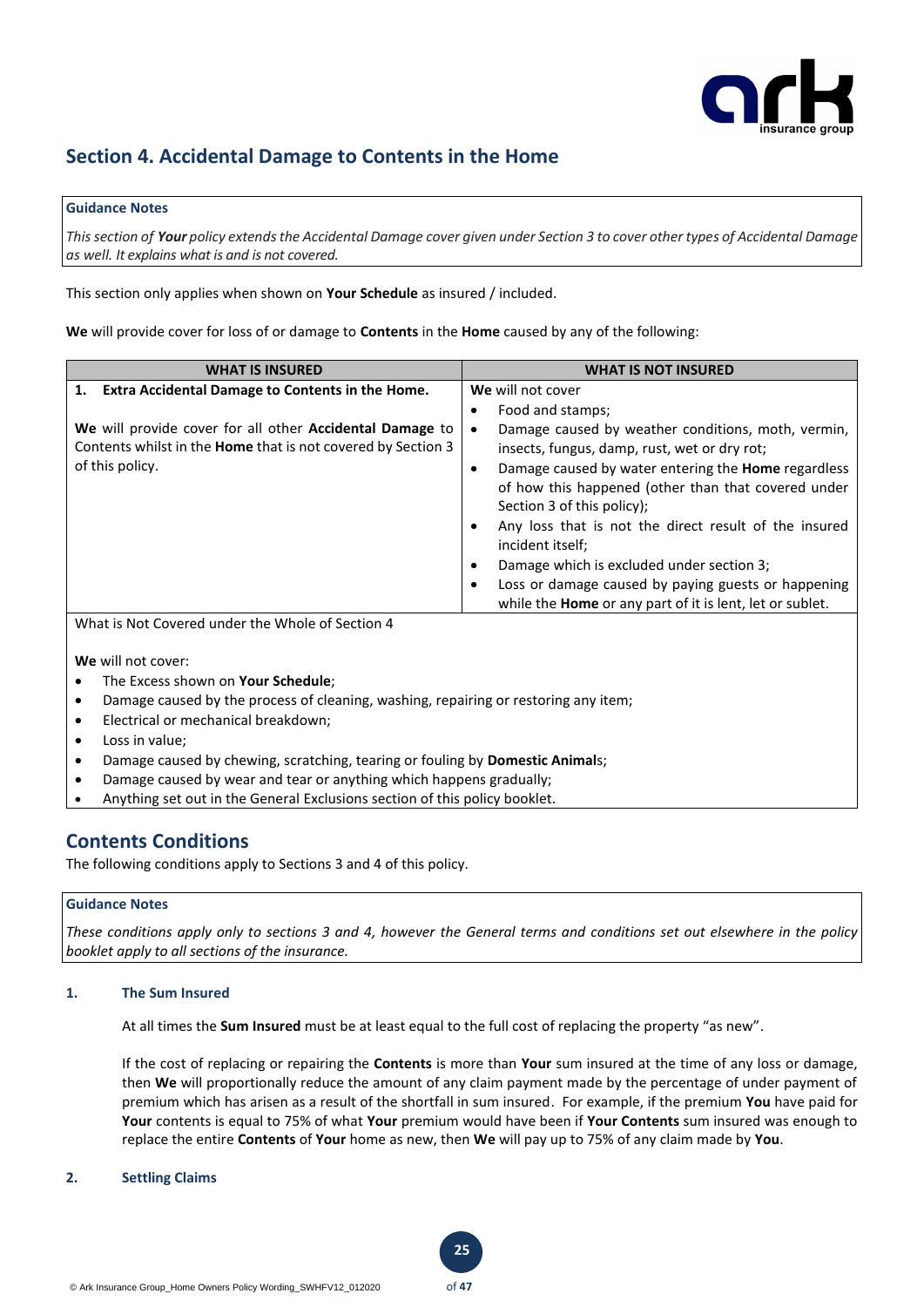

If **You** claim for loss or damage to the **Contents**, **We** will repair, replace or pay for any article covered under Section 3 and 4 (if selected).

- Where the damage can be economically repaired **We** will pay the cost of repair;
- Where the damage cannot be economically repaired and the damaged or lost item can be replaced, **We** will replace it. If a replacement is not available **We** will replace it with an item of similar quality;
- Where **We** are unable economically to repair or replace an item with an item of similar quality, **We** will agree a cash payment with you based on the replacement value;
- Where **We** can offer repair or replacement through a preferred supplier, but instead **You** request and **We** agree to pay a cash settlement, then the amount will not normally exceed what **We** would have paid **Our** preferred supplier.

The above basis of settlement will not apply to:

- Clothes;
- Camping equipment;
- Household linen;
- Pedal cycles;

where **We** will take an amount off for wear and tear

## **What We will Pay**

The most **We** will pay for loss or damage arising out of one incident is the **Sum Insured** for **Contents** at each of the premises shown on **Your Schedule,** unless otherwise stated.

We will pay for the reinstatement of title deeds and documents lost or damaged by an insured event up to £2,500.

**We** will not reduce the **Sum(s) Insured** by the amount paid under any claim, as long as **You** take the measures **We** suggest to prevent any further loss or damage, unless the claim relates to the total loss of any item(s) specified on **Your Schedule**.

**We** will not charge any extra premium for maintaining the **Sum Insured**.

**We** will not cover the amount of any **Excess** that applies.

# **3. Valuables**

**We** will not pay more than 50% of the **Sum Insured** for **Contents** in respect of **Valuables** and no more than £1,000 for any one item of **Valuables,** unless the item is specified on **Your Schedule**.

**26**

## **4. Pairs, Sets, Collections and Suites**

**We** will not pay for the cost of replacing any undamaged items which form part of:

- A pair;
- A set;
- A suite;
- A collection;
- Any other item of a uniform nature, design or colour.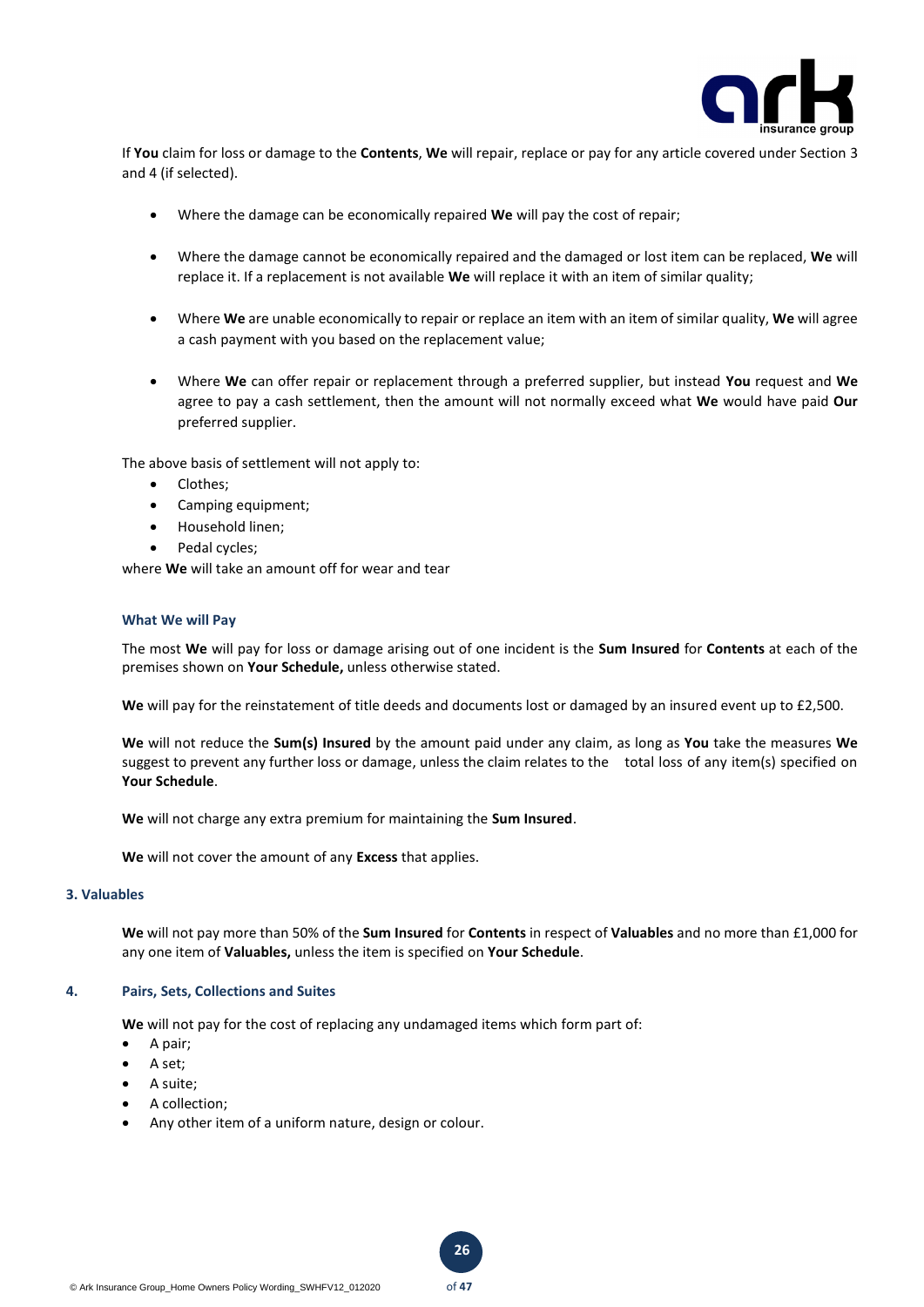

# **5. Items Valued over the Single Item Limit**

**We** will not pay more than £1,000 for any one item, set or collection unless listed separately on **Your Schedule** as a specified item.

**We** will not pay more than the item **Sum Insured** for any specified item.

If **You** claim for an item specified in **Your Schedule**, **You** will need to provide proof of the item's value.

# **6. Proof of Value and Ownership**

It is **Your** responsibility to prove to **Us** any loss that **You** claim for. **We** recommend that **You** keep copies of receipts, valuations, photographs, instruction booklets and guarantee cards to help with **Your** claim. For all specified items valued over £2,500, **You** must have the original receipt or a valuation receipt dated within the last 3 years.

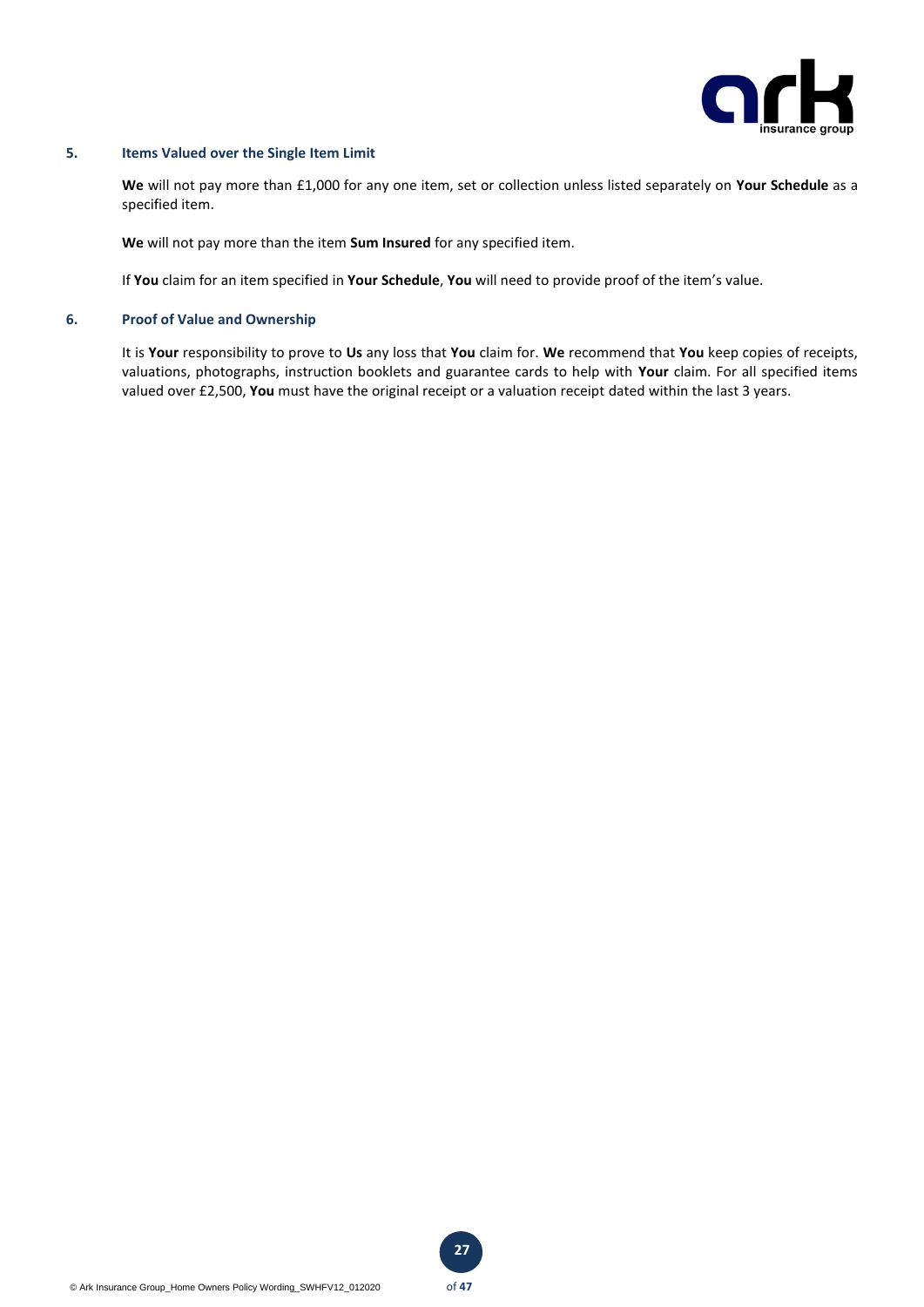

# **Section 5. Personal Possessions**

# **Guidance notes**

*This section of Your policy provides cover on certain items whilst away from Your Home, anywhere in the world. This section is only available if You have selected section 3 or sections 3 and 4.*

This section only applies when shown on **Your Schedule** as insured and is only available if **You** have selected section 3 or sections 3 and 4.

| <b>WHAT IS INSURED</b>                                                                                                                                                                                                                                                    | <b>WHAT IS NOT INSURED</b>                                                                                                                                                                                                             |
|---------------------------------------------------------------------------------------------------------------------------------------------------------------------------------------------------------------------------------------------------------------------------|----------------------------------------------------------------------------------------------------------------------------------------------------------------------------------------------------------------------------------------|
| 1. Unspecified and specified personal possessions.                                                                                                                                                                                                                        | We will not cover:                                                                                                                                                                                                                     |
| Theft, accidental loss or damage to Your unspecified and<br>specified Personal Belongings as shown on Your Schedule<br>whilst in and away from the Home in the United Kingdom<br>and anywhere in the world for a maximum period of 30 days<br>in any Period of Insurance. | Mobile phones or tablets.<br>$\bullet$                                                                                                                                                                                                 |
| The most We will pay for any one item of Personal<br>Belongings is 50% of the amount insured or £1,000,<br>whichever is the lesser, unless the item is specified on Your<br>Schedule.                                                                                     |                                                                                                                                                                                                                                        |
| We will cover student belongings whilst at university /<br>college up to a maximum of £1,000.                                                                                                                                                                             |                                                                                                                                                                                                                                        |
| 2. Personal Money, credit and debit cards.                                                                                                                                                                                                                                | We will not cover:                                                                                                                                                                                                                     |
| Personal Money, credit and debit cards in and away from the<br>Home in the United Kingdom and anywhere in the world for<br>a maximum period of 30 days in any Period of Insurance.<br>This cover only applies when shown on Your Schedule.                                | Losses not reported to the police;<br>$\bullet$<br>$\bullet$<br>Losses of credit and debit cards not reported to the card<br>issuing company within 24 hours of discovering the loss;<br>Any business credit/debit cards.<br>$\bullet$ |
| We will cover loss of:<br><b>Personal Money;</b><br>Credit and debit cards held for social, domestic or<br>charitable purposes. Credit and debit cards are only<br>insured against loss if they are used by someone without<br>Your permission following loss or theft.   |                                                                                                                                                                                                                                        |
| We will also cover any costs We have agreed to in writing<br>before the card issuing company has received notice of the<br>loss, as long as You keep to the terms of Your card<br>agreement.                                                                              |                                                                                                                                                                                                                                        |
| The most We will pay for any one claim under the policy is<br>up to £500 for Personal Money and £500 for credit and debit<br>cards.                                                                                                                                       |                                                                                                                                                                                                                                        |
| <b>Guidance Notes</b>                                                                                                                                                                                                                                                     |                                                                                                                                                                                                                                        |
| Under current regulations when a card is lost or stolen (or<br>the card details obtained fraudulently) if the cardholder has<br>acted reasonably and followed the card terms and<br>conditions he/she will be able to reclaim most (if not all) of                        |                                                                                                                                                                                                                                        |

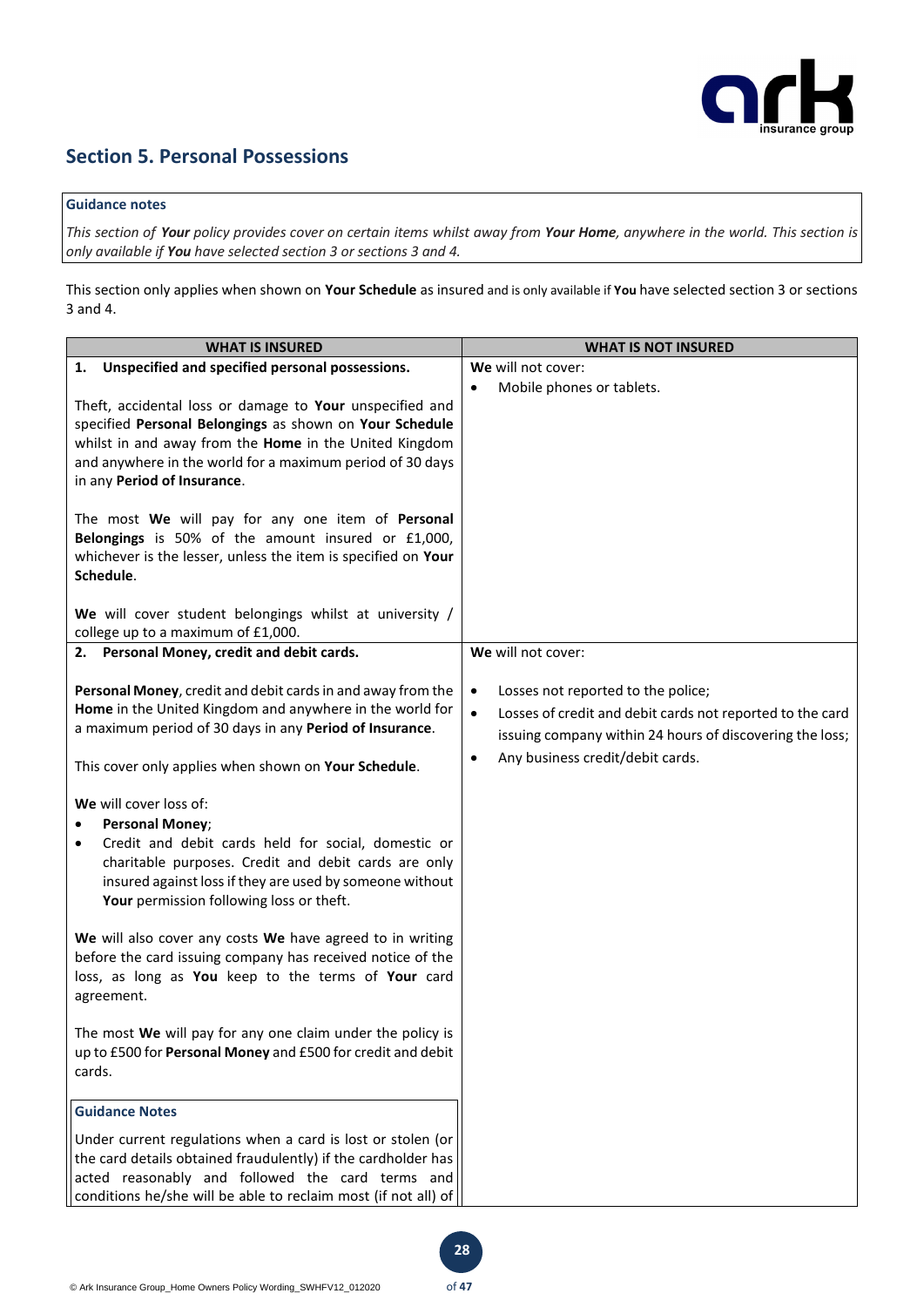

| the unauthorised charges from the card issuer. There are<br>certain exceptions when the card issuer may charge a limited<br>amount (currently £50) for charges made before they are<br>told of the card loss or misuse. Our cover will reimburse the<br>cardholder within the policy terms for unrecoverable<br>charges.                                                                                                                                                                                                                                |                                                                                                                                                                                                                                                                                                                                                                                                                                                                                                                                                                                                                                                                                                                                                                                                                                                                                                                                                                                                                                                                                                                                                                                                                                                           |
|---------------------------------------------------------------------------------------------------------------------------------------------------------------------------------------------------------------------------------------------------------------------------------------------------------------------------------------------------------------------------------------------------------------------------------------------------------------------------------------------------------------------------------------------------------|-----------------------------------------------------------------------------------------------------------------------------------------------------------------------------------------------------------------------------------------------------------------------------------------------------------------------------------------------------------------------------------------------------------------------------------------------------------------------------------------------------------------------------------------------------------------------------------------------------------------------------------------------------------------------------------------------------------------------------------------------------------------------------------------------------------------------------------------------------------------------------------------------------------------------------------------------------------------------------------------------------------------------------------------------------------------------------------------------------------------------------------------------------------------------------------------------------------------------------------------------------------|
| 3. Pedal cycles (unspecified and specified).<br>This cover only applies when shown on Your Schedule.<br>We will provide cover for loss of or damage to Your pedal<br>cycles in and away from the Home in the United Kingdom<br>and anywhere in the world for a maximum period of 30 days<br>in any Period of Insurance.                                                                                                                                                                                                                                 | We will not cover:<br>Theft unless the pedal cycle is:<br>In Your immediate custody and control; or<br>$\circ$<br>Securely locked to an object that cannot be moved;<br>$\circ$<br>or<br>Securely locked to an object that cannot be moved<br>$\circ$<br>in a locked building or Outbuilding.                                                                                                                                                                                                                                                                                                                                                                                                                                                                                                                                                                                                                                                                                                                                                                                                                                                                                                                                                             |
| The most We will pay for any unspecified pedal cycle is up to<br>£250.<br>The most We will pay for any specified pedal cycle will be the<br>amount shown on Your Schedule.                                                                                                                                                                                                                                                                                                                                                                              |                                                                                                                                                                                                                                                                                                                                                                                                                                                                                                                                                                                                                                                                                                                                                                                                                                                                                                                                                                                                                                                                                                                                                                                                                                                           |
| Mobile phones and tablets (unspecified and specified).<br>4.<br>This cover only applies when shown on Your Schedule.<br>We will provide cover for loss of or damage to Your mobile<br>phones and tablets in and away from the Home in the United<br>Kingdom and anywhere in the world for a maximum period<br>of 30 days in any Period of Insurance.<br>The most We will pay for any unspecified mobile phone or<br>tablet is up to £50.<br>The most We will pay for any specified mobile phone or<br>tablet will be the amount shown on Your Schedule. | We will not cover:<br>Theft unless the mobile phone or tablet is:<br>In Your immediate custody and control; or<br>$\circ$<br>Stolen from a locked room, locked building or<br>$\circ$<br>locked Motorised Vehicle;<br>Any loss arising from the unauthorised or inappropriate<br>$\bullet$<br>use of Your mobile phone or tablet by You or anyone in<br>possession of Your mobile phone or tablet, including:<br>Call, text and data activity;<br>$\circ$<br>Financial or other loss caused directly or indirectly<br>$\circ$<br>through the use of any electronic payment method<br>or facility on Your mobile phone or tablet;<br>Loss of and/or the restoration of data, information or<br>$\bullet$<br>apps held in or on Your mobile phone or tablet or on any<br>SIM card contained therein;<br>Amounts You are liable for under Your airtime contract<br>including connection/reconnection costs, call, text and<br>data costs, subscription fees or charges of any kind;<br>Indirect loss, including compensation for You not being<br>٠<br>able to use the lost, stolen or damaged mobile phone or<br>tablet;<br>The consequences of any resulting identity theft<br>$\bullet$<br>following Your mobile phone or tablet being lost or<br>stolen. |

# **What is Not Covered under the Whole of Section 5**

**We** will not cover:

- The **Excess(es)** shown on **Your Schedule**;
- Theft from an unattended vehicle (other than from a locked and concealed boot, concealed luggage compartment or closed glove compartment of a securely locked vehicle which has been broken into by using force and violence);
- Loss or damage caused by wear and tear, light weather conditions, moth, vermin, insects, fungus, damp, rust, wet or dry rot, or anything which happens gradually;
- Loss or damage caused by the process of cleaning, washing, repairing or restoring any item;
- Electrical or mechanical breakdown;

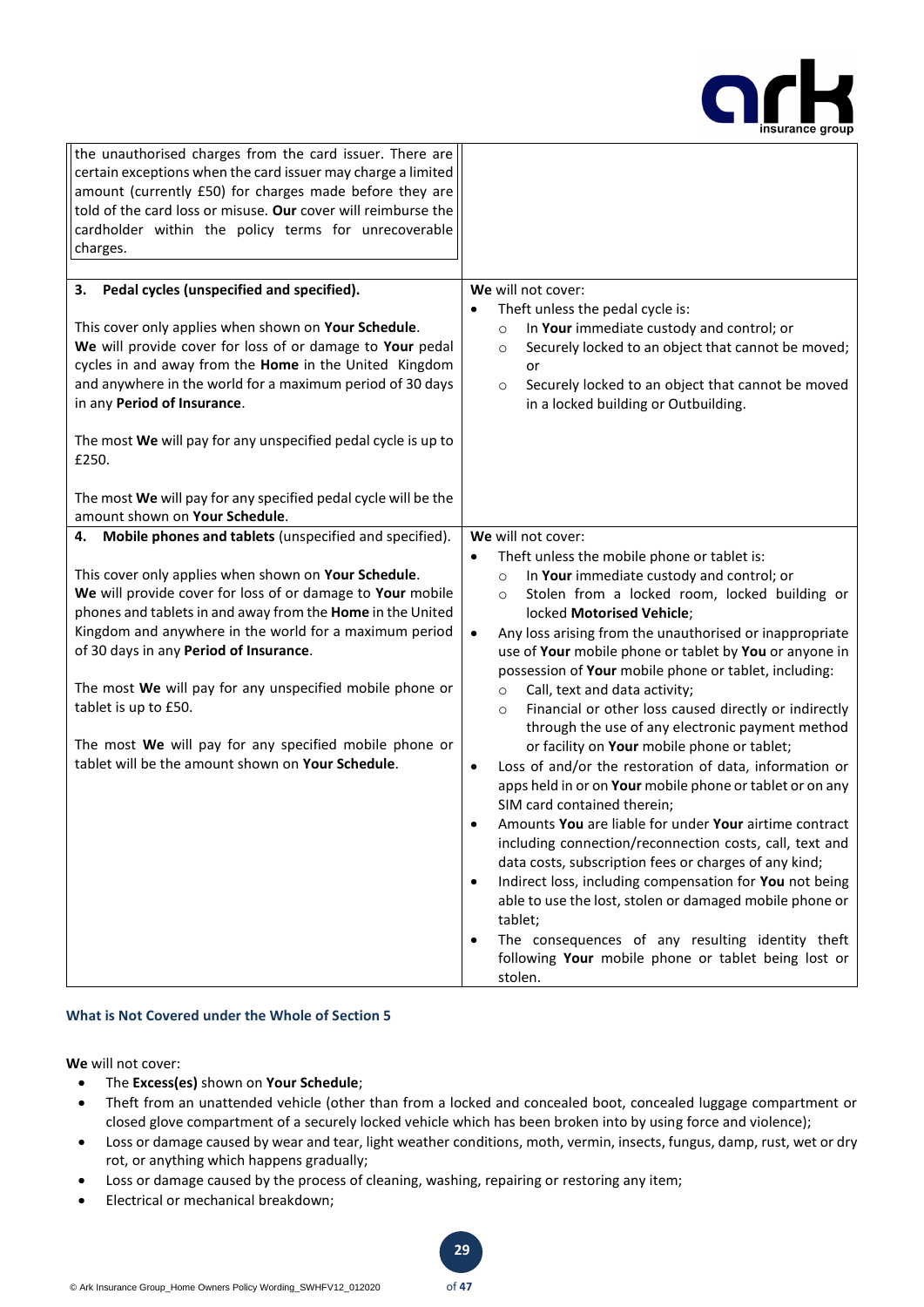

- Loss or damage to sports racquets, sticks, bats and clubs while in use;
- Confiscation or detention by Customs or other officials;
- Loss in value;
- Any loss that is not the direct result of the insured incident itself;
- Business or professional use of musical instruments, photographic and sporting equipment and accessories;
- Any loss or damage covered by another policy;
- Theft, attempted theft or malicious damage caused by paying guests, tenants or **You;**
- Theft by deception, unless deception is used only as a way to get into the **Home**;
- Theft of student belongings whilst at university / college, unless by way of forcible entry / exit.
- Business goods and equipment;
- Furniture, furnishings, household goods and equipment, food and drink;
- Bonds, stocks, shares and documents of any kind, other than driving licences and passports;
- **Motorised Vehicles**, aircraft, boats, sail boards, surfboards, jet skis, caravans, trailers and the parts, spares and accessories of any of these, golf carts or buggies;
- Any living creature;
- Anything set out in the General Exclusions section of this policy booklet.

**We** will not cover the following items unless they are specifically shown on **Your Schedule**:

- Snowboards, skis (including sticks and bindings), water skis, sub- aqua equipment and riding tack;
- Contact, corneal cap or micro lenses and hearing aids;
- Any pedal cycle valued over £250, and their parts, spares or accessories;
- **Personal Money**, credit and debit cards.

**We** will not pay more than £250 in total for any one incident of theft from an unattended **Motorised Vehicle** (this limit applies in total to all property covered under section 5 except for item 3).

# **Personal Possessions Conditions**

The following conditions apply to section 5 of this policy.

### **Guidance Notes**

*These conditions apply only to section 5 however the General terms and conditions set out elsewhere in the policy booklet apply to all sections of the insurance.* 

## **1. The Sum Insured**

At all times the **Sum Insured** must be at least equal to the full cost of replacing the property "as new"

If the cost of replacing or repairing the **Personal Belongings** is more than **Your** sum insured at the time of any loss or damage, then **We** will proportionally reduce the amount of any claim payment made by the percentage of under payment of premium which has arisen as a result of the shortfall in sum insured. For example, if the premium **You** have paid for **Your Personal Belongings** is equal to 75% of what **Your** premium would have been if **Your Personal Belongings Sum Insured** was enough to replace them as new, then **We** will pay up to 75% of any claim made by **You**.

# **2. Settling Claims**

If **You** claim for loss or damage to any article covered under Section Five Personal Belongings we will repair, replace or pay for any article of **Personal Belongings** covered under Section Five.

1. For total loss or destruction of any article **We** will pay **You** the cost of replacing the article as new as long as:

**30**

- The new article is as close as possible to but not an improvement on the original article when it was new, and
- **You** have paid or **We** have authorised the cost of replacement.

The above basis of settlement will not apply to: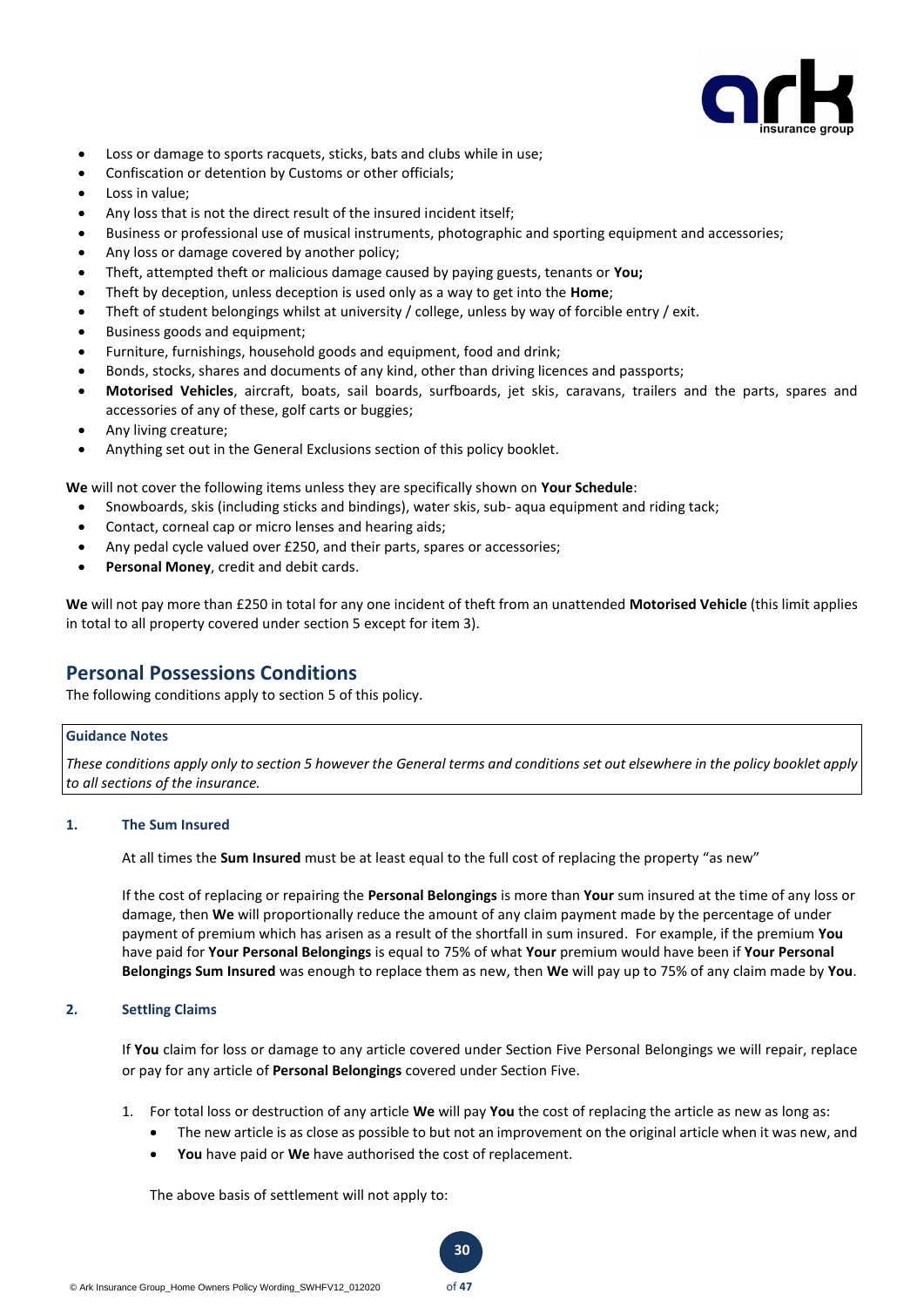

- Clothes.
- Camping equipment,
- Household linen,

where **We** will take off an amount for wear and tear.

2. **We** can settle **Your** claim by repairing, replacing, or by payment. Where **We** can offer repair or replacement via **Our** preferred supplier but agree a cash settlement the payment will not exceed the discounted repair or replacement price **We** would pay.

## **What We will Pay**

The most **We** will pay for loss or damage arising out of one incident is the **Sum Insured** for personal possessions and any specified items shown on **Your Schedule** unless otherwise stated.

**We** will not reduce the **sum(s) insured** by the amount paid under any claim, unless the claim relates to the total loss of any item(s) specified on **Your Schedule**.

**We** will not cover the amount of any **Excess** that applies.

#### **3. Valuables**

**We** will not pay more than 50% of the **Sum Insured** for **Contents** in respect of **Valuables** and no more than £1,000 for any one item of **Valuables,** unless the item is specified on **Your Schedule**.

## **4. Pairs, Sets, Collections and Suites**

**We** will not pay for the cost of replacing any undamaged items which form part of:

- A pair;
- A set;
- A suite;
- A collection;
- Any other item of a uniform nature, design or colour.

#### **5. Items Valued over the Single Item Limit**

**We** will not pay more than £1,000 for any one item, set or collection unless listed separately on **Your Schedule** as a specified item.

**We** will not pay more than the item **Sum Insured** for any specified item.

If **You** claim for an item specified in **Your Schedule**, **You** will need to provide proof of the item's value. For all specified items valued over £2,500, **You** must have the original receipt or a valuation receipt dated within the last 3 years.

#### **6. Proof of Value and Ownership**

It is **Your** responsibility to prove to **Us** any loss that **You** claim for. **We** recommend that **You** keep copies of receipts, valuations, photographs, instruction booklets and guarantee cards to help with **Your** claim.

If **You** wish to specify an item valued at more than the single item limit shown on **Your Schedule**, **We** will either request proof of value prior to providing cover for the item or at the time of loss.

# **General Terms and Conditions**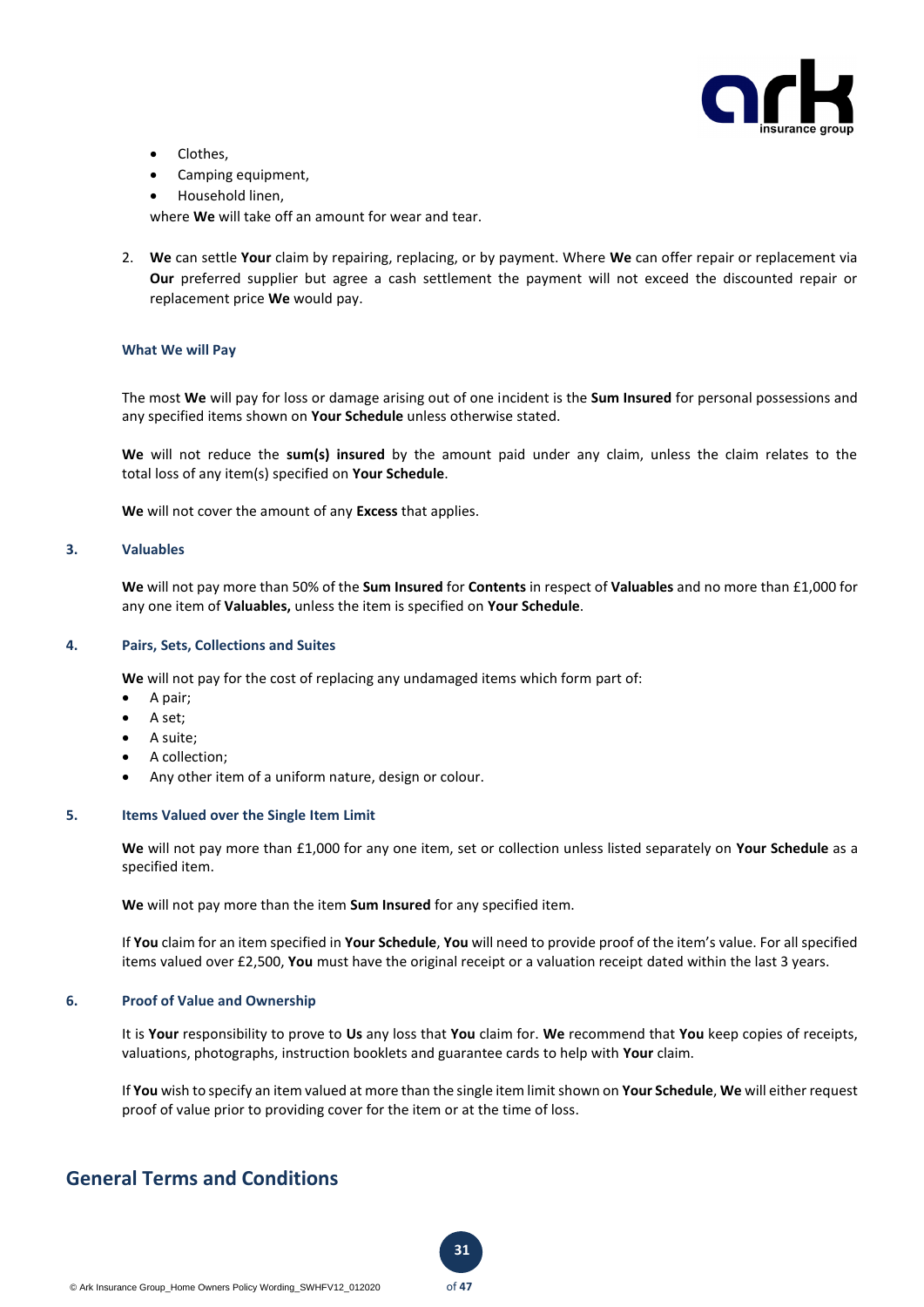

# **Guidance Notes**

*So far You have seen conditions which are specific to each section of cover. The terms and conditions set out below apply to the whole of this insurance. They explain Your responsibilities under this contract of insurance.*

# **THESE GENERAL TERMS AND CONDITIONS APPLY TO THE WHOLE OF THE INSURANCE**

These terms and conditions apply to all sections of the policy. If **You** do not perform or comply with a term or condition, **We** might not be under any obligation to pay anything under the terms of this policy.

## **1. Your Duties to Us**

- **You** must keep property that is insured under **Your** policy in good condition.
- **You** must make sure **Your Home** and any **Outbuildings** are left secure whenever **You** leave them unattended by closing all accessible windows and closing and locking all external doors.
	- **We** will only provide the cover described in this policy booklet and **Schedule** if:
		- o The premium has been paid for the current **Period of Insurance**; and
			- o **You** and anyone claiming under this insurance has met all the conditions contained in this policy booklet, **Schedule**, and any **Endorsements** applied to the insurance; and
			- o The information **You** provided or which was provided on **Your** behalf and which forms **Your** proposal for insurance or is contained in any declaration is, to the best of **Your** knowledge and belief, correct and complete; and
			- o **You** provide us with co-operation and assistance throughout the duration of this insurance, for example if **We** request information or documentation from **You** when **You** purchase cover, make changes, submit a claim or, where applicable, renew **Your** insurance with **Us**; and
			- o **You** take all precautions to prevent loss or damage occurring and the extent of any loss or damage.
- **Your**premium is based on information **You** supplied to the firm that arranged **Your** insurance when the policy was incepted or renewed and any subsequent midterm alternations that **You** have requested, the premium includes an fee to the **Administrator** of up to £20. **You** must tell the firm that arranged **Your** insurance with **Us,** the **Administrator** or **Us** as soon as reasonably practicable of any change to that information.
- If **You** or anyone acting on **Your** behalf at any time acts abusively or makes inappropriate comments (for example but not limited to those of a sexual nature), to **Our** employees, th e **Administrator,** or the firm that arranged **Your** insurance with **Us,** then cover will cease immediately. Where applicable, **You** will be provided with a proportionate refund of premium.

# **2. Your Policy**

The following elements form the contract of insurance between **You** and **Us,** please keep them in a safe place:

- The information **You** provided or which has been provided on **Your** behalf when **You** took out insurance with us in either electronic form or paper copy;
- Any otherinformation given by **You** or on **Your** behalf in the formation and throughoutthe duration of the contract;
- **Your** policy booklet;
- **Your Schedule**;
- Any **Endorsements** on **Your Schedule**;
- Changes to **Your Home** insurance policy contained in notices issued by **Us** at renewal.

# **3. Claims – Your Duties**

As soon as **You** are aware of an event or cause that is likely to lead to a claim under this policy **You** must:

**32**

• Tell the police as soon as reasonably practicable about any property which has been lost, stolen or damaged by riot or civil unrest or has been maliciously damaged, and get a crime reference number;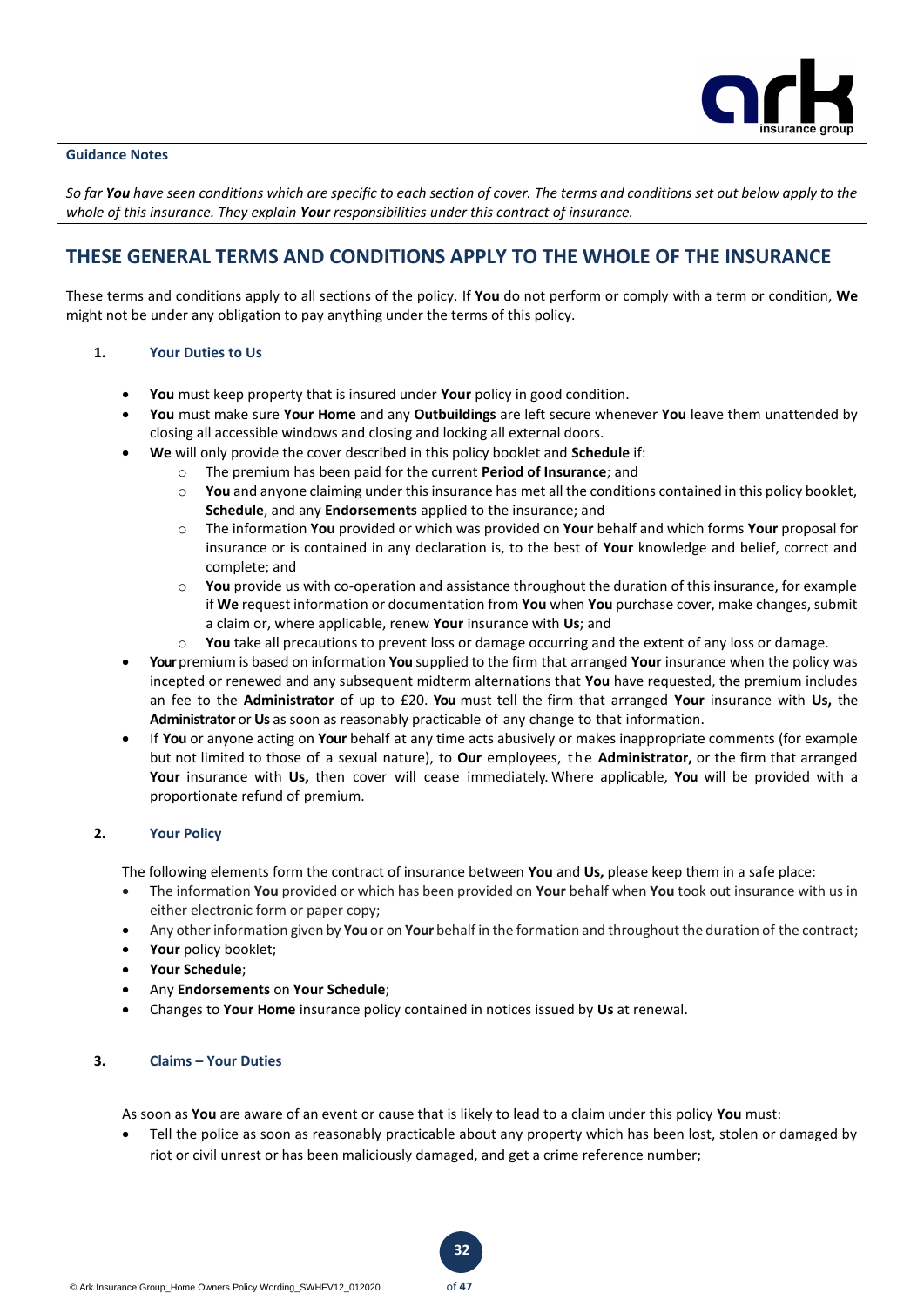

- Contact **Our Claims Service Provider** as soon as reasonably possible and, in the case of claims involving damage by riot or civil unrest, not more than 7 days after becoming aware of the damage, and provide all the information and help **We** or they need to settle **Your** claim;
- Do all **You** reasonably can to get back any lost or stolen property and tell **Our Claims Service Provider** without unnecessary delay if any property is later returned to **You.** If property is recovered and **We** have settled **Your** claim, the property recovered becomes **ours**;
- Call **Our Claims Service Provider** if **You** receive any information or communication about the event or cause;
- Avoid discussing liability with anyone else without **Our** permission.

**You** must tell the firm that arranged **Your** insurance with **Us,** the **Administrator** or **Us** about any other insurance contracts **You** have in place that provides the same or similar insurance cover as this policy.

**If You fail to tell Us or You delay telling Us about an incident that may lead to a claim and this increases Our claim costs, You will become liable to pay the additional costs. It may also invalidate Your right to claim.** 

#### **Guidance Notes**

*Your policy is intended to cover You against unforeseen events like fire or theft. It does not cover wear and tear or damage which happens gradually over a period of time. It is not a maintenance contract.* 

*To help us settle Your claim it is Your responsibility to prove any loss and therefore we may ask You to provide receipts, valuations, photographs, instruction booklets, and guarantee cards and any other relevant information, documents and assistance we may require to help with Your claim.*

#### **4. Our Rights**

**We** may retain **Our** discretion in the conduct of the settlement of any claim and **You** must give **Us** and **Our Claims Service Provider** whatever co-operation, information and assistance is necessary.

**We** will be entitled, at **Our** cost, but in **Your** name to take **legal proceedings** for **Our** own benefit in respect of the cost of the claim, damages or otherwise and **We** will have full discretion in the conduct of any **legal proceedings** and in the defence or settlement of any claim.

**We** or **Our Claims Service Provider** shall at all times be allowed free access to inspect any insured property, including property damaged that **You** are claiming for.

**You** cannot abandon property to **Us.**

If **You** owe **Us** premium or claims monies under this, or any other insurance policy **You** hold with **Us**, **We** may deduct such monies from any valid claim which becomes payable under this policy. Such deductions may reduce or remove any liability **We** owe to **You**. In the event **Your** debt is not extinguished or **We** are unable to deduct the amount owed for any reason, this condition does not prevent **Us** from pursuing **You** separately for any balance owed.

#### **5. Policy Limits**

For any claim or series of claims covered by this policy, **We** will pay:

• Up to the limit shown against each item under each section and any amounts shown on **Your Schedule;** or

**33**

• Any lower amount for which **We** can settle **Your** claim.

Once **We** have made payment **We** will have no further liability in connection with **Your** claim, apart from paying costs and expenses **You** incurred with **Our** permission before the payment date, or reclaiming any costs and expenses incurred by **Us**.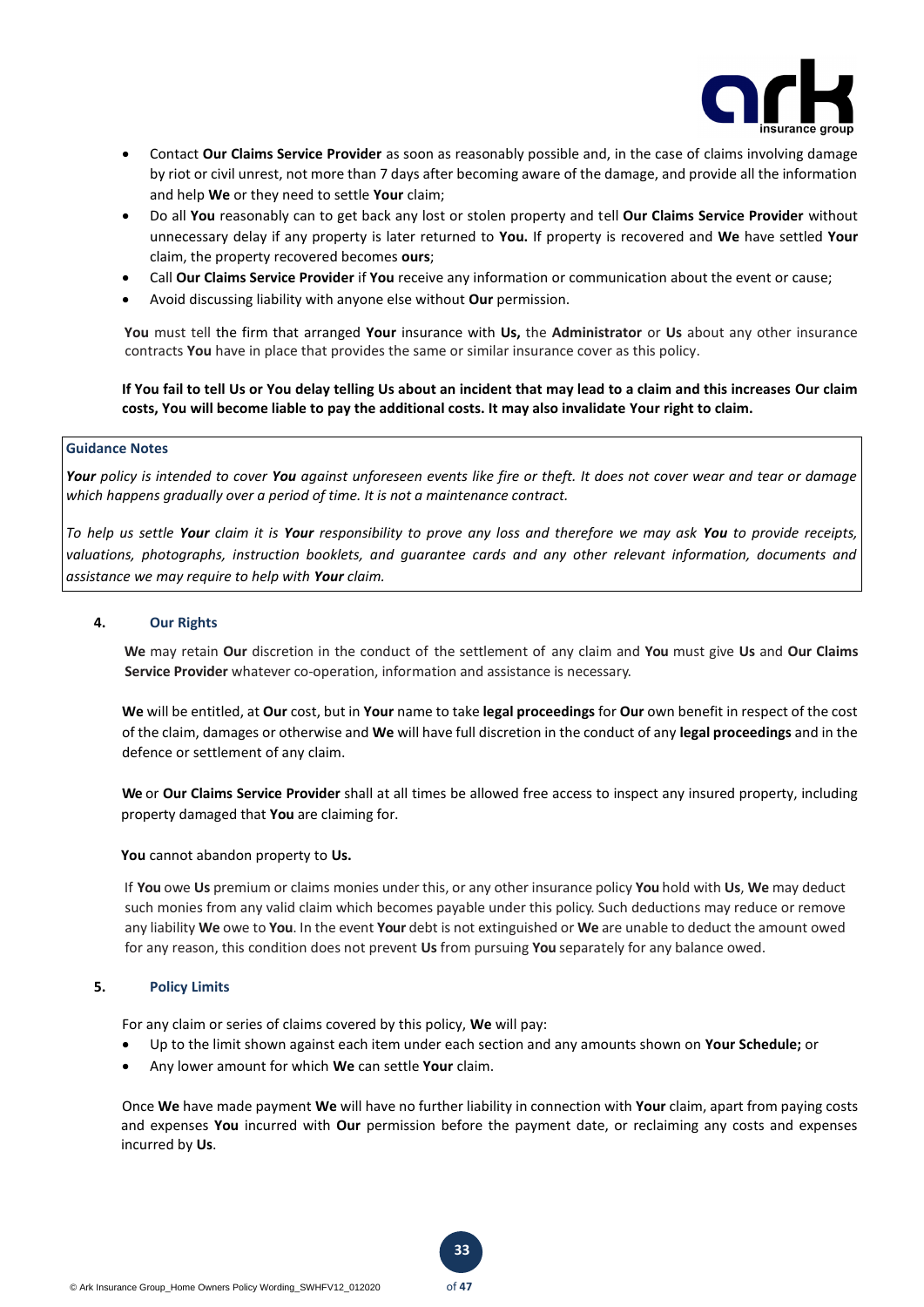

#### **6. Fraud**

If **You,** or anyone acting on **Your** behalf, upon applying for cover, renewing the policy, amending the policy or making a claim, commit a fraudulent act, submit a false document or make a false or exaggerated statement, cover under this policy may be declared void (where permitted by law) or otherwise cancelled immediately and **You** will not be entitled to a refund of premium**.** Any claims made against the policy will also not be paid. Where the full premium has not been paid, for example **Your** payment has failed, been subsequently recalled or **You** have outstanding monthly instalments, **We** will seek to enforce payment of the premium in full.

**We** may also take legal action against **You**.

#### **7. Other Insurance**

If **You** make a claim for loss or damage under **Your** policy that is also covered by any other insurance and/or maintenance contract, **We** will only pay **Our** proportionate share of the claim.

### **8. Index Linking**

**We** may increase the **sum(s) insured** shown on **Your Schedule** to allow for increases in the cost of living in line with the retail price index for **Contents** and the House Rebuilding Cost index for **Buildings**. **We** may do this every month and update the **Sum Insured** when **Your** policy is due for renewal.

The new **Sum(s) Insured** and renewal premium will be shown on **Your** renewal notice. **We** will not reduce the **Sum Insured** if the index falls. **We** will continue to index link the **Sum Insured** during rebuilding or repairs following a claim, as long as the work is carried out without unnecessary delays.

#### **Guidance Notes**

*Index linking does not replace the need to insure the buildings and contents for the correct sums insured. It is important that the correct Sum Insured is used after which, index linking will maintain the Sum Insured in line with price inflation.* 

#### **9. Joint Policyholders**

If there is more than one policyholder named on the **Schedule** any of them can amend the policy or make a claim and **We** may pay the claim to that person. If **You** want to remove a policyholder from the policy, **We** can only accept authority from that person, by a court order, or by the written agreement of that persons representative (if he or she has died).

# **10. Several Liability Notice**

The liability of insurers is several and not joint and is limited solely to the extent of their individual proportions. The insurers are not responsible for the subscription of any co-subscribing insurer or any other insurer or co-insurer who for any reason does not satisfy all or part of its obligations.



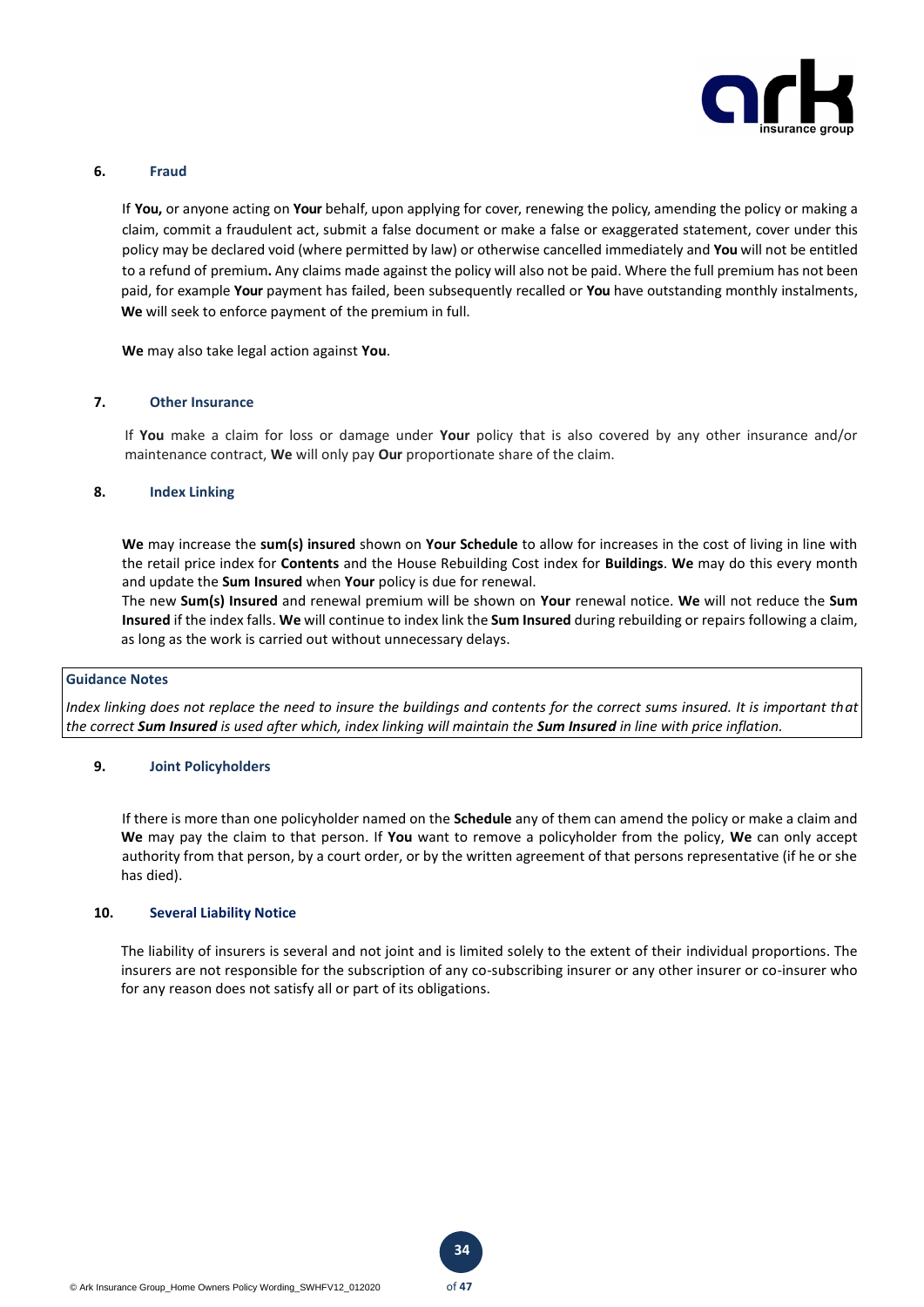

# **General Exclusions**

#### **Guidance Notes**

*So far You have seen exclusions which are specific to each section or items of cover. The General Exclusions set out below apply to the whole of this insurance. They explain what is excluded under this contract of insurance.*

# **THESE GENERAL EXCLUSIONS APPLY TO THE WHOLE OF THE INSURANCE**

These exclusions apply to all sections of the policy. This policy does not cover:

# **1. War**

Any consequence whatsoever which is the direct or indirect result of any of the following, or anything connected with any of the following, whether or not such consequence has been contributed to by any other cause or event:

- War, invasion, act of foreign enemy, hostilities or a warlike operation or operations (whether war be declared or not);
- Civil war, mutiny, rebellion, revolution, military rising, insurrection, civil commotion assuming the proportions of or amounting to an uprising, military or usurped power.

## **2. Terrorism**

Any consequence whatsoever which is directly or indirectly caused by nuclear and/or chemical and/or biological and/or radiological means, or anything connected with those means, and which is the direct or indirect result of terrorism, or anything connected with terrorism, whether or not such consequence has been contributed to by any other cause or event.

Terrorism is defined as an act or acts including, but not limited to:

- The use or threat of force and/or violence and/or;
- Harm or damage to life or to property (or the threat of such harm or damage) including, but not limited to, harm or damage by nuclear and/or chemical and/or biological and/or radiological means;

Caused or occasioned by any person(s) or group(s) of persons in whole or in part for political, religious, ideological or similar purposes including, but not limited to, the intention to influence any government and/or to put the public or any section of the public in fear, or is claimed to be caused or occasioned in whole or in part for such purposes.

# **3. Other Actions**

Any consequence whatsoever which is the direct or indirect result of any of the following, or anything connected with any of the following, whether or not such consequence has been contributed to by any other cause or event:

- Any action taken in controlling, preventing, suppressing or in any way relating to:
	- o War; or
	- o Terrorism;

As set out in items 1 and 2 above.

# **4. Radioactivity**

Loss, damage or liability which involves:

- Ionising radiation or radioactive contamination from nuclear fuel or nuclear waste; or
- The radiation, toxic, explosive or other dangerous properties of explosive nuclear equipment.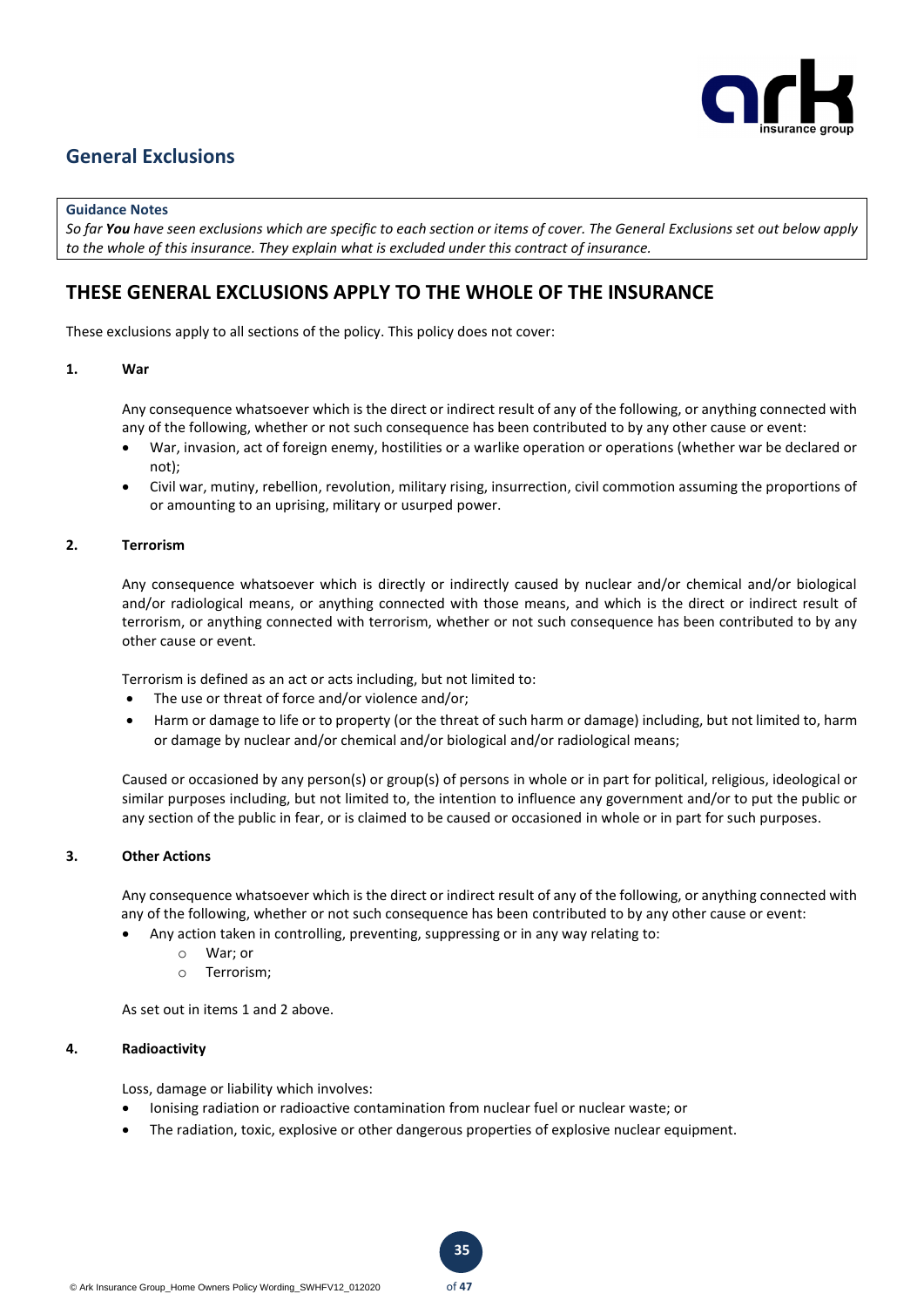

#### **5. Sonic Bangs**

Loss of or damage to property caused by pressure waves from aircraft traveling at or above the speed of sound.

#### **6. Pollution or Contamination**

Loss, damage or liability arising from pollution or contamination unless caused by:

- A sudden and unexpected accident which can be identified;
- Oil leaking from a domestic heating oil installation at the **Home**.

#### **7. Deliberate or Criminal Acts**

Any loss or damage:

- Deliberately caused by; or
- Arising from a criminal act caused by;

**You** or any person living with **You**.

## **8. Events Before the Cover Start Date**

Loss, damage, injury or liability which occurred before the cover under this policy started.

# **9. Contracts (Rights of Third Parties) Act 1999 Clarification Clause**

A person who is not a party to this insurance has no right under the Contracts (Rights of Third Parties) Act 1999 to enforce any term of this insurance but this does not affect any right or remedy of a third party which exists or is available apart from that Act.

# **10. Confiscation Exclusion**

**We** will not pay for loss, damage or liability occasioned by or happening through confiscation or detention by customs or other officials or authorities.

### **11. Loss of Value**

**We** will not pay for any reduction in market value of any property following its repair or reinstatement.

# **12. Indirect Loss or Damage**

**We** will not pay for any loss or damage that is not directly associated with the incident that caused **You** to claim, except where that loss or damage is expressly included within this insurance.

#### **13. Wear and Tear Exclusion**

**We** will not pay for any loss, damage, liability, cost or expense of any kind directly or indirectly caused by or resulting from wear and tear, depreciation, corrosion, rusting, damp, rising damp, rising water table, insects, vermin, fungus, condensation, rot, fading, frost or anything that happens gradually, the process of cleaning, dyeing, repair, alteration, renovation, restoration or anything reaching the end of its serviceable life.

## **14. Financial Sanctions**

**We** will not provide any cover or be liable to provide any indemnity, payment or other benefit under this policy where doing so would breach any prohibition or restriction imposed by law or regulation.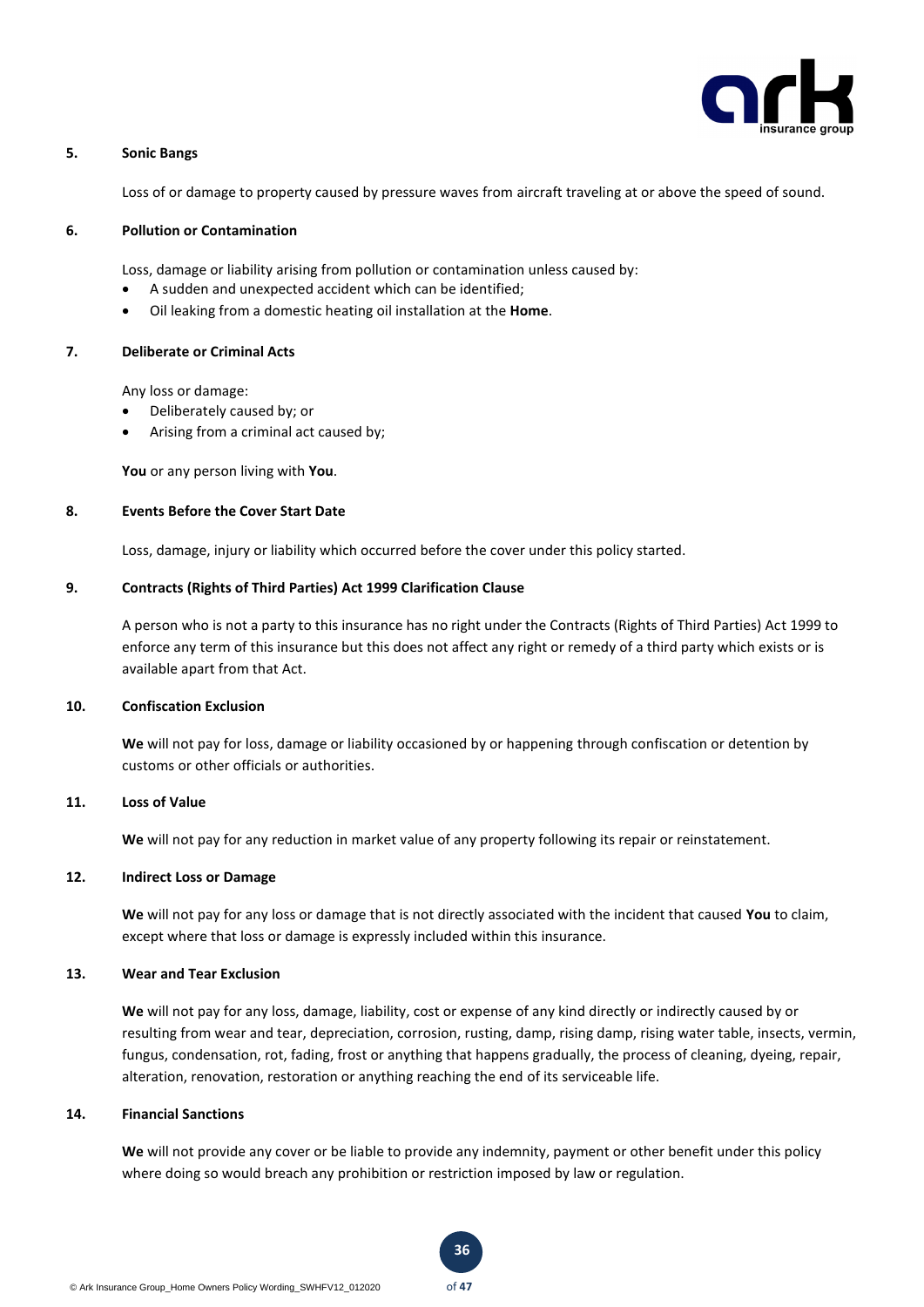

If any such prohibition or restriction takes effect during the period of insurance **We** may cancel this policy immediately by giving **You** written notice at **Your** last known address. If **We** cancel the policy **We** will refund premiums already paid for the remainder of the current period of insurance, provided no claims have been paid or are outstanding.

# **15. Defective Design or Construction Exclusion**

**We** will not pay for any loss, damage, liability, cost or expense of any kind caused by or resulting from poor or faulty design, workmanship or use of faulty materials.

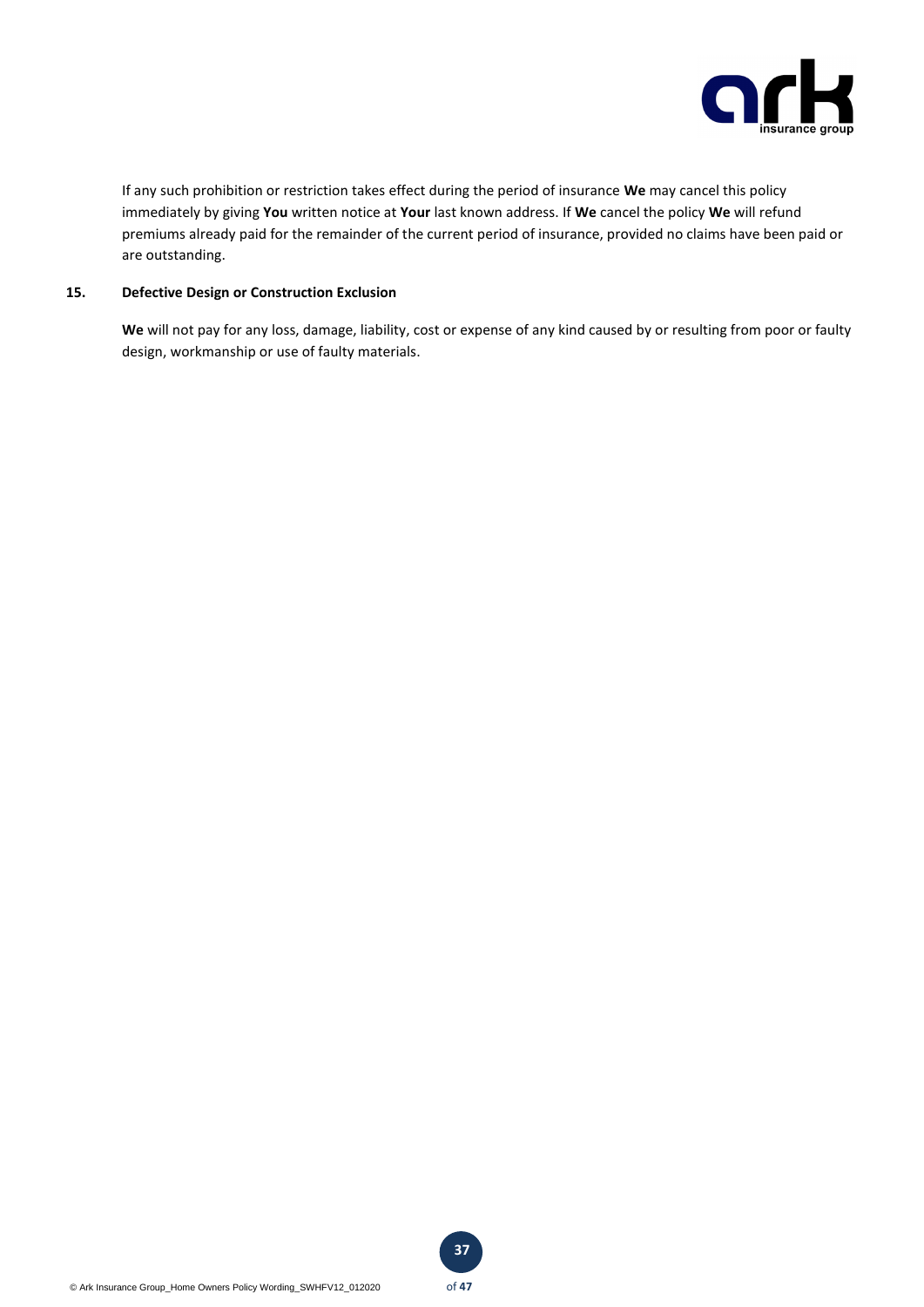

# **Cancellation**

# **Guidance Notes**

*You or we may cancel this insurance at any time. We set out below the circumstances under which we may cancel Yourinsurance and the amount of premium You may be refunded. There are some circumstances where no premium refund will be given e.g. You do not tell us the truth or we reasonably suspect fraud.*

To effect cancellation of **Your** policy, **You** should contact the firm that arranged **Your** insurance with **Us.** 

## **Cancellation by You During the Cooling-off Period**

If after reading through **Your** insurance policy **You** decide not to proceed with this insurance, **You** have the right to cancel back to the start of the **Period of Insurance** without giving any reason, providing **Your** instruction to cancel is submitted to **Your Administrator** within 14 days of either:

- the date **You** receive the policy documentation, or
- the start of the **Period of Insurance**,

whichever is the latter

Providing no claim has been made **We** will refund **Your** premium in full. **Cancellation by You – After the Cooling-off Period**

**You** may cancel this policy by contacting the firm that arranged **Your** insurance with **Us.**

If **You** have paid the full annual premium, and there have been no claims or incidents likely to result in a claim in the current **Period of Insurance**, **You** will receive a refund of premium from **Us** equivalent to the unexpired period of cover on a pro rata basis.

Where **You** have made a claim and wish to cancel **Your** policy **You** will not be entitled to a refund of premium.

If **You** are paying the annual premium by monthly instalments, no further premiums will be collected from **You** once the firm that arranged **Your** insurance with **Us**received notice of cancellation from **You,** provided there have been no claims or incidents likely to result in a claim in the current **Period of Insurance**.

If **You** are cancelling the policy and there has been a claim or incident likely to result in a claim in the current **Period of Insurance** the full annual premium must be paid by **You**.

Cancellations will not be backdated.

# **Cancellation by Us – During and After the Cooling-off Period**

**We,** or the **Administrator** can cancel this policy where there is a valid reason for doing so by giving **You** 7 days' notice in writing setting out the reason for cancellation. This will be sent to the last address **You** notified to **Us**.

Valid reasons include but are not limited to the following:

# **Cancellation by Us – Non-payment of Premium**

**We,** the **Administrator** or the firm that arranged **Your** insurance with **Us** can cancel this policy by giving **You** 7 days' notice in writing to the last address **You** notified to **Us**. If **We** receive payment by the date set out in the letter **We** will take no further action. There will be no refund of premium if **Our** cancellation is the result of **Your** failure to pay the full premium.

#### **Cancellation by Us – Where We Suspect Fraud**

The Consumer Insurance (Disclosure and Representations) Act 2012 and The Insurance Act 2015 requires **You** to take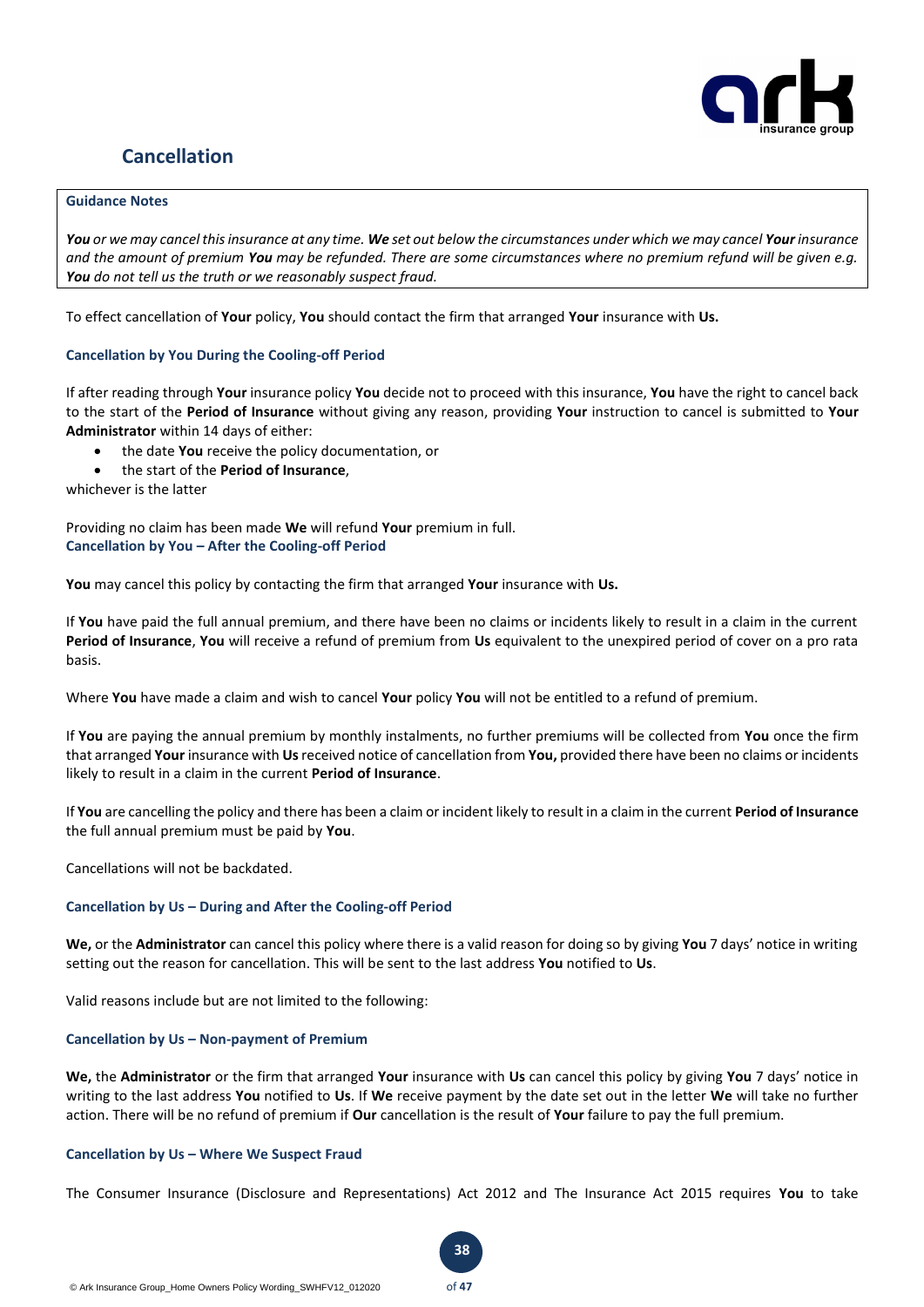

reasonable care to provide complete and accurate answers to the questions **We** ask and sets out situations where failure by a policyholder to provide complete and accurate information requested by an insurer allows the insurer to cancel the policy, sometimes back to its start date and to keep any premiums paid. There will be no refund of premium if **Our** cancellation is the result of **Your** dishonesty or where **We** reasonably suspect fraud by **You.** 

Where **Our** investigation provides evidence of fraud or a serious non-disclosure **We** may cancel the policy immediately and backdate the cancellation to the date of the fraud or when **You** provided **Us** with incomplete or inaccurate information, which may result in **Your** policy being cancelled from the date **You** originally took it out. **We** may also seek reimbursement of any claims monies paid by **Us** since the fraud was committed.

#### **Cancellation by Us – For Your Non-compliance with Policy Terms and Conditions**

**We,** the **Administrator** or the firm that arranged **Your** insurance with **Us** can cancel this policy by giving **You** 7 days' notice in writing to the last address **You** notified to **Us.** There will be no refund of premium if **Our** cancellation is the result of **Your** failure to comply with the policy terms and conditions e.g. **You** fail to co-operate with **Us** or provide **Us** with information or documentation **We,** the **Administrator** or **Claims Service Provider** reasonably require, and this affects **Our** ability to process a claim or defend **Our** interests.

#### **Cancellation by Us – Other Reasons**

Where cancellation is effected by **Us,** the **Administrator** or the firm that arranged **Your** insurance with **Us** any refund of premium will be calculated on a pro rata basis taking into account the original policy period and the number of days remaining to the expiry date of the policy. Provided there have been no claims or incidents likely to result in a claim in the current **Period of Insurance**, **We** will refund the premium relating to any unused portion of cover within the current **Period of Insurance** on a pro-rata basis.

## **Guidance Notes**

*Please note that any refund from us whether during or after the cooling off period may be subject to a further cancellation charge levied by the firm that arranged Your insurance with us and/or the administrator. Any charges levied by them will be in accordance with the terms and conditions agreed between You and them at the time You arranged this insurance.*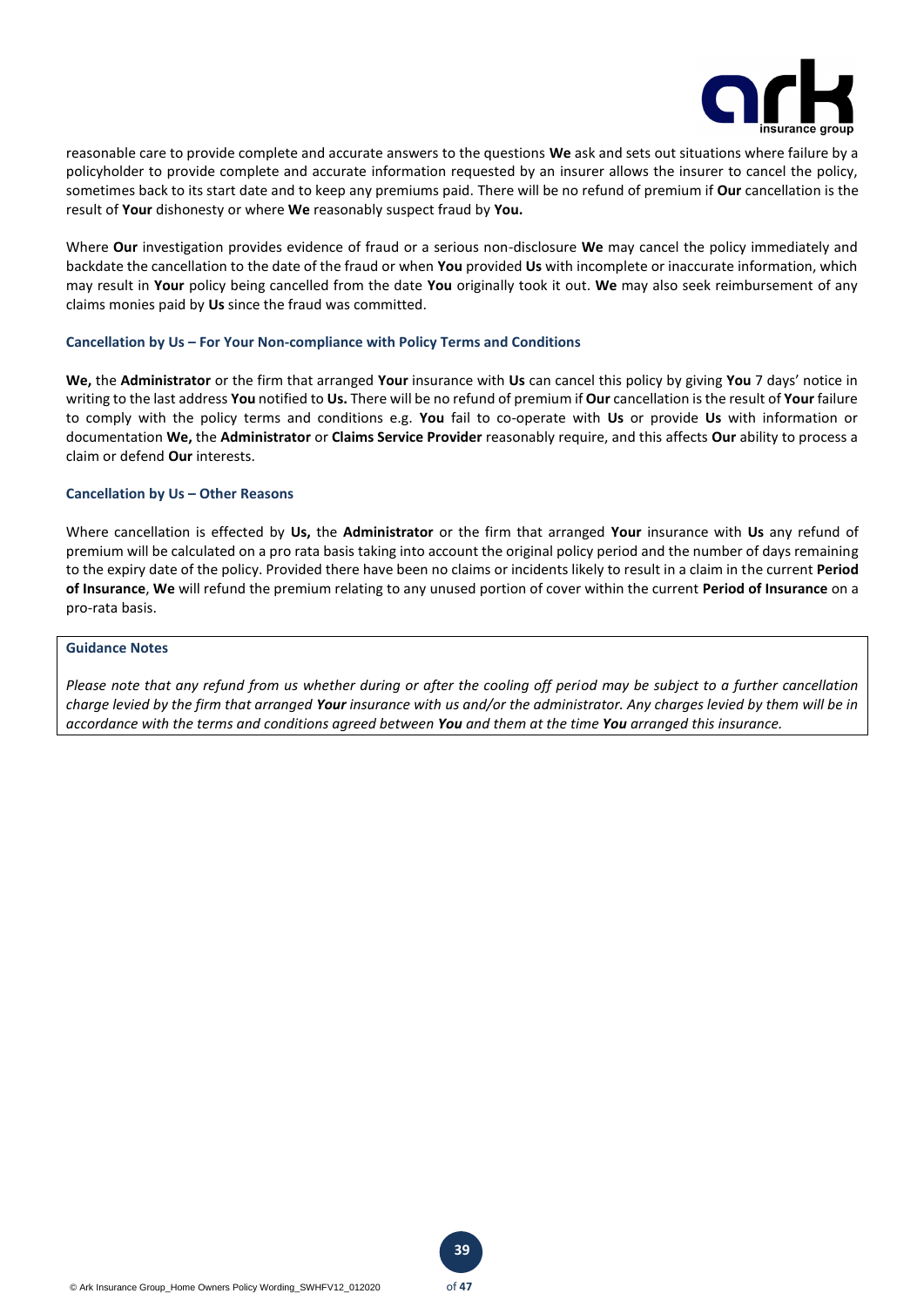

# **What to do if You have a Complaint**

Our aim is to ensure that all aspects of your insurance are dealt with promptly, efficiently and fairly. At all times we are committed to providing you with the highest standard of service. If you have any questions or concerns about your insurance or the handling of a claim, you should contact:

| <b>Policy Enquiries</b>        | <b>Claims Enquiries</b>                  |
|--------------------------------|------------------------------------------|
| Ark Insurance Group Limited    | The Claims Team                          |
| 1410 Spring Place,             | <b>PO BOX 1291</b>                       |
| Herald Avenue,                 | Preston                                  |
| <b>Coventry Business Park</b>  | <b>PR2 0QJ</b>                           |
| Coventry, CV5 6UB              |                                          |
| Tel: 02476 437 611             | Tel: 0330 102 6062                       |
| Email: info@arkinsurance.co.uk | Email: prestonnewclaims@davies-group.com |

If you are not satisfied and wish to make a complaint, then you may contact:

Complaints Officer 55 Blythswood Street Glasgow G2 7AT

Tel: 0141 285 3539 Email: [pencomplaints@penunderwriting.com](mailto:pencomplaints@penunderwriting.com)

Details of Pen Underwritings complaints procedures are available at: <http://www.penunderwriting.co.uk/Pages/complaints.aspx>

If you remain dissatisfied, you may refer the matter at any time to the Financial Ombudsman Service (FOS) at:

|        | Financial Ombudsman Service<br><b>Exchange Tower</b>                   |
|--------|------------------------------------------------------------------------|
|        | London                                                                 |
|        | E14 9SR                                                                |
| Tel:   | 0800 023 4567 (for landline users, mobile users may be charged)        |
|        | 0300 123 9123 (same rate as 01 or 02 numbers, on mobile phone tariffs) |
| Email: | complaint.info@financial-ombudsman.org.uk                              |

The FOS is an independent service in the UK for settling disputes between consumers and businesses providing financial services. You can find out more information at: www.financial-[ombudsman.org.uk](http://www.financial–ombudsman.org.uk/)

# **Financial Services Compensation Scheme**

**We** are a member of the Financial Services Compensation Scheme (FSCS). **You** may be entitled to compensation from this scheme if **We** cannot meet **Our** liabilities under this policy.

If **You** are entitled to compensation under the Scheme, the level and extent of the compensation will depend on the nature of this insurance. Further information about the scheme is available on the FSCS website at [www.fscs.org.uk](http://www.fscs.org.uk/) or by writing to:

Financial Services Compensation Scheme PO Box 300, Mitcheldean, GL17 1DY Tel: 0800 678 1100 or 020 7741 4100 [www.fscs.org.uk](http://www.fscs.org.uk/)

**Policy Endorsements** (Please See **Your** insurance schedule for details of applicable Endorsements to **Your** policy)

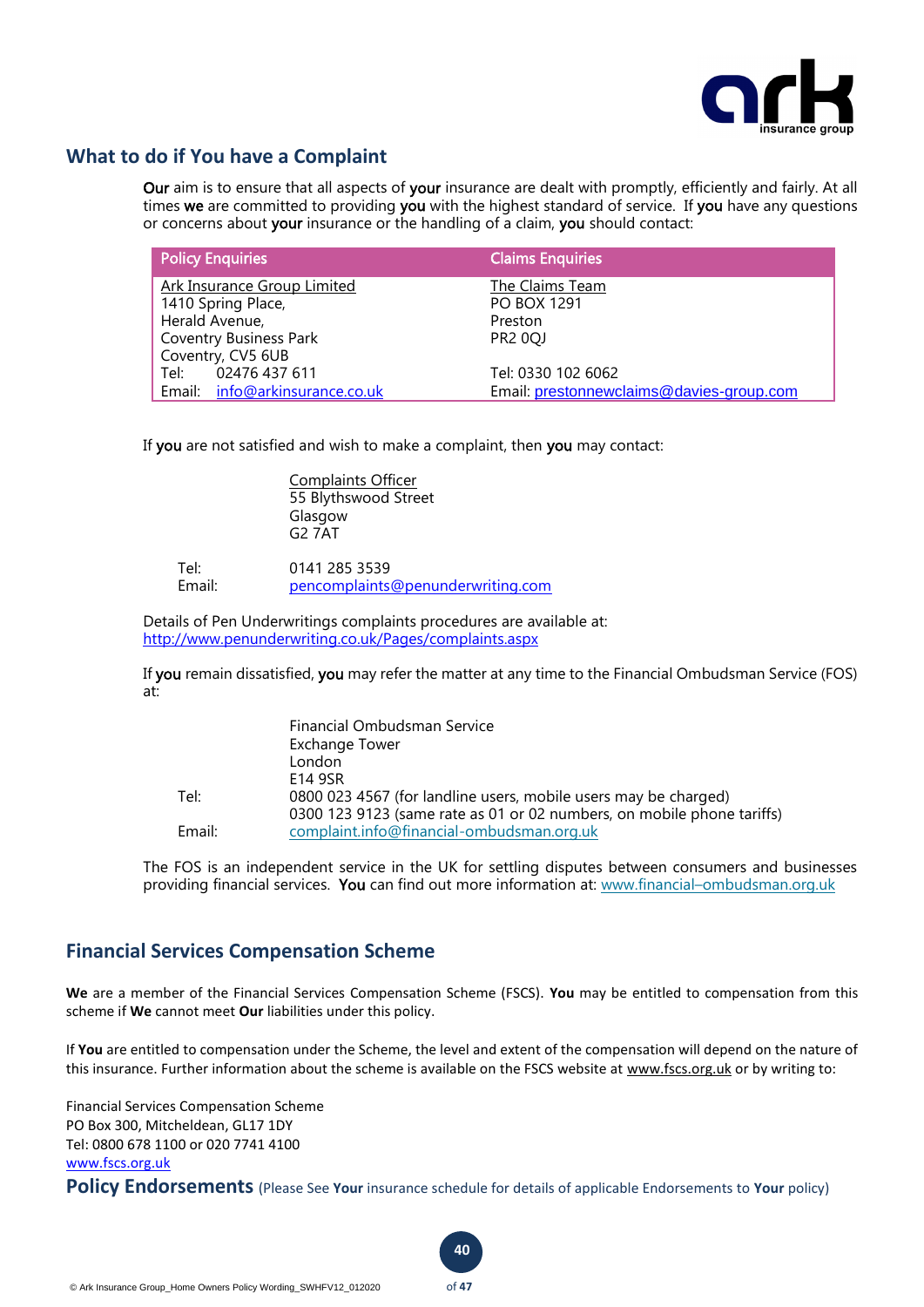

| EH001        | Lodgers Endorsement                                  | Theft cover is excluded unless following forcible and violent entry<br>or exit to the Property.                                                                                                                                                                                                                                                                                                                                               |
|--------------|------------------------------------------------------|-----------------------------------------------------------------------------------------------------------------------------------------------------------------------------------------------------------------------------------------------------------------------------------------------------------------------------------------------------------------------------------------------------------------------------------------------|
| EH002        | <b>Unoccupied</b> at policy Inception<br>Endorsement | If the Property is not occupied from the Policy inception date then<br>the Property is deemed to be unoccupied, and therefore the<br>relevant unoccupied Policy restrictions (as per the Insurance<br>Policy Document) will apply with immediate effect and not after<br>the stated 30 consecutive days.                                                                                                                                      |
| EH003        | Flat Roof Endorsement (In wording)                   | All flat roofs at the Property must be checked at least once every 2<br>years by a competent / qualified builder at Your own expense.<br>Proof of these inspections must be kept by You. If the above<br>conditions are not complied with all liabilities for claims relating to<br>or arising from the flat roof will be excluded.                                                                                                           |
| EH004        | <b>FLEA Endorsement</b>                              | The covers under this Policy are limited to loss or Damage directly<br>caused by Fire, Lightning, Earthquake or Explosion.                                                                                                                                                                                                                                                                                                                    |
| EH005        | <b>Flood Exclusion</b>                               | This Policy excludes claims resulting from:<br>• the escape of water from the normal confines of any natural or<br>artificial watercourse, lake, reservoir, canal, dam;<br>• inundation from the sea; or<br>• flood resulting from storm or any other peril other than escape<br>of water from fixed water tank, apparatus, pipe, or sprinkler<br>installation.                                                                               |
| EH006        | Flood & Storm Exclusion                              | This Policy excludes claims resulting from:<br>• Storm;<br>• the escape of water from the normal confines of any natural or<br>artificial watercourse, lake, reservoir, canal, dam;<br>• inundation from the sea; or<br>• flood resulting from storm or any other peril other than escape<br>of water from fixed water tank, apparatus, pipe, or sprinkler<br>installation.                                                                   |
| <b>EH007</b> | <b>Electrical Circuit Warranty</b>                   | It is warranted that the electrical installation at the Property is<br>inspected and tested at least once in every five years by a<br>recognised electrical contractor and that any departures found<br>have been remedied in accordance with the local Regulations.<br>Notwithstanding the above:<br>1. in the event that the installation has not been inspected and<br>tested within the five years prior to the inception of this Policy, |
|              |                                                      | We agree to allow You up to 60 days from inception to comply<br>with this warranty.<br>2. in the event that the installation has been inspected and tested<br>within the five years prior to the inception of this certificate, You<br>must arrange for a re-inspection and re-test of the installation<br>prior to the end of the fifth year following the date of the last<br>inspection or within 60 days of the inception of this Policy. |
| <b>EH008</b> | Malicious Damage Endorsement                         | This Policy excludes Malicious Damage cover where such damage<br>is caused by tenants or other people lawfully on the premises.                                                                                                                                                                                                                                                                                                               |
| EH009        | Portable Heating Warranty                            | It is warranted that no portable heating appliances will be used at<br>the Property.                                                                                                                                                                                                                                                                                                                                                          |
| EH010        | Cooking Endorsement                                  | It is warranted that there will be no cooking at the Property<br>outside of the designated and purpose-built kitchen areas save for<br>the sole use of a microwave oven without grill.                                                                                                                                                                                                                                                        |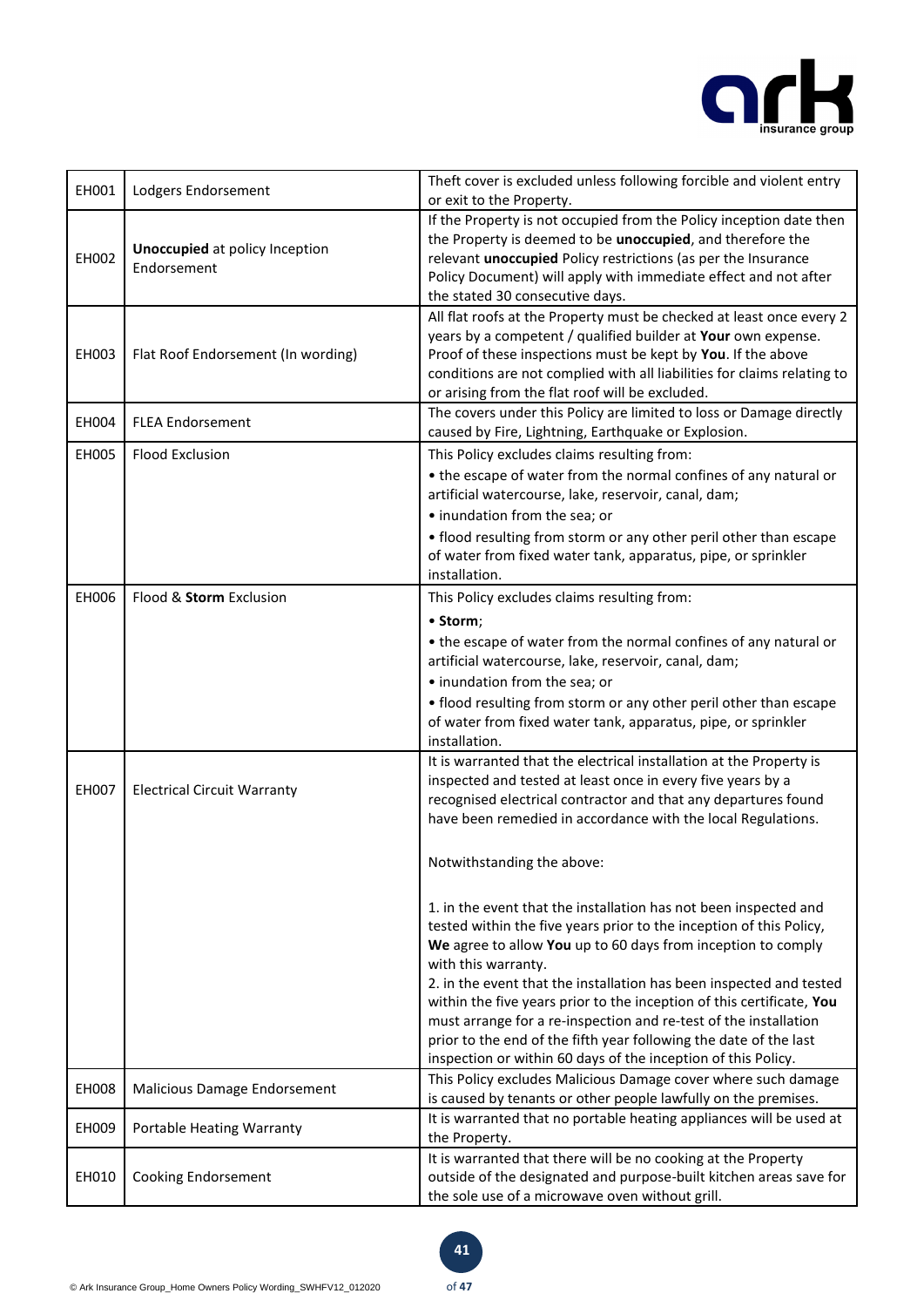

| EH011 | Deep Fat Frying Warranty           | It is warranted that: -<br>1. the Property is fitted with the following protections as<br>minimum<br>a) one water fire extinguisher<br>b) one class F wet chemical extinguisher or fixed wet chemical<br>installation fitted within the hood of any fryer<br>c) one fire blanket<br>all extinguishers are maintained by a recognised company;<br>2. You comply with all recommended safety procedures relating<br>to the machinery plant and equipment at the Property;<br>3. an extraction system is fitted to all the cooking equipment to<br>separately remove cooking fumes and any exhaust fumes derived<br>from the heat source;<br>4. no fryer hoods or ducting are within 300mm of any combustible<br>partitions, ceilings, doors or floors unless suitably protected by fire<br>resistant substances or materials;<br>5. thermostats are fitted to any frying range set to prevent<br>cooking fats rising above 205 degrees centigrade (or the<br>manufacturer's maximum recommended temperature if this is<br>less than 205 degrees centigrade) and including an automatic cut-<br>out in the event of failure of the thermostats;<br>6. cooking equipment control valves switches and taps are placed<br>so that the heat source can easily be turned off in the event of an<br>emergency;<br>7. any fryer is equipped with tight fitting lids or pull-down covers<br>to facilitate shutdown in the event of a fire;<br>8. the frying range, extraction system, filters, traps and oil sumps<br>are cleaned at least weekly and that metal receptacles with lids<br>are used to store waste and batter scraps prior to disposal. All<br>batter scraps are removed from the premises at the end of each<br>frying session and placed outside the Building;<br>9. the extraction system ducting is inspected and cleaned as<br>necessary at least every 3 months;<br>10. any frying range extraction and electrical equipment are<br>serviced in accordance with manufacturer's instructions including<br>a full clean down of all the pans and stainless-steel work under a<br>service/maintenance agreement at least once every twelve<br>months and a record kept of all maintenance and servicing work<br>undertaken. This record is to be stored in an area separate from<br>the frying ranges;<br>11. It is a condition precedent to the liability of Us that when the<br>frying range or basket fryer at the Property is in use, an |
|-------|------------------------------------|-----------------------------------------------------------------------------------------------------------------------------------------------------------------------------------------------------------------------------------------------------------------------------------------------------------------------------------------------------------------------------------------------------------------------------------------------------------------------------------------------------------------------------------------------------------------------------------------------------------------------------------------------------------------------------------------------------------------------------------------------------------------------------------------------------------------------------------------------------------------------------------------------------------------------------------------------------------------------------------------------------------------------------------------------------------------------------------------------------------------------------------------------------------------------------------------------------------------------------------------------------------------------------------------------------------------------------------------------------------------------------------------------------------------------------------------------------------------------------------------------------------------------------------------------------------------------------------------------------------------------------------------------------------------------------------------------------------------------------------------------------------------------------------------------------------------------------------------------------------------------------------------------------------------------------------------------------------------------------------------------------------------------------------------------------------------------------------------------------------------------------------------------------------------------------------------------------------------------------------------------------------------------------------------------------------------------------------------------------------------------------------------------------------------------------------------------------|
|       |                                    | experienced member of staff must always be in attendance at the<br>range;                                                                                                                                                                                                                                                                                                                                                                                                                                                                                                                                                                                                                                                                                                                                                                                                                                                                                                                                                                                                                                                                                                                                                                                                                                                                                                                                                                                                                                                                                                                                                                                                                                                                                                                                                                                                                                                                                                                                                                                                                                                                                                                                                                                                                                                                                                                                                                           |
| EH012 | Daily Waste Warranty               | It is warranted that trade waste is to be swept up and bagged or<br>binned daily and removed from the Property at least once a week.                                                                                                                                                                                                                                                                                                                                                                                                                                                                                                                                                                                                                                                                                                                                                                                                                                                                                                                                                                                                                                                                                                                                                                                                                                                                                                                                                                                                                                                                                                                                                                                                                                                                                                                                                                                                                                                                                                                                                                                                                                                                                                                                                                                                                                                                                                                |
| EH013 | Locks Condition (Minimum Security) | We will not be liable for loss or damage by theft or attempted<br>theft from the Property unless the following security devices are<br>fitted and put into operation with the keys removed and placed<br>out of sight whenever the Property is left unattended and when<br>Your household has retired for the night.<br>1. Either                                                                                                                                                                                                                                                                                                                                                                                                                                                                                                                                                                                                                                                                                                                                                                                                                                                                                                                                                                                                                                                                                                                                                                                                                                                                                                                                                                                                                                                                                                                                                                                                                                                                                                                                                                                                                                                                                                                                                                                                                                                                                                                   |
|       |                                    | a. a lock approved to BS3621;<br>b. a mortice deadlock of at least 5 levers; or                                                                                                                                                                                                                                                                                                                                                                                                                                                                                                                                                                                                                                                                                                                                                                                                                                                                                                                                                                                                                                                                                                                                                                                                                                                                                                                                                                                                                                                                                                                                                                                                                                                                                                                                                                                                                                                                                                                                                                                                                                                                                                                                                                                                                                                                                                                                                                     |

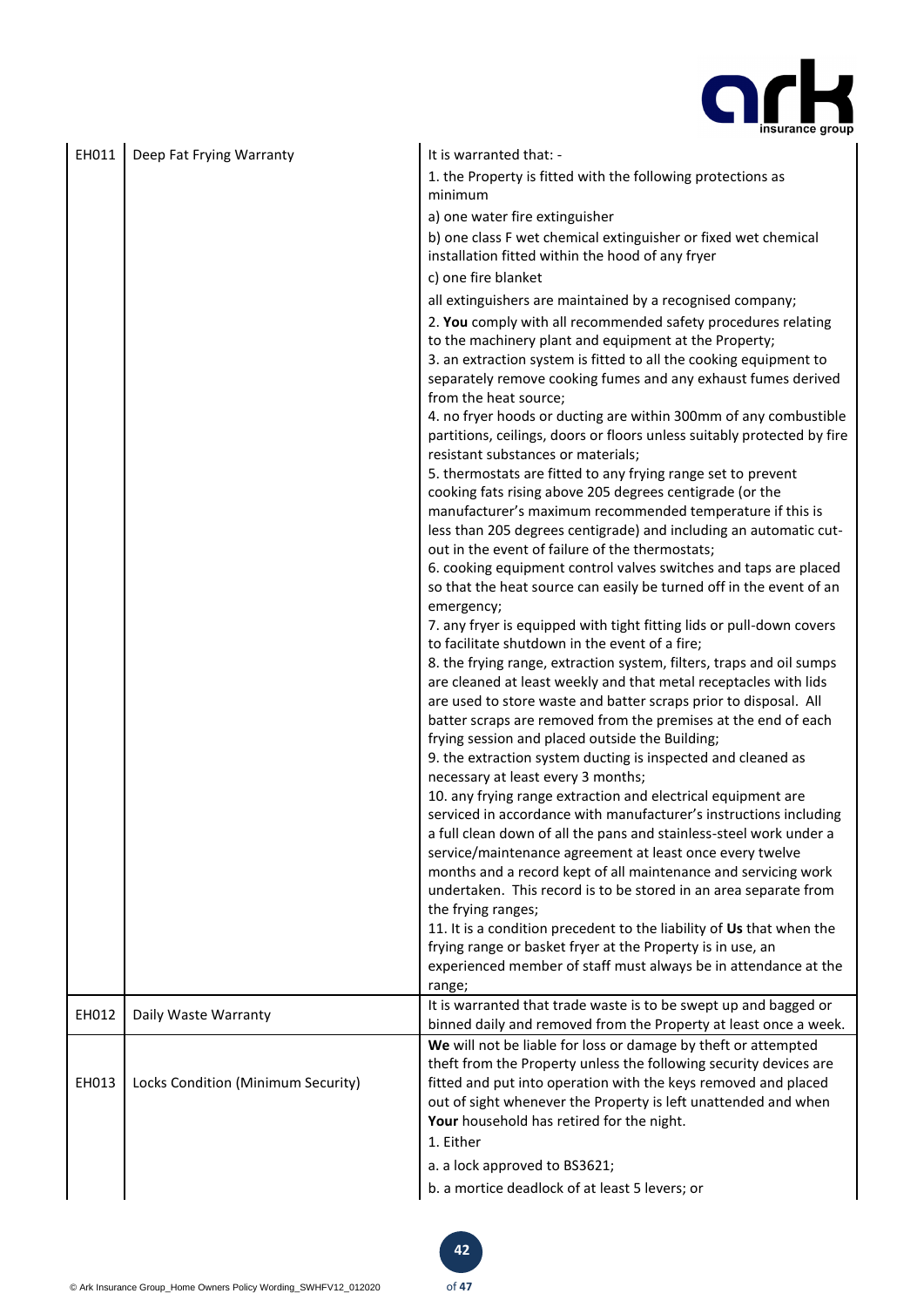

|       |                                    | c. a key-operated multi-point locking system with at least three<br>fixing points and a lock cylinder with at least five pins to the main<br>entrance door.<br>2. Key-operated security devices top and bottom in addition to<br>existing locks or a lock to the standard in (a) above to all other<br>external doors except sliding patio doors.<br>3. A key-operated patio door lock mounted internally on the<br>centre rail(s) or protection to the standard in (b) above to sliding<br>patio doors.<br>4. key-operated security devices to all opening windows on the<br>ground floor and those which are accessible on other floors.<br>Windows in occupied bedrooms may be left open for ventilation<br>purposes at night.                                                                                                                                                                                                                                                                                                                                                                                                                                                                                                                                                                                                                                                                                                                                                                                                                                                                                  |
|-------|------------------------------------|--------------------------------------------------------------------------------------------------------------------------------------------------------------------------------------------------------------------------------------------------------------------------------------------------------------------------------------------------------------------------------------------------------------------------------------------------------------------------------------------------------------------------------------------------------------------------------------------------------------------------------------------------------------------------------------------------------------------------------------------------------------------------------------------------------------------------------------------------------------------------------------------------------------------------------------------------------------------------------------------------------------------------------------------------------------------------------------------------------------------------------------------------------------------------------------------------------------------------------------------------------------------------------------------------------------------------------------------------------------------------------------------------------------------------------------------------------------------------------------------------------------------------------------------------------------------------------------------------------------------|
| EH014 | <b>Alarm Condition</b>             | We will not be liable for damage by theft or attempted theft from<br>the Property under the unless a burglar alarm system is installed<br>which is the subject of a maintenance contract and is put into<br>operation when the household has retired for the night or when<br>the private dwelling is left unattended. You must notify Us<br>immediately if the alarm cannot be used for any reason.                                                                                                                                                                                                                                                                                                                                                                                                                                                                                                                                                                                                                                                                                                                                                                                                                                                                                                                                                                                                                                                                                                                                                                                                               |
| EH015 | Landlord's Non-Invalidation Clause | The insurance in respect of the Property occupied by Your<br>tenant(s) shall not be invalidated by any act or omission including<br>the failure to comply with any warranty or condition applying by<br>Your tenant(s) or by any alteration whereby the risk of damage is<br>increased unknown to or beyond Your control provided that<br>immediately You become aware of the same You give notice to<br>Us.                                                                                                                                                                                                                                                                                                                                                                                                                                                                                                                                                                                                                                                                                                                                                                                                                                                                                                                                                                                                                                                                                                                                                                                                       |
| EH016 | <b>Composite Panel Condition</b>   | It is a condition precedent of this Policy that the following<br>conditions are complied with:<br>1. At least weekly inspections to be undertaken by You to check<br>for damage to composite panels or panel joints. Any defects found<br>to be rectified without delay or replaced by a panel with a non-<br>combustible core within 7 days;<br>2. Suitable fire extinguishing appliances are to be kept in all<br>cooking areas and maintained under an annual contract;<br>3. All heat sources to be kept at least 2 metres from any<br>composite / sandwich panelling or such panelling to be of a non-<br>combustible core;<br>4. No external storage of combustible stock packaging pallets<br>waste or waste skips or bins within 5 metres of buildings or one<br>and one-half times the maximum stack height of such combustible<br>materials whichever is the greater;<br>5. Battery chargers must be kept 2 metres from any composite<br>sandwich panelling;<br>6. Where any maintenance work/repairs/alterations to the<br>buildings involves the application of heat the following applies;<br>7. Work must only be carried out by a qualified contractor and<br>You must ensure the contractor has adequate public liability<br>insurance in force and must confirm same through sight of<br>certificate of insurance Subrogation rights against such contractor<br>must not be waived by You,<br>a. The area in which work is to be carried out must be adequately<br>cleared and combustible materials must be removed to a distance<br>not less than six metres from the area of the proposed work |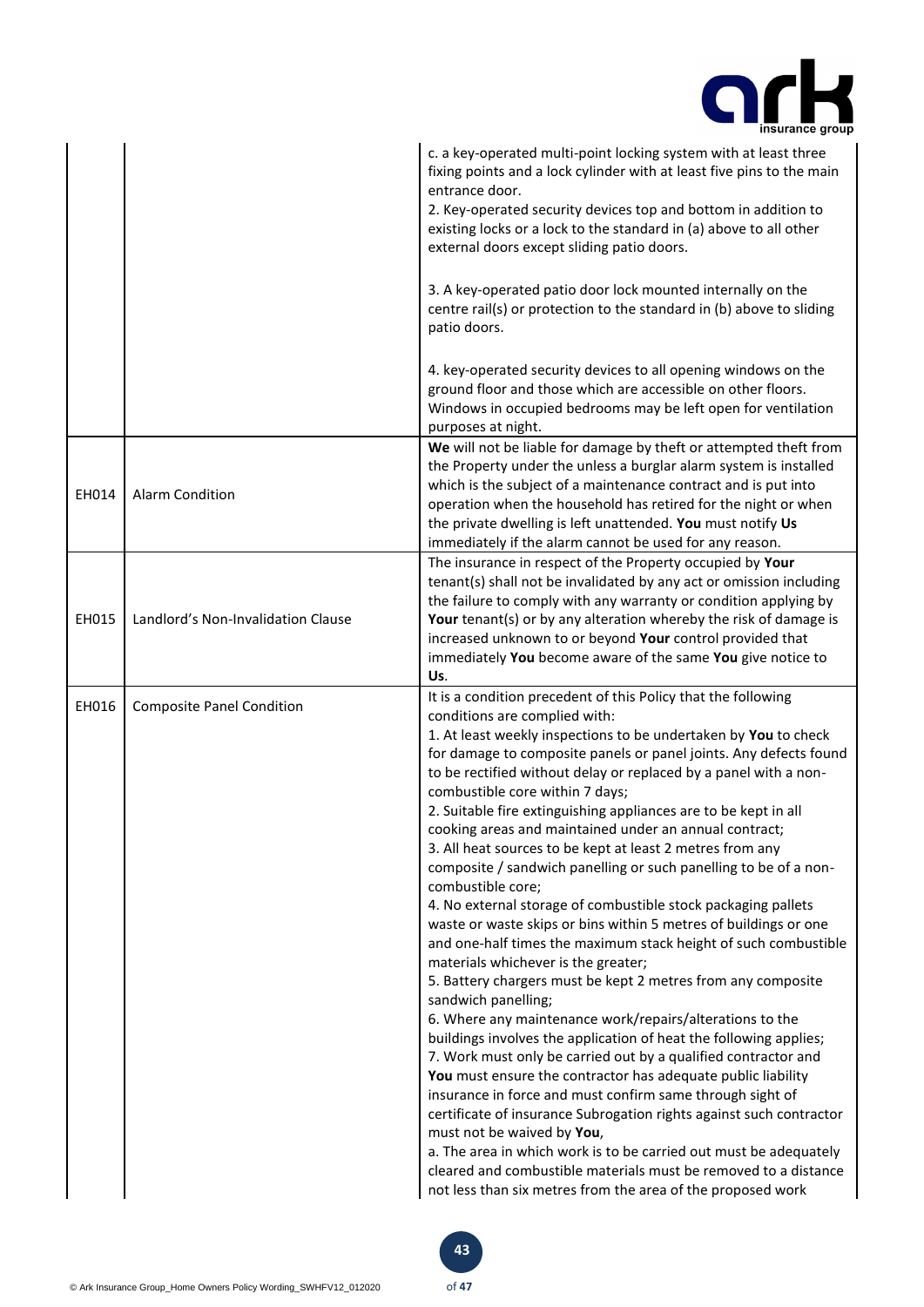

|              |                                                       | b. If work is to be carried out overhead then the area beneath<br>must be similarly cleared and all combustible materials removed;<br>8. At least one fire extinguisher with a capacity of not less than<br>nine litres must be kept available for immediate use.                                                                                                                                                                                                             |
|--------------|-------------------------------------------------------|-------------------------------------------------------------------------------------------------------------------------------------------------------------------------------------------------------------------------------------------------------------------------------------------------------------------------------------------------------------------------------------------------------------------------------------------------------------------------------|
| EH017        | <b>Tree Warranty</b>                                  | It is warranted that a Tree Surgeon or similar professional must<br>annually at Your expense<br>a. inspect tress to ensure that they do not affect the structure or<br>drains and sewers at the Property Insured                                                                                                                                                                                                                                                              |
|              |                                                       | b. prune or pollard trees as appropriate<br>The Buildings sum insured shown on Your Schedule represents                                                                                                                                                                                                                                                                                                                                                                       |
| EH018        | <b>Flats Endorsement</b>                              | the value of that portion of the Property owned by You (including<br>external walls, roof and foundations and such common parts of<br>the building for which You are legally responsible). In the event of<br>a loss resulting from an insured peril to any part of the Property<br>not occupied by You but for which You are legally responsible, We<br>will only pay such portion of that loss as the sum insured bears to<br>the reinstatement of the Buildings.           |
| EH019        | <b>Survey Condition</b>                               | It is a condition precedent to this Policy that following a survey of<br>the Property during the Period of Insurance, cover is subject to<br>You having complied with all previously endorsed survey<br>requirements following survey(s) undertaken at the Property.                                                                                                                                                                                                          |
| EH020        | Increased Malicious Damage and Theft<br><b>Excess</b> | It is hereby noted and agreed the excess in respect of loss or<br>Damage directly caused by Malicious Damage or theft is increased<br>to £1,000.                                                                                                                                                                                                                                                                                                                              |
| EH021        | Increased Escape of Water Excess                      | It is hereby noted and agreed the excess in respect of loss or<br>Damage directly caused by Escape of Water is increased to £1,000.                                                                                                                                                                                                                                                                                                                                           |
| EH022        | <b>Increased Flood Excess</b>                         | It is hereby noted and agreed the excess in respect of loss or<br>Damage directly caused by Flood is increased to £1,000.                                                                                                                                                                                                                                                                                                                                                     |
| EH023        | <b>Increased Subsidence Excess</b>                    | It is hereby noted and agreed the excess in respect of loss or<br>Damage directly caused by Subsidence is increased to £1,000.                                                                                                                                                                                                                                                                                                                                                |
| EH024        | <b>Increased Accidental Damage Excess</b>             | It is hereby noted and agreed the excess in respect of loss or<br>Damage directly caused by Accidental Damage is increased to<br>£1,000.                                                                                                                                                                                                                                                                                                                                      |
| EH025        | Increased Policy Excess (£1,000)                      | It is hereby noted and agreed the excess in respect of each and<br>every loss under this Policy is increased to £1,000 excluding claims<br>for Subsidence.                                                                                                                                                                                                                                                                                                                    |
| EH026        | Malicious Damage limitation Endorsement               | It is hereby noted and agreed that cover under this Policy for any<br>loss or Damage relating to a Malicious act by the tenant is limited<br>to £5,000 in the aggregate.                                                                                                                                                                                                                                                                                                      |
| EH027        | <b>Subsidence Exclusion</b>                           | This Policy excludes any claims resulting from subsidence, ground<br>Heave or Landslip.                                                                                                                                                                                                                                                                                                                                                                                       |
| <b>EH028</b> | Holiday Home / Weekend Lets                           | It is noted that the Home is used as a holiday Home for use<br>including short term holiday lets and that the following terms,<br>conditions and exclusions apply to this insurance. It is a condition<br>of this insurance, that in the event that the Home is not lived in by<br>You or anyone who has Your permission for a continuous period<br>exceeding 7 days during the period 1st November to 28th<br>February each year that You comply with one of the following:- |
|              |                                                       | Where the entire <b>Home</b> has the<br>benefit of a gas or oil fired central heating system, the system<br>must be set to operate continuously for 24 hours each day at not<br>less than 12 degrees Celsius or 54 degrees Fahrenheit; or                                                                                                                                                                                                                                     |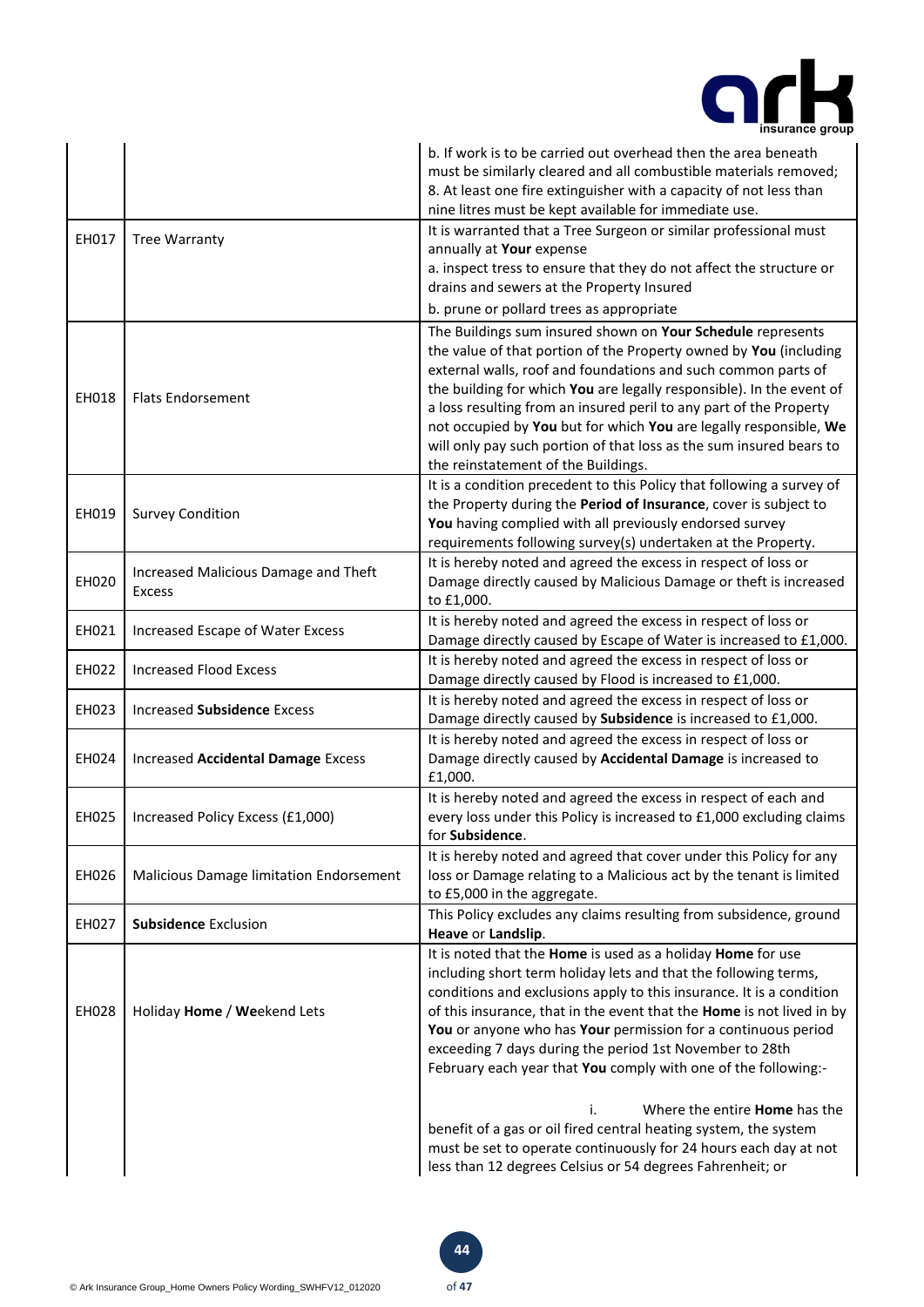

|       |                              | ii.<br>All water supplies to the Home<br>to be turned off at the mains and the entire water system be<br>drained of all the water.                                                                                                                                                                                                                                                                                                                                                                    |
|-------|------------------------------|-------------------------------------------------------------------------------------------------------------------------------------------------------------------------------------------------------------------------------------------------------------------------------------------------------------------------------------------------------------------------------------------------------------------------------------------------------------------------------------------------------|
|       |                              | If You fail to comply with any of the above conditions, this<br>insurance will not cover loss or damage caused by escape of water<br>from and frost damage to fixed water tanks, apparatus or pipes.                                                                                                                                                                                                                                                                                                  |
|       |                              | If any claim is made then we reserve the right to request from You<br>any bills for any utilities being supplied to the Home for<br>verification by us.                                                                                                                                                                                                                                                                                                                                               |
|       |                              | The Home must be inspected internally by You or Your<br>representative at least every 30 days with records kept of each<br>visit.                                                                                                                                                                                                                                                                                                                                                                     |
|       |                              | The Excess(es) shown on Your Schedule will be further increased<br>in the event of a claim by £250 other than for loss or damage<br>caused by subsidence, Landslip or Heave.                                                                                                                                                                                                                                                                                                                          |
| EH029 | <b>Contractors Exclusion</b> | This insurance does not cover loss, damage or liability arising out<br>of the activities of contractors.                                                                                                                                                                                                                                                                                                                                                                                              |
| EH030 | Park Home / Chalet           | It is noted that the Home is a Park Home / Chalet used as a<br>holiday Home for use including short term holiday lets and that<br>the following terms, conditions and exclusions apply to this<br>insurance. It is a condition of this insurance, that in the event that<br>the Home is not lived in by You or anyone who has Your<br>permission for a continuous period exceeding 7 days during the<br>period 1st November to 28th February each year that You comply<br>with one of the following:- |
|       |                              | Where the entire <b>Home</b> has the<br>benefit of a gas or oil fired central heating system, the system<br>must be set to operate continuously for 24 hours each day at not<br>less than 12 degrees Celsius or 54 degrees Fahrenheit; or<br>All water supplies to the Home<br>ii.<br>to be turned off at the mains and the entire water system be<br>drained of all the water.                                                                                                                       |
|       |                              | If You fail to comply with any of the above conditions, this<br>insurance will not cover loss or damage caused by escape of water<br>from and frost damage to fixed water tanks, apparatus or pipes.                                                                                                                                                                                                                                                                                                  |
|       |                              | If any claim is made then we reserve the right to request from You<br>any bills for any utilities being supplied to the Home for<br>verification by us.                                                                                                                                                                                                                                                                                                                                               |
|       |                              | The Home must be inspected internally by You or Your<br>representative at least every 30 days with records kept of each<br>visit.                                                                                                                                                                                                                                                                                                                                                                     |
|       |                              | The Excess(es) shown on Your Schedule will be further increased<br>in the event of a claim by £250 other than for loss or damage<br>caused by subsidence, Landslip or Heave.                                                                                                                                                                                                                                                                                                                          |

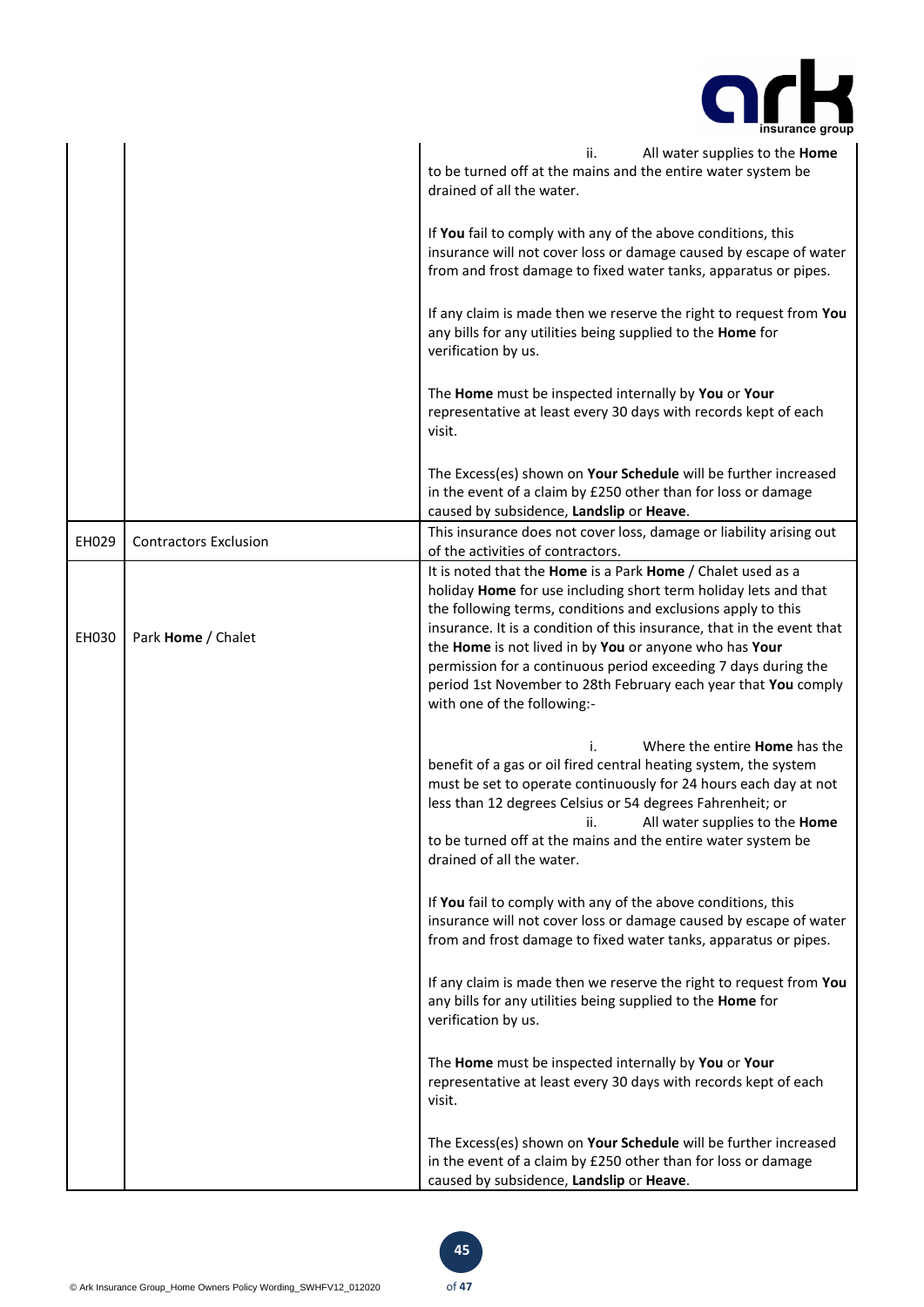

| EH031 | Self-contained                                        | Theft cover is excluded unless following forcible and violent entry<br>or exit to the Flat or Room, which must be self-contained with<br>own lockable door. |
|-------|-------------------------------------------------------|-------------------------------------------------------------------------------------------------------------------------------------------------------------|
| EH032 | Alarm Warranty                                        | It is a condition of this insurance that:-                                                                                                                  |
|       |                                                       | a) the intruder alarm is put into full and effective operation                                                                                              |
|       |                                                       | overnight and when no authorised person is in the Home                                                                                                      |
|       |                                                       | b) the alarm is maintained in full working order under a contract                                                                                           |
|       |                                                       | with the installer or as otherwise approved by us;                                                                                                          |
|       |                                                       | c) You correct any fault with the alarm immediately You become                                                                                              |
|       |                                                       | aware of such a fault.                                                                                                                                      |
|       |                                                       | d) the intruder alarm system is not altered without Our prior                                                                                               |
|       |                                                       | agreement.                                                                                                                                                  |
|       |                                                       | If You fail to comply with any of the above conditions, this                                                                                                |
|       |                                                       | insurance may become invalid in respect of loss or damage caused                                                                                            |
|       |                                                       | by theft or attempted theft from the private dwelling of the                                                                                                |
|       |                                                       | Home.                                                                                                                                                       |
|       |                                                       | Theft cover will not be affected in the event that a fault in the<br>alarm is due to circumstances beyond Your control.                                     |
|       |                                                       | Theft cover for watches and jewellery worth over £1,000 is                                                                                                  |
| EH033 | Safe Endorsement                                      | excluded when the items are not worn, unless they are locked in a                                                                                           |
|       |                                                       | safe with a suitable 'Cash Rating'.                                                                                                                         |
|       |                                                       | It is hereby noted and agreed the excess in respect of each and                                                                                             |
| EH034 | Increased Policy Excess (£250)                        | every loss under this Policy is increased to £250 excluding claims                                                                                          |
|       |                                                       | for Subsidence.                                                                                                                                             |
|       |                                                       | It is hereby noted and agreed cover for malicious damage caused                                                                                             |
| EH035 | Malicious Damage Cover (£5,000)                       | by paying guests or tenants is included to an aggregate amount of                                                                                           |
| EH036 | <b>Malicious Damage Exclusion</b>                     | £5,000 on the operate sections of the policy.<br>This insurance does not cover malicious damage.                                                            |
|       |                                                       |                                                                                                                                                             |
| EH037 | Theft Exclusion                                       | This insurance does not cover theft or attempted theft.                                                                                                     |
|       |                                                       | It is understood and agreed that the interest of the mortgagee in<br>this insurance shall not be prejudiced by any act or neglect of the                    |
|       |                                                       | mortgagor or occupier of any buildings hereby insured whereby                                                                                               |
| EH038 | Mortgagee's Interest                                  | the danger of loss or damage is increased without the authority or                                                                                          |
|       |                                                       | knowledge of the mortgagee, provided the mortgagee, as soon as                                                                                              |
|       |                                                       | possible after becoming aware thereof, shall give notice to the                                                                                             |
|       |                                                       | insurers and pay an additional premium if required.                                                                                                         |
| EH039 | <b>Bedroom Rated</b>                                  | This is a Bedroom Rated policy, the sums insured under this policy                                                                                          |
|       |                                                       | will not be indexed linked.                                                                                                                                 |
|       |                                                       | Buildings cover is restricted to only:                                                                                                                      |
|       |                                                       | 1. Fire, explosion, lightning, earthquake.<br>2. Smoke.                                                                                                     |
|       |                                                       | 6. impact by: Aircraft or other flying objects or anything falling                                                                                          |
|       |                                                       | from them, Vehicles or animals,                                                                                                                             |
|       |                                                       |                                                                                                                                                             |
|       |                                                       | No cover for any other section will be provided.                                                                                                            |
| EH040 | <b>Unoccupied (Restricted Cover &amp; Conditions)</b> |                                                                                                                                                             |
|       |                                                       | Conditions:                                                                                                                                                 |
|       |                                                       | . The Home must be inspected internally and externally at least                                                                                             |
|       |                                                       | once every 14 days by You or on Your behalf and a written record                                                                                            |
|       |                                                       | of the inspection is maintained by You and will be required in the<br>event of a claim.                                                                     |
|       |                                                       | . You must secure the Property and put all protective, locking                                                                                              |
|       |                                                       | devices and any alarm protection into effective operation.                                                                                                  |